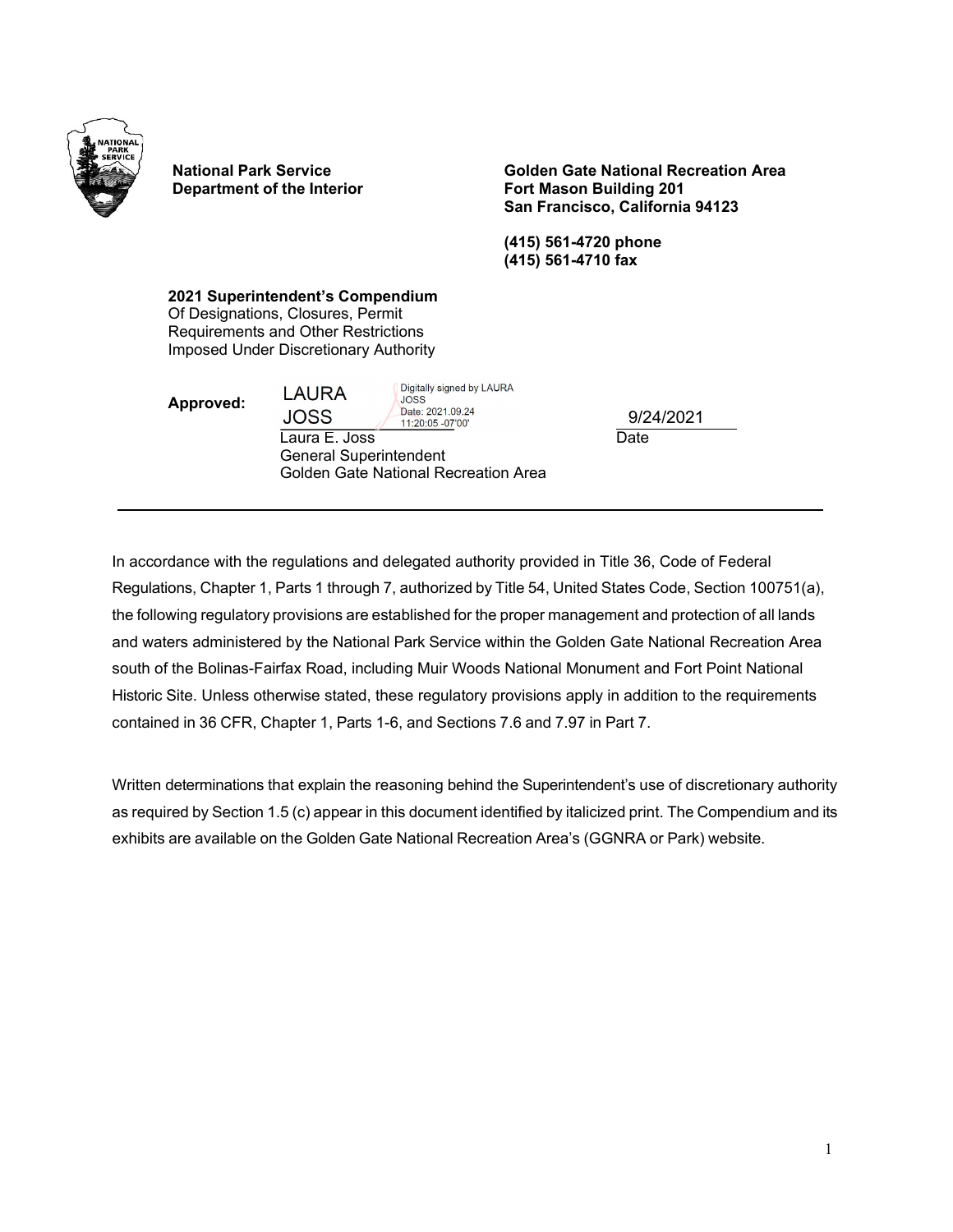# **TABLE OF CONTENTS**

| PART 1-GENERAL PROVISIONS                                                 | 3  |
|---------------------------------------------------------------------------|----|
| Section 1.1 Definitions                                                   | 3  |
| Section 1.2 Applicability and Scope                                       | 5  |
| Section 1.5 Visiting Hours, Public Use Limits and Closures                | 5  |
| Section 1.6 Permit applications                                           | 17 |
| PART 2 - RESOURCE PROTECTION, PUBLIC USE AND RECREATION                   | 19 |
| Section 2.1 Preservation of Natural, Cultural and Archeological Resources | 19 |
| Section 2.2 Wildlife Protection                                           | 20 |
| Section 2.10 Camping and Food Storage                                     | 20 |
| Section 2.11 Picnicking                                                   | 21 |
| Section 2.13 Fires                                                        | 22 |
| Section 2.15 Pets                                                         | 24 |
| Section 2.16 Horses and Pack Animals                                      | 26 |
| Section 2.20 Skating, Skateboards and Similar Devices                     | 28 |
| Section 2.21 Smoking                                                      | 28 |
| Section 2.23 Recreation Fees                                              | 29 |
| Section 2.35 Alcohol Beverages and Controlled Substances                  | 30 |
| Section 2.50 Special Events                                               | 30 |
| Section 2.51 Demonstrations                                               | 30 |
| Section 2.52 Sale of Distribution of Printed Matter                       | 30 |
| Section 2.62 Memorialization                                              | 31 |
| PART 3 - BOATING AND WATER USE ACTIVITIES                                 | 31 |
| Section 3.8 Boating Operations                                            | 31 |
| Section 3.17 Swimming areas and Beaches                                   | 32 |
| PART 4 VEHICLES AND TRAFFIC SAFETY                                        | 32 |
| Section 4.10 Travel on Park Roads                                         | 32 |
| Section 4.11 Vehicle Load, Weight, and Size Limits                        | 32 |
| Section 4.21 Speed Limits                                                 | 33 |
| Section 4.30 Bicycles                                                     | 33 |
| Section 4.31 Hitchhiking                                                  | 38 |
| PART 5 COMMERCIAL AND PRIVATE OPERATIONS                                  | 38 |
| Section 5.3 Business Operations (CUA)                                     | 38 |
| PART 7 SPECIAL REGULATIONS                                                | 39 |
| Section 7.6 Muir Woods National Monument                                  | 39 |
| Section 7.97(a) Alcatraz Island                                           | 39 |
| Section 7.97(b) Powerless Flight                                          | 39 |
| Section 7.97(c)(1) Designated Bicycle Routes                              | 39 |
| Section 7.97(d) Snowy Plover Protection Leash Requirement                 | 41 |

COMPENDIUM EXHIBITS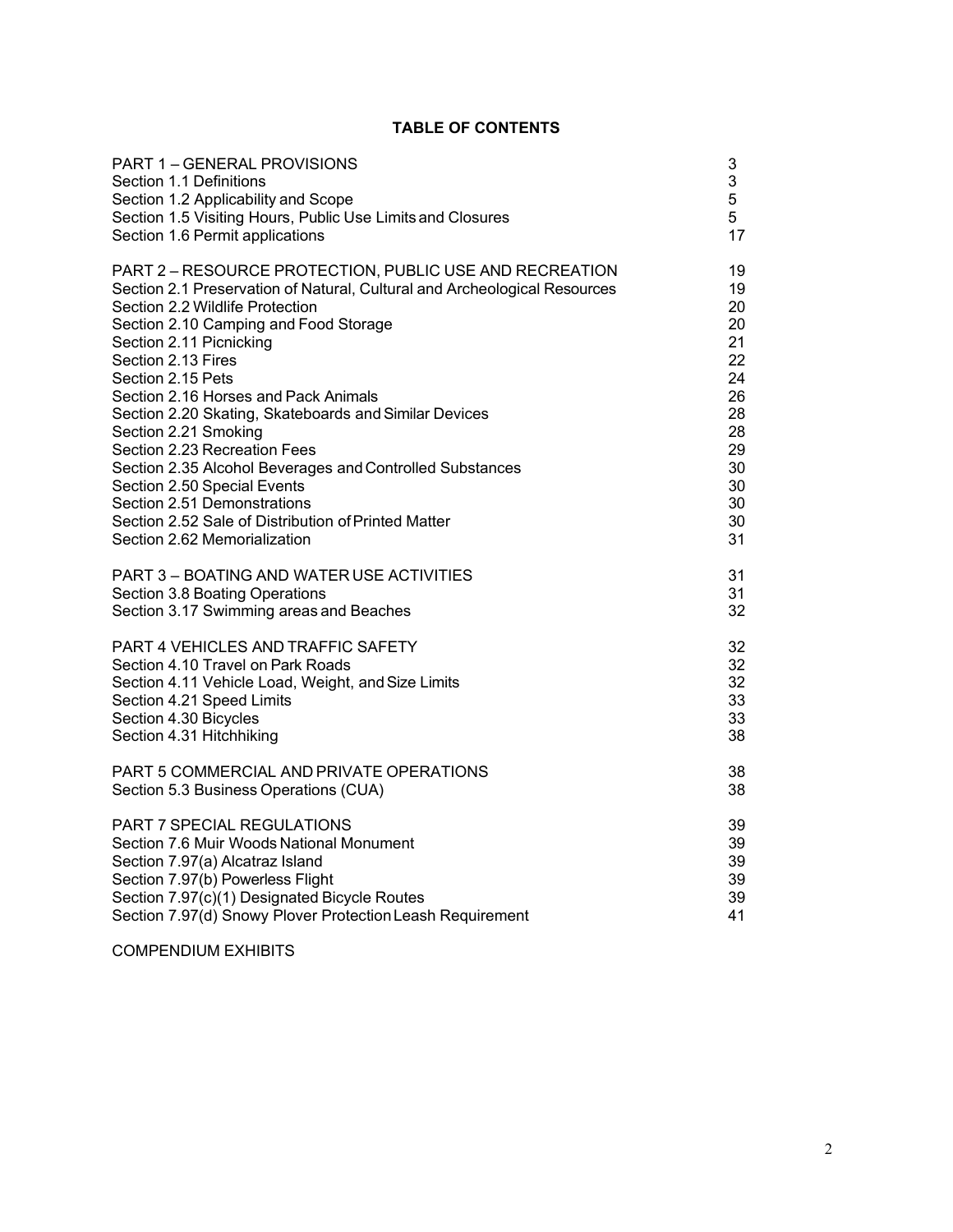# <span id="page-2-0"></span>**PART 1 – GENERAL PROVISIONS**

**The specific discretionary authority for National Park Service Superintendents to establish reasonable schedules for visiting hours, impose public use limits, and close park areas to all public use or to a specific use is found at Title 36 Code of Federal Regulations (CFR) §1.5 and other relevant provisions of Title 36. These park-specific restrictions are also based upon 36 CFR, Chapters 1-7 to protect park resources, visitors and employees. Under 36 CFR §1.7, notice of all restrictions, closures, designations and permit requirements will be made available to the general public by a least one or more of the following methods of notifications: maps, brochures, signs, permits, or other appropriate methods, as well as within this compendium.** 

# <span id="page-2-1"></span>**Section 1.1 -- DEFINITIONS**

The following terms are defined as follows for this Compendium:

- **BICYCLE** means a device upon which any person may ride, propelled exclusively by human power through a belt, chain, or gears, and having one or more wheels, except a manual wheelchair. Persons riding bicycles are subject to the provisions of the CA Vehicle code specified in Sections 21200 and 21200.5.
- **BICYCLE ROUTE** means any lane, way, or path, designated by appropriate signs, that explicitly provides for bicycle travel.
- **COMMERCIAL CARRIER** means any type of motor vehicle used for Commercial Transportation Service to areas administered by GGNRA, including but not limited to sedans, SUVs, minivans, vans, mini-busses, motor coaches, and limousines. Commercial Carriers are required to obtain Commercial Use Authorizations (CUAs) before providing Commercial Transportation Services in areas administered by GGNRA. The following carriers are exempt from CUA requirements: vehicles contracted for use by school programs; vehicles contracted for use by nonprofit organizations; taxis and ride-hailing/sharing services (e.g., Uber, Lyft); and public transportation providers such as MUNI.
- **COMMERCIAL TRANSPORTATION SERVICE** means a service for the conveyance of visitors via motor vehicle into and/or out of any area administered by GGNRA for a direct or indirect fee or other consideration and, except for on-board interpretative services and transit, no other services are provided.
- **COMMERCIAL USE AUTHORIZATION** means a written authorization issued by the Superintendent under which persons are allowed to provide certain commercial services to visitors of the GGNRA.
- **ELECTRIC POWERED MOBILITY ASSISTANCE DEVICE** means a device such as an electric scooter, Segway®, or any self-balancing, non-tandem, two-wheeled device that is not greater than 20 inches deep and 25 inches wide and can turn in place, is designed to transport only one person with an electric propulsion system averaging less than 750 watts (1 horsepower), the maximum speed of which, when powered solely by a propulsion system on a paved level surface, is no more than 12.5 miles per hour. An EPMAD and is considered a motor vehicle as defined in 36 CFR Section 1.4.
- **ELECTRONIC NICOTINE DELIVERY SYSTEM** means an electronic device, such as an electronic cigarette, that a person uses to simulate smoking by inhaling vapor from the device.
- **FIRE** means any combustion of combustible materials of any type outdoors.
- **GUIDED SERVICE** means any type of guided commercial activity provided to GGNRA visitors for a direct to indirect fee or charge or other consideration. This includes, but is not limited to, guided activities such as hiking, bicycling, kayaking, and equestrian activities, and education, instruction, and recreation for groups of all sizes.
- **IDLING** means the engine is running while a truck, bus or any vehicle is stationary.
- **INDIVIDUAL WITH A DISABILITY** has the same meaning as Handicapped Person as defined in 43 CFR Section 17.503.
- **KITE BUGGY** means a light, purpose-built vehicle powered by a traction kite (power kite). It is singleseated and has one steerable front wheel and two fixed rear wheels. Kite buggies are considered skateboards for the purposes of thisCompendium.
- **KITESURFING OR KITEBOARDING** means using a kite to pull a rider through the water on a surfboard, windsurf board, or kite-board (a wakeboard-like board). The use of these devices falls under surfing regulations.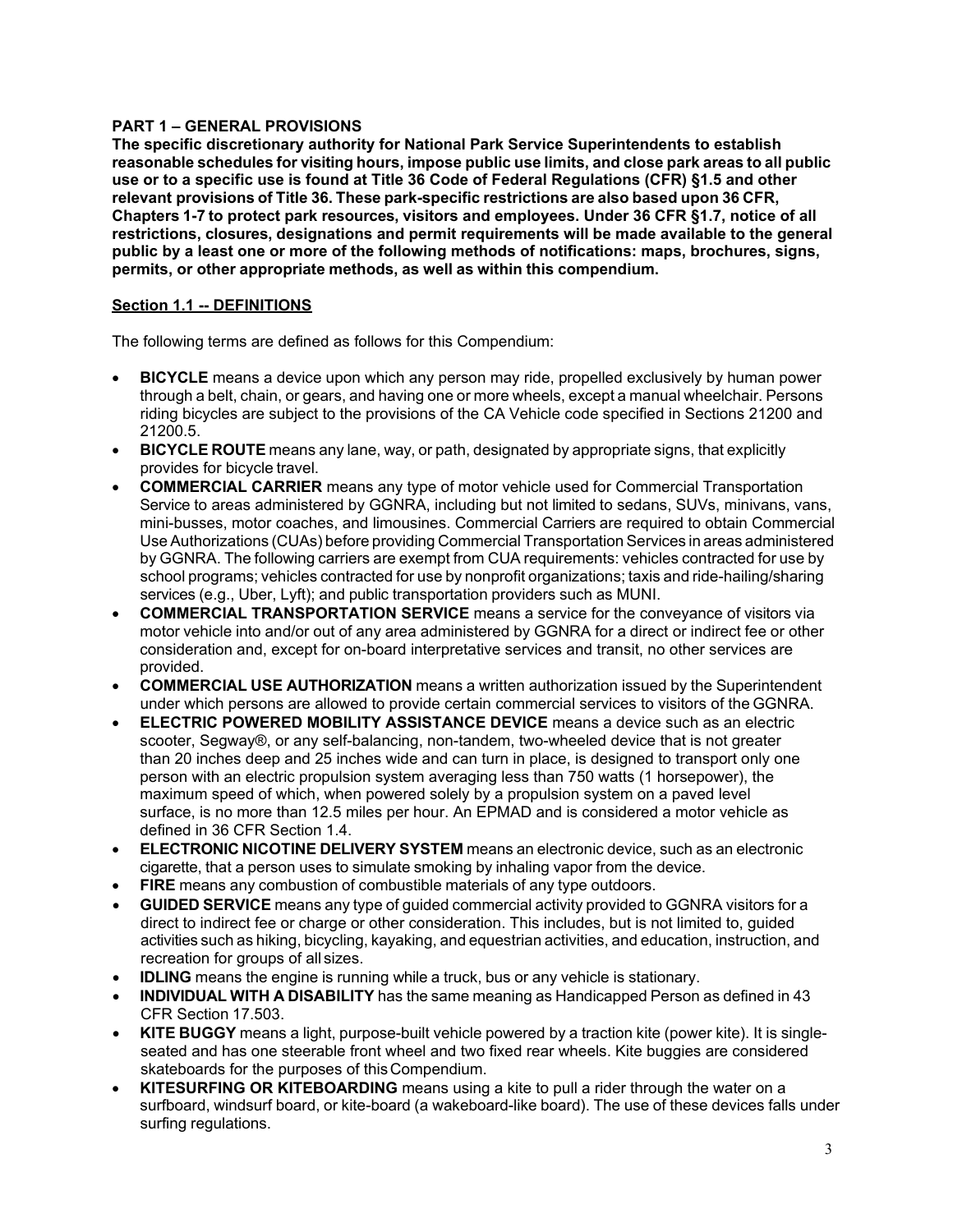- **MANAGED DOG** means those dogs under control of their owner/handler at all times. This control may be by voice or by leash, depending on the legal dog walking status of the area visited. The criterion is that the dog may not harass any person or animal.
- **OPEN-TOP COMMERCIAL CARRIER** means a commercial carrier in which all or part of the vehicle roof is removed.
- **ORGANIZED GAMES AND SPORTS** means recreation that requires the erection of associated equipment, use of uniforms, and/or exclusive use of more than one-third of the designated area or patterns of routine use.
- **OUTDOOR FITNESS** means any type of commercial guided exercise activity provided to GGNRA visitors for a direct to indirect fee or charge. This includes, but is not limited to, fitness instruction, education, and motivational exercises for groups of allsizes.
- **OVERNIGHT PARKING** means a vehicle that is continuously parked, standing, or left in an area closed to such uses between the hours of 12 a.m. and 6:00 a.m. of any day.
- **PICNICKING** means an excursion or outing in which the participants carry food with them and have a meal in the open air.
- **PORTABLE FIRE PIT** means a free-standing portable fire basin used with wood or wood products. The use of these devises falls under Section 2.13 relating to fires.
- **POWERLESS FLIGHT**. The use of devices designed to carry persons through the air in powerless flight.
- **PUBLIC PIER OR JETTY** has the same meaning as defined in Section 1.88 of Title 14 of the California Code of Regulations.
- **SERVICE ANIMAL** means any dog or miniature horse that is individually trained to do work or perform tasks for the benefit of an Individual with a Disability, including a physical, sensory, psychiatric, intellectual, or other mental disability. Miniature Horses are recognized as Service Animals for the purposes of this definition. Other species of animals, whether wild or domestic, trained or untrained, are not Service Animals for the purpose of this definition. (See 28 CFR Section 35.104.)
- **SKATEBOARD** means a board having a set of wheels mounted under it or on the side, ridden in a standing, crouching or seated position. Skateboarding includes Mountain-boarding, Roll-surfing, Dirtsurfing and Kite Buggying.
- **SKATESAILING** means a form of skating where a person on skates, a skateboard or a similar device is propelled by a sail. Skatesailing includes Street-sailing, Wind-skating, Sporting-sailing and Landsurfing.
- **UNMANNED AIRCRAFT** means a device that is used or intended to be used for flight in the air without the possibility of direct human intervention from within or on the device, and the associated operational elements and components that are required for the pilot or system operator in commandto operate or control the device (such as cameras, sensors, communication links). This term includes all types of devices that meet this definition (e.g., model airplanes, quadcopters, drones) that are usedfor any purpose, including for recreation or commerce.
- **UNMANAGED DOG** means dogs that annoy, harass, or attack people, wildlife, livestock or other dogs, are presumed to be not under control.
- **VOICE CONTROL** means dogs are within earshot and eyesight of their owner/handler and respond immediately to commands to return to leash when called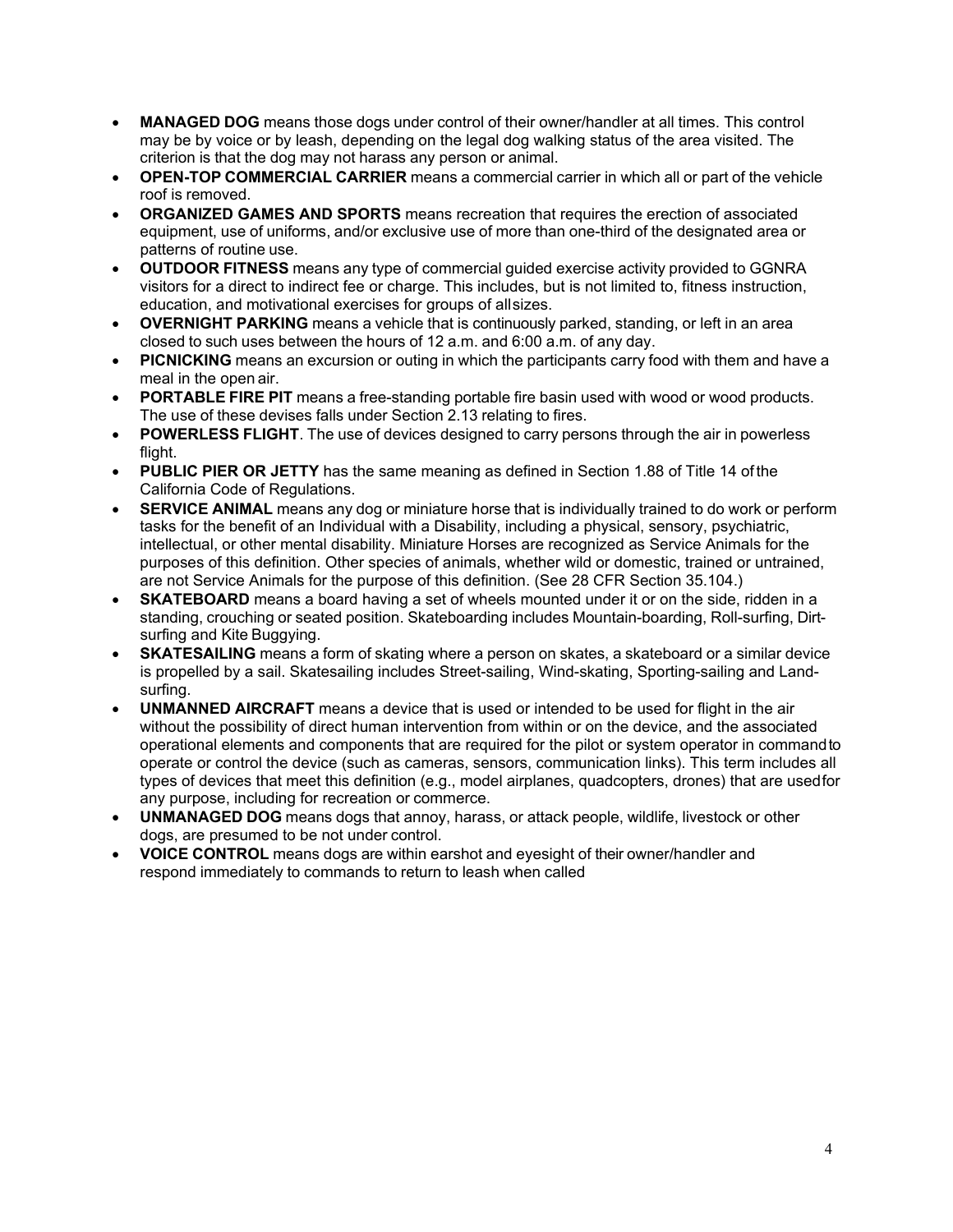# <span id="page-4-0"></span>**Section 1.2 -- APPLICABILITY AND SCOPE**

The regulations and public use limits and restrictions contained in this Compendium apply to all persons entering, using, visiting or otherwise within the boundaries of lands and waters controlled, leased, administered or otherwise subject to the jurisdiction of the National Park Service, Golden Gate National Recreation Area.

# **Section 1.5(a)(1) – VISITING HOURS, PUBLIC USE LIMITS, CLOSURES**

The following visiting hours and public use limits are established for all or for a specific portion of the Park. [Note: Due to public health and safety requirements during this Covid-19 pandemic, operational adjustments will be necessary and will affect visitor center and park site openings. See the GGNRA website for current updates about such changes: [https://www.nps.gov/goga/index.htm\]](https://www.nps.gov/goga/index.htm). The closures apply to all public use or to a specified use or activity:

## **What Are The Visiting Hours?**

The Park is open to the public every day of the year, 24 hours, except as provided below:

## **VISITOR CENTER** and other Park site hours are asfollows:

Marin County

• Marin Headlands Visitor Center: open year-round from 9:30 to 4:30 p.m., closed on Tuesdays, Thanksgiving Day, Christmas Day and New Year's Day.

# San Francisco

- William Penn Mott, Jr. Presidio Visitor Center: open daily from 10:00 a.m. to 5:00 p.m. except on Thanksgiving Day, Christmas Day and New Year's Day.
- Lands End Lookout: open daily from 9:00 a.m. to 5:00 p.m., except Thanksgiving Day and Christmas Day and one day of annual inventory (September 31<sup>st</sup> or October 1<sup>st</sup>).
- Golden Gate Bridge Welcome Center: open daily from 9:00 a.m. to 6:00 p.m. except Thanksgiving Day and Christmas Day.

**DAY USE**: The following areas are closed to all public use from one hour after sunset (or when gates are closed), until 6:00 a.m. year-round:

Marin County

- Conzelman Road: Closed to motorized vehicle traffic from its junction with McCullough Road traffic circle, westward to its junction with FieldRoad.
- Kirby Cove (except registered campers with valid permits)
- Muir Beach
- Muir Beach Overlook
- Stinson Beach

San Francisco

- Fort Point National Historic Site: Marine Drive north of the gate and all areas adjacent to the Historic Fort.
- ChinaBeach
- Fort Funston
- Fort Mason- Black Point Battery stairway path leading to Van Ness Avenue
- Lands End
- Sutro Heights Park

**DAY USE AS POSTED**: Public use of the following areas is allowed only as indicated below:

### Marin County

BATTERY TOWNSLEY (interior):

• Open the first Sunday of each month from 1:00 p.m. to 4:00 p.m. unless posted otherwise.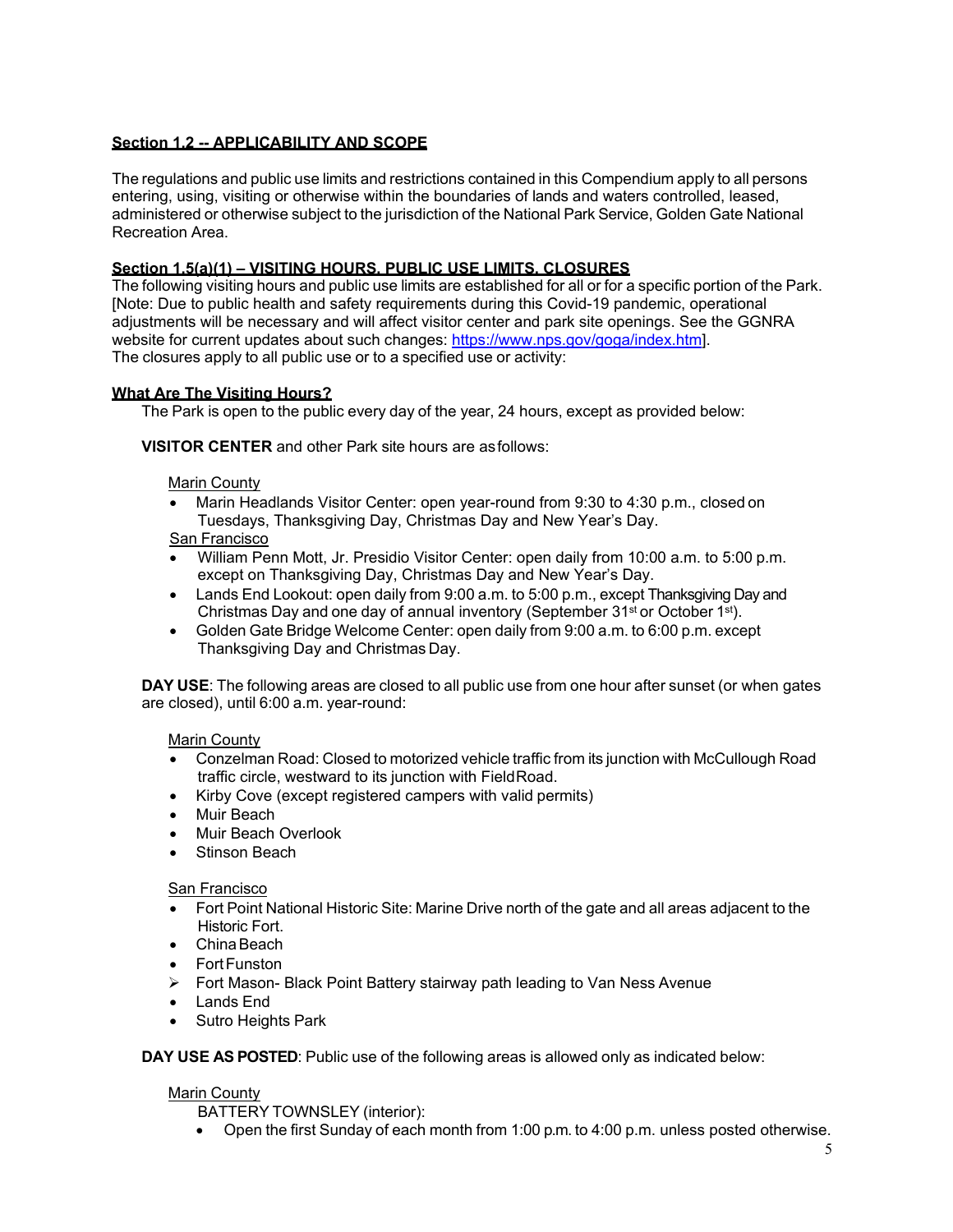MUIR WOODS NATIONAL MONUMENT:

- Open from 8:00 a.m. until posted closing time (which varies throughout the year). NIKE MISSILE SITE:
- Open Saturdays from 12:30 p.m. to 3:30 p.m. unless posted otherwise.
- POINT BONITA LIGHTHOUSE beyond tunnel:
- Open Sundays and Mondays from 12:30 p.m. to 3:30 p.m. unless posted otherwise.

## San Francisco County

ALCATRAZ ISLAND:

- Public access is limited to self-guided areas during day, evening and special programs operating hours. Alcatraz Island hours of operations are established by the Superintendent's office according to daylight savings time and the after-hours program. A schedule of hours of operation is available on the Park's web site or through the Superintendent's office. <https://www.nps.gov/goga/planyourvisit/hours.htm> FORT POINT NATIONAL HISTORIC SITE;
- Historic Fort open Friday through Sundays from 10:00 a.m. to 5:00 p.m. except closed on Thanksgiving, Christmas and New Year's day.
- BATTERY CHAMBERLIN (interior):
- Open first full weekend of each month from 11:00 a.m. to 2:00 p.m. unless posted otherwise.

These areas are designated as day use areas due to public safety concerns associated with limited visibility, *steep coastal cliffs, and hazards associated with the marine environment during hours of darkness. Night time use of these areas poses increased threats to natural and cultural resources and sensitive species which could be inadvertently damaged, trampled or disturbed due to darkness.*

# **Are There Public Use Limits?**

The public use limits listed below are in addition to public use limits adopted by the Superintendent pursuant to other provisions in Chapter 1 of Title 36 of the Code of Federal Regulations (e.g., Section 4.30):

- **FOOD** is prohibited in the following locations:
	- Alcatraz Island, except for the dockarea
	- Fort Point National Historic Site, inside the historic fort building
	- Muir Woods National Monument, except in parking lots, the gift shop and at Muir Plaza

*The restrictions of food reduce rodent infestation and waste on Alcatraz Island and inside the old fort building of Fort Point National Historic Site and reduces trash/litter within Muir Woods National Monument.*

**ELECTRIC POWERED MOBILITY ASSISTANCE DEVICES** (e.g. Segways) are restricted as follows:

- All trails, paths, sidewalks, paved or hardened paths, walkways and sea walls are closed to any device that constitutes an EPMAD.
- EPMADs may be used only on Park roads, in parking areas, and on routes designated as open to motor vehicles.
- No person under 16 years of age may operate an EPMAD without adult supervision
- A person shall operate an EPMAD in a safe and responsible manner with a maximum speed not exceeding more than 12 miles per hour so as not to endanger one's self or other Park visitors.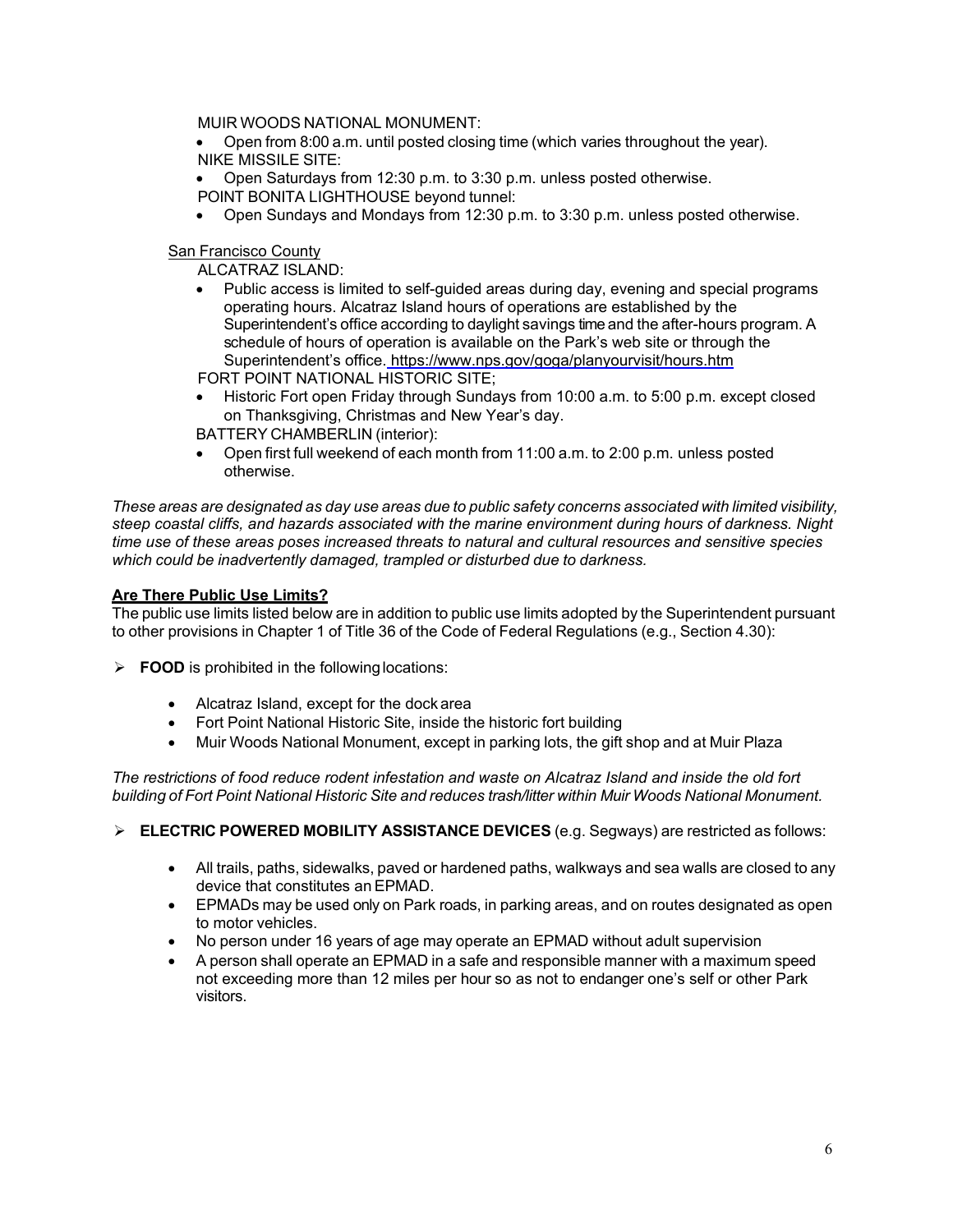- The use of an EPMAD by an Individual with a Disability is allowed on sidewalks, paved or hardened paths, walkways and seawalls provided the use conforms to the following:
	- $\triangleright$  An Individual with a Disability who is under 16 years of age may only operate an EPMAD with adult supervision
	- $\triangleright$  An Individual with a Disability shall operate such device in a safe and responsible manner with a maximum speed not exceeding 12 miles per hour so as not to endanger one's self or other Park visitors.
	- $\triangleright$  An Individual with a Disability operating such device on a sidewalk, while crossing a roadway in a crosswalk, entering or exiting an elevator, boarding a vessel, or on any other surface shall have all the rights and duties applicable to a pedestrian under CA VC § 467. [http://leginfo.legislature.ca.gov/faces/codes\\_displaySection.xhtml?lawCode=VEH&sectio](http://leginfo.legislature.ca.gov/faces/codes_displaySection.xhtml?lawCode=VEH&sectionNum=467) [nNum=467](http://leginfo.legislature.ca.gov/faces/codes_displaySection.xhtml?lawCode=VEH&sectionNum=467)
- **IDLING** of motor vehicles is prohibited:
	- All vehicles traveling in the Park while parked for more than 30 seconds must have engines remain off.
	- The above prohibition does not apply to law enforcement patrol operations, fire or emergency vehicles, search and rescue missions or official training exercises.

*The purpose of this restriction is to reduce public exposure to exhaust, particulate matter and other hazardous or toxic air contaminants by limiting the idling of buses, trucks and motor vehicles. In addition,*  this restriction eliminates noise from idling vehicles when parked in or adjacent to residential areas or natural *settings located throughout the Park.*

- **ORGANIZED SPORTS**: The following areas are closed to organized sports:
	- $\triangleright$  Marin County
		- Fort Baker Parade Ground
	- $\triangleright$  San Francisco
		- Crissy Field Airfield
		- Fort Mason Great Meadow
		- Fort Mason Parade Ground

*Impromptu, low-impact pickup games that do not adversely impact natural and cultural resources within the designated areas and that involve fewer than 25 players are allowed (e.g. Frisbee, hacky sack or similar games). These closures are necessary to protect grass and turf from the impact of organized sporting events.*

 **OVERNIGHT MOORING and ANCHORING** is prohibited at Horseshoe Cove at Fort Baker, Marin Headlands.

*This is a congested area with a great deal of boat traffic, including emergency response and patrol vessels*  operated by the National Park Service and the U.S. Coast Guard Station Golden Gate. In order to maintain *adequate ingress and egress for emergency response and patrol vessels, it is necessary to prohibit the mooring or anchoring of vessels in areas of Horseshoe Cove other than at the Presidio Yacht Club.*

- **PARKING** is restricted as follows:
	- All parking areas and roads in the Park are closed to camping and Overnight Parking, with the exception of visitor vehicles properly displaying hike-in or hike-through backcountry camping permits. Authorized vehicles may be parked at established trailheads in the Marin Headlands at the following locations: Bldg. T-1111, Bicentennial Campground, Kirby Cove, and Tennessee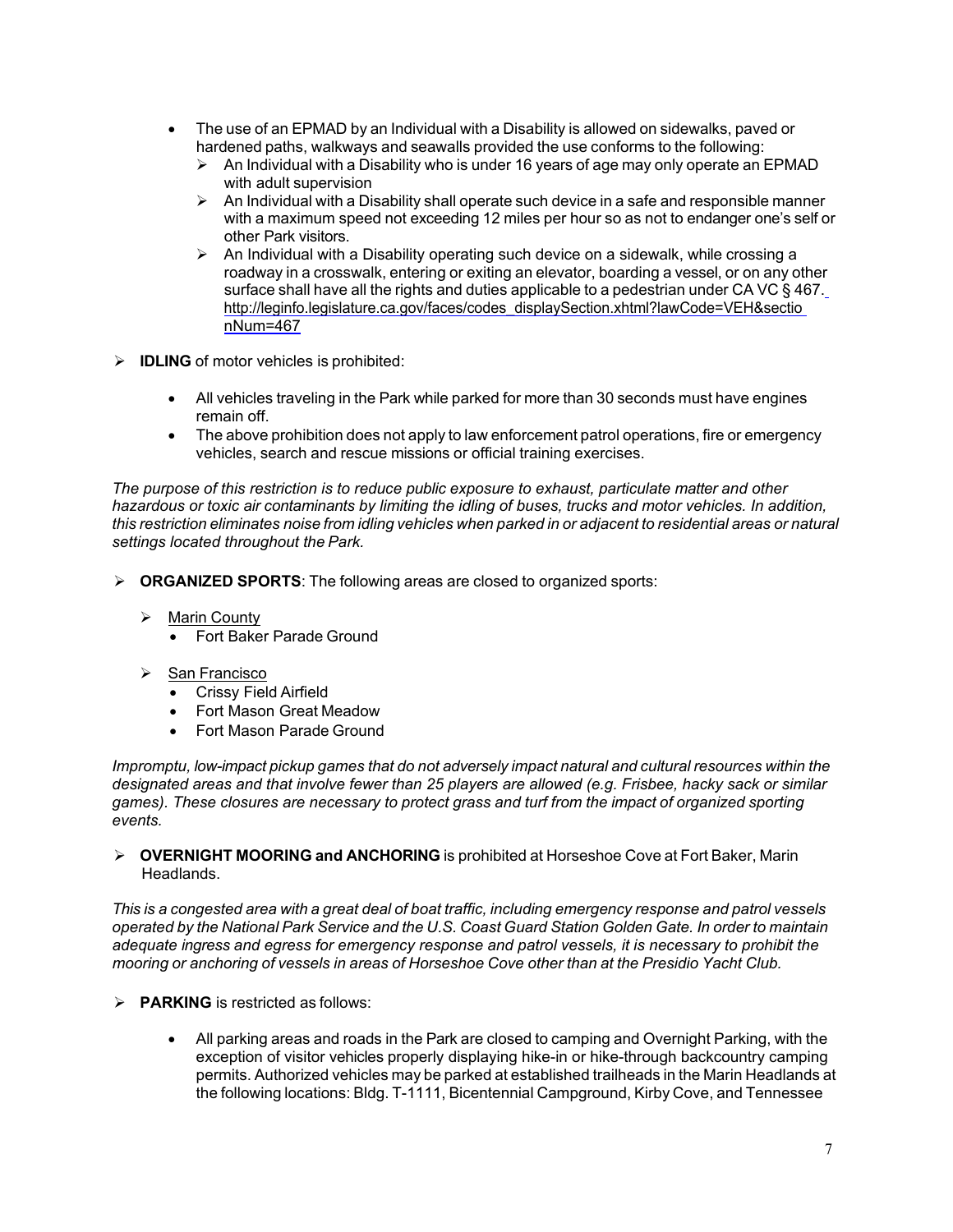Valley. Guests staying overnight at Cavallo Point Lodge, Fort Barry Hostel, Headlands Institute, and the Point Bonita YMCA may park their vehicles at those locations. Fort Mason Hostel guests must display a green parking permit and park in the Fort Mason Quad parking area and along MacArthur Avenue only.

- BAKER BEACH Parking Lot:
	- $\triangleright$  Closed to parking from one hour after sunset (or when gates are closed), until 6 a.m. year-round.
- BATTERY EAST Parking Lot:
	- Seven (7) days per week \$1 per hour, or \$6 per day, from 10 a.m. to 5 p.m.
	- $\triangleright$  Closed to parking from one hour after sunset (or when gates are closed), until 6:00 a.m. year-round.
- CRISSY FIELD EAST BEACH Parking Lot:
	- $\triangleright$  Parking on any grass berm in the East Beach parking lot is prohibited.
	- $\triangleright$  Closed to parking from 11:00 p.m. (or when gates are closed), until 6:00 a.m. year-round.
- CRISSY FIELD WEST BLUFF ParkingLot:
	- $\triangleright$  Monday thru Friday: 3-hour parking limit. Saturday and Sunday: \$1.20 per hour, or \$7 per day, from 10 a.m. to 5p.m.
	- $\triangleright$  Closed to parking from 11 p.m. (or when gates are closed), until 6:00 a.m. year-round.
- FORT FUNSTON: parking lot (south end near NPS/Partner Administrative Area):
	- $\triangleright$  Parking adjacent to buildings for authorized use only by NPS/Partner staff.<br>  $\triangleright$  Parking adjacent to permitted SFUSD camping area closed Mondav-Fridav
	- Parking adjacent to permitted SFUSD camping area closed Monday-Friday from September 1 to June 30.
- FORT MASON (Upper): Two-hour public parking limit from 8:00 a.m. to 5 p.m., except motorcycles/scooters or vehicles displaying an NPS permit, resident parking permit, or valid NPS-issued special use permit.
- FORT MASON (Lower): Paid parking operated by City Park through [www.fortmason.org](http://www.fortmason.org/)
- FORT MASON (Lower): Parking on Pier 1 and Pier 2 aprons prohibited.
- MERRIE WAY Parking Lot:
	- $\triangleright$  Closed to parking from one hour after sunset (or when gates are closed), until 6:00 a.m. year-round.
- MUIR WOODS: Parking reservations required for all vehicles at all times with fee.
- NAVY MEMORIAL Parking Lot:
	- $\triangleright$  Closed to parking from one hour after sunset (or when gates are closed), until 6:00 a.m. year-round.
- OCEAN BEACH 1<sup>st</sup> and 2<sup>nd</sup> Overlook Parking Lots:
	- $\triangleright$  Closed to parking from one hour after sunset (or when gates are closed), until 6:00 a.m. year-round.
- SUTRO HEIGHTS: Reserved valet parking for Cliff House patrons. Forty-four (44) parking stalls will be designated for Permit Parking Only from 5 p.m. to Midnight.

*Since camping and overnight lodging are prohibited in the Park except in established campgrounds or Park partner facilities, there is no valid reason for a vehicle to remain in the Park overnight unless the Law Enforcement division or United States Park Police has been previously advised. Daytime parking restrictions and fees protect resources, allocate parking to accommodate different types of visitor use, and enhance opportunities for more people to visit heavily used park areas.*

# **PARK BUILDINGS AND FACILITIES**

- The following Park buildings and facilities are closed to the public:
	- $\triangleright$  Administrative, maintenance, public safety, storage, utility and waste disposal facilities
	- $\triangleright$  Service and administrative roads
	- Resident or leased housing units, including associated outbuildings and grounds
	- $\triangleright$  Except for facilities and sites designated as open for visitor use, all concession and Park partner buildings and facilities are closed to unauthorized entry. This does not apply to persons in non-public areas who have been granted specific permission by the National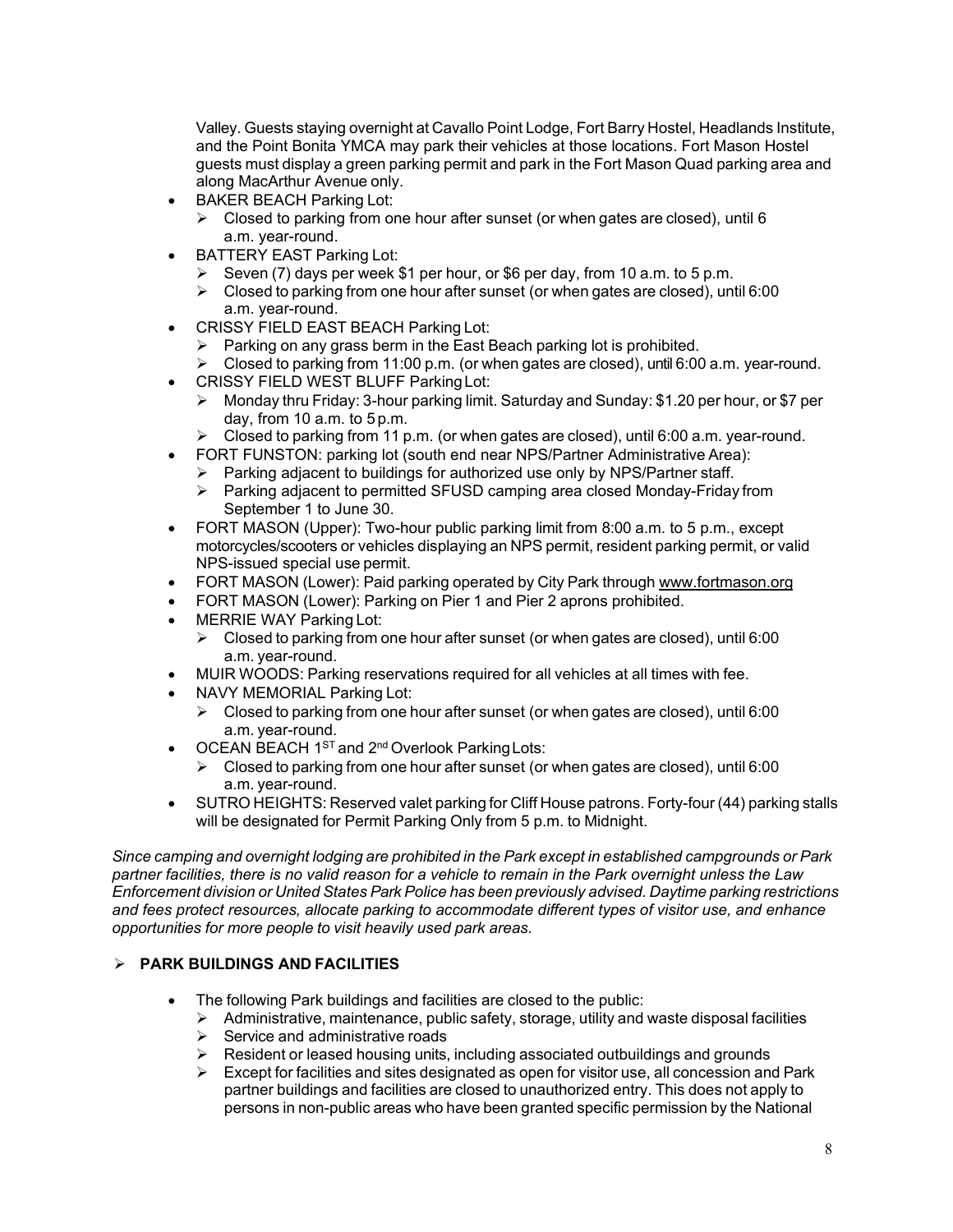Park Service; another authorized Federal agency; licensed concessionaires or lessees; Park partners, their authorized representatives and guests; or contractors; or to those who are escorted by an NPSemployee.

*Enhanced security for employees, residents of Park housing, and government property and utilities require these sites to have limited access.*

 **UNMANNED AIRCRAFT:** Launching, landing, or operating an unmanned aircraft from or on lands and waters administered by the National Park Service within the boundaries of Golden GateNational Recreation Area is prohibited except as approved in writing by the superintendent. **(Exhibit #1)**

The following are the only areas open to unmanned aircraft flight and operations:

- > Marin County
	- Shoreline Highway: coast side shoulder and bench area (aka "Tick Point") north of Muir Beach Overlook just beyond mile marker 7.0 is open except between February 1 and July 31.
- > San Francisco
	- Fort Funston (when hang gliders or para-gliders are not in the air)

*Unmanned aircraft are a hazard to the safety of people piloting hang gliders and para-gliders in the Fort Funston area. The Marin County site is closed to unmanned aircraft for a six-month period each year to protect raptors that nest and breed near thislocation.*

## **What Park Areas Are Closed To The Public?**

**All areas fenced and / or posted asclosed**

### Marin County

- FORT BAKER **(Exhibit # 2)**
	- Baker/Barry Tunnel closed topedestrians
	- Battery Yates Wildlife Protection Area designated by cable fencing
	- Battery Cavallo
	- Battery Spencer historic fortification pill boxes above slope from Golden Gate Bridge
	- Golden Gate Bridge north anchorage andpylons
	- U.S. Coast Guard Station Golden Gate facilities and docks
	- Vista Point service road accessed from lower ConzelmanRoad
	- Lower Conzelman Road (south of parking lot to Lime Point access road) closed to vehicles only
	- Lime Point access road and lightstation
- MUIR BEACH & MUIR WOODS NATIONAL MONUMENT **(Exhibit #4)**
	- Redwood Creek
	- Big Lagoon and its seasonal inlet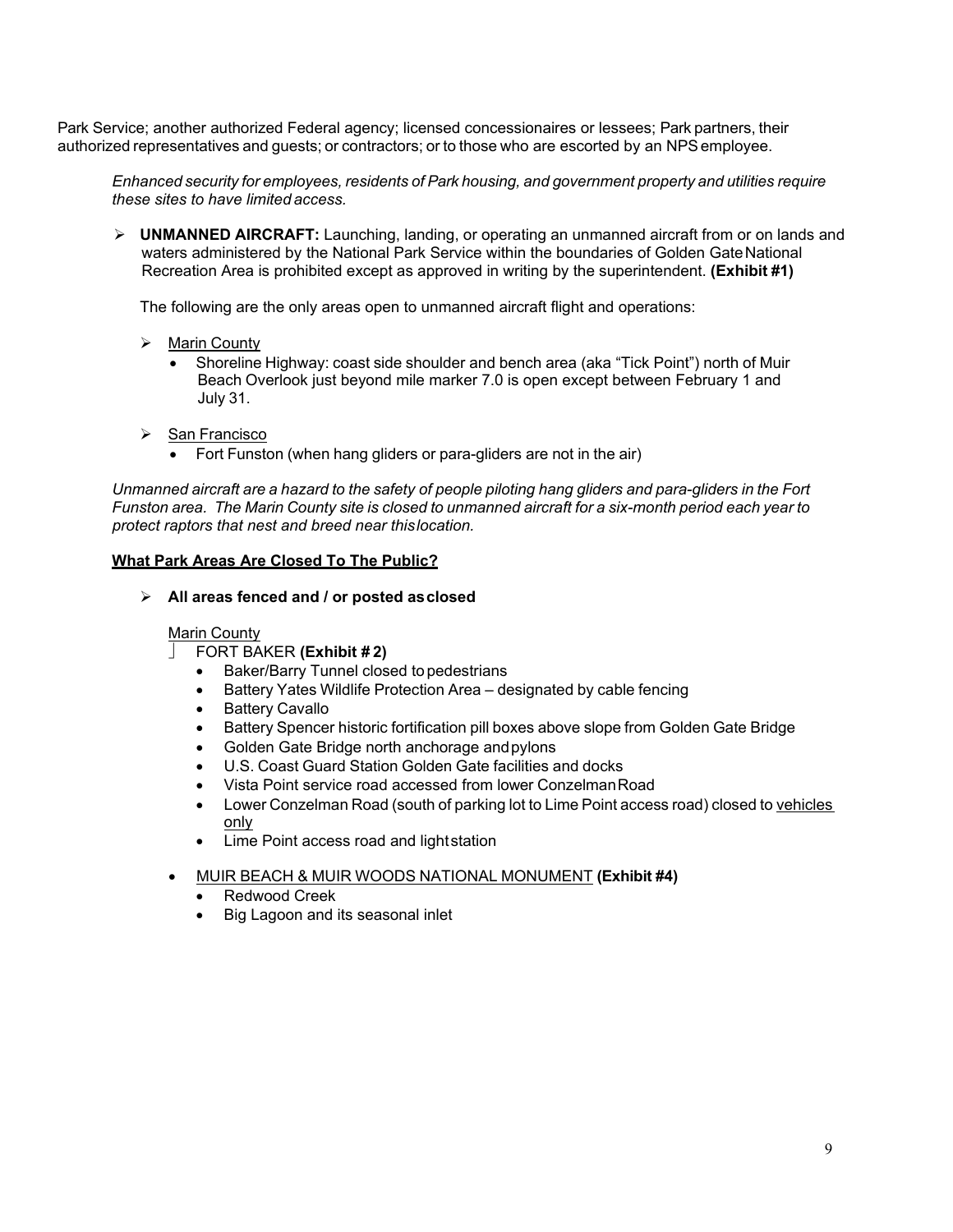- POINT BONITA LIGHTHOUSE AREA **(Exhibit #6)**
	- Bird Island Overlook beyond cable fencing, cliff areas and coastal fortifications
	- Bonita Cove and tide pools
	- Travel off lighthouse main access road and trail
	- U.S. Coast Guard Vessel Traffic Service radarsite
- TENNEESEE VALLEY **(Exhibit #7)**
	- Tennessee Valley Pond (next to thebeach)

San Francisco County

• ALCATRAZ ISLAND (**Exhibit #8)** 

The following locations on ALCATRAZ ISLAND are closed to public use (*Closed areas may be accessed under special circumstances with site supervisor approval*):

- All tide pools
- All designated sensitive bird breeding habitats
- Casemates under recreation yard
- Catwalk circling recreation yard
- Cistern area
- Incinerator area
- Lower west road over Barker Beach from Windy Gulch path to New Industries building
- Morgue
- Northeast perimeter path (dock to north foghorn)
- **Officers Club**
- Parade Ground rubble piles
- Plaza northeast of Model Industries building (asposted)
- Quartermaster building
- Top tiers of cell house (A, B, C, & D Blocks)
- Warden's house
- Western and northwestern cliffs
- Windy Gulch path
- The Gardens
- Any area barricaded and signed "Area Closed for Your Safety"
- Any Buildings not open to the Public, such as Building 64, Upper Tiers
- West Side: lower west road from Parade Ground gate past Apt. A; bird blind; incinerator; and west side of New Industries building.

The following locations on ALCATRAZ ISLAND will be closed seasonally to public use each year from February 1 through September 30, or the end of the nesting season, as determined by the Park's wildlife specialist:

- Agave Trail: from dock to tide pools west of steps
- Parade Ground and Agave Steps
- BAKER BEACH **(Exhibits #9A and9B)**
	- See Presidio Area A below
- FORT FUNSTON **(Exhibit #10)**
	- Habitat protection area
	- Coastal Trail, intersection of Horse trail to Great Highway, closed due to erosion.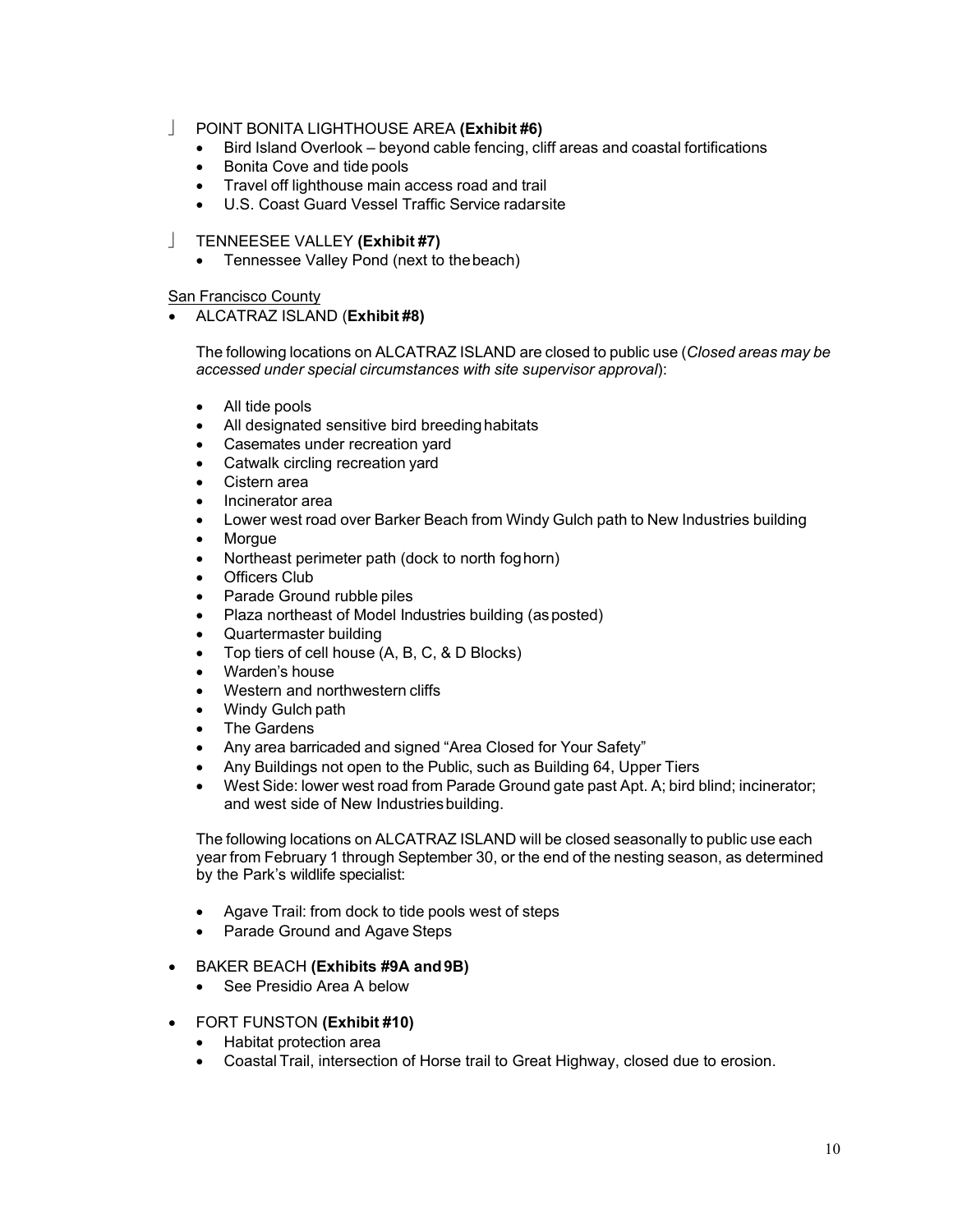- FORT MASON (Lower) **(Exhibit #11)**
	- Pier One
	- Pier Four
- FORT POINT HISTORIC SITE **(Exhibit #12)**
	- **Historic Seawall**
	- Golden Gate Bridge anchorage and pylons
- LANDS END **(Exhibit #13)**
	- Dead Man's Point
	- Point Lobos Archeological District
	- Off trail area in between Coastal Trail and ocean from Painted Rock to Eagles Point
- PRESIDIO OF SAN FRANCISCO (Area A) **(Exhibit#14)**
	- Lobos Creek riparian corridor **(Exhibits #9A and 9B)**
	- Former Coast Guard Pier
	- Crissy Tidal Marsh consisting of an open water lagoon, sand flats, mud flats and vegetated marsh plain located in the central portion of Crissy Field. The tidal marsh is defined as: starting at the eastern edge, from the channel inlet promenade footbridge extending along the shoreline; along the northern edge of the wetland; west to the perimeter of the restored airfield; and to the south along the vegetation buffer and barrier fencing parallel and adjacent to Mason Street. Public use is permitted on designated trails, including boardwalks and footbridges.
	- Presidio Water Treatment Plant, Bldg. 1773

### San Mateo County

- MORI POINT **(Exhibit #16)** 
	- Ponds and fenced or posted wetlands and habitat
	- Vertical bluffs and cove belowMori Bluff Trail
- PHLEGER ESTATE **(Exhibit #17)** 
	- West Union Creek
- RANCHO CORRAL DE TIERRA **(Exhibit #18)** 
	- Pond and wetlands (Charthouse Mitigation Site)

*Areas are designated as closures due to public safety concerns (e.g., limited visibility, steep coastal cliffs, hazards associated with the marineenvironment).*

*Alcatraz Island areas are closed to protect breeding birds Certain bird species nesting on Alcatraz have demonstrated extreme sensitivity to human presence during the breeding season. These closures minimize the disturbance to their nestingactivity.*

*Natural and cultural resources in these areas are highly sensitive to damage. In addition, they contain vital habitat for shorebirds, Mission Blue butterflies, Red-legged frog, salmonids, riparian species, marine mammals, and other sealife.*

*Vegetated areas contain significant native plant communities and habitats that are subject to human-induced impacts. Coastal bluffs and dunes are also sensitive to human-induced impacts and additionally are significant geological features.*

*U.S. Coast Guard radar site, U.S. Coast Guard Station Golden Gate, and Golden Gate Bridge*  facilities are restricted use areas due to the presence of critical infrastructure and the need for security *around law enforcement facilities. Residential areas inside the Park are primarily maintained for the use of Park residents and their invited guests.*

*The Baker/Barry Tunnel is a one-way, traffic-controlled tunnel for motor vehicles with bicycle lanes in both directions. There are no pedestrian walkways. The tunnel is unsafe for pedestrian traffic.*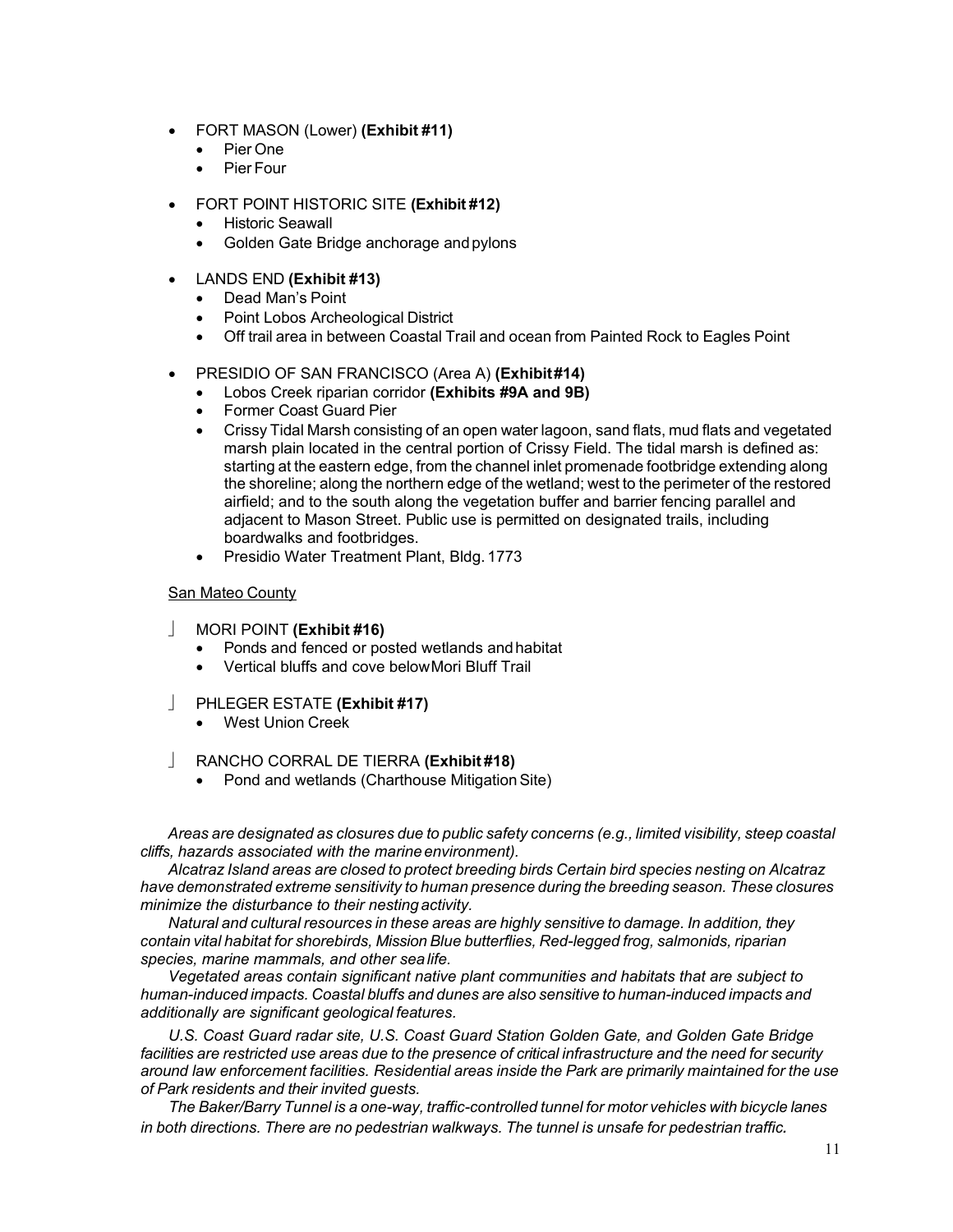- Dept. of Homeland Security ENHANCED SECURITY CLOSURES ELEVATED
	- Fort Point National Historic Site
		- Marine Drive closed at Wavegate
		- Long Avenue
	- ▶ Golden Gate Bridge North Anchorage (Marin Headlands)
		- Lower Conzelman road access at Northwest ParkingLot.
		- Golden Gate Bridge North Anchorage (Fort Baker) Lower Conzelman Road access closed at Bunker Road & Murray Circle intersection.
		- Sommerville Road access road to Lower Conzelman; boat launch and fishing pier closed east of USCG Station Golden Gate.
	- $\triangleright$  Land and waters surrounding the north and south anchorage of the Golden Gate Bridge:
		- Fort Point National Historic Site 100 yards offshore from the low water mark.
		- Fort Baker 100 yards offshore from the low watermark.
		- No vessel shall:

(a) anchor beneath the Golden Gate Bridge, or within 100 feet of the east or west edges of the bridge;

(b) operate or remain beneath the Golden Gate Bridge, or within 100 feet east or west of the edges of the bridge, for longer than reasonably necessary to traverse the area, except in an emergency or with the permission of the Captain of the Port, SF Bay (USCG).

*These closures are necessary when the condition is declared due to a high risk of terrorist attack. These closures will remain in effect during National Threat Level – ELEVATED. These closures will be rescinded when threat level high condition ELEVATED is reduced or eliminated.*

- Dept. of Homeland Security ENHANCED SECURITY CLOSURES IMMINENT
	- Fort Point National Historic Site
		- Marine Drive closed at Wavegate
		- Long Avenue
		- Coastal trail closed at Fort Point administration Building to Battery East
		- Coastal trail closed at Battery East to Golden Gate Bridge
	- Coastal Trail
		- Coastal trail closed at Battery Boutelle east to Golden Gate Bridge
	- Marshall Beach to Fort Point Beach (Golden Gate Bridge South Anchorage)
		- Batteries to Bluffs trail from Lincoln Ave to Marshall Beach
	- ▶ Golden Gate Bridge North Anchorage (Marin Headlands)
		- Lower Conzelman Road access at North West Parking Lot
	- Golden Gate Bridge North Anchorage (FortBaker)
		- Lower Conzelman Road access closed at Bunker Road & Murray Circle intersection
		- Sommerville Road access road to Lower Conzelman; boat launch and fishing pier closed east of USCG Station Golden Gate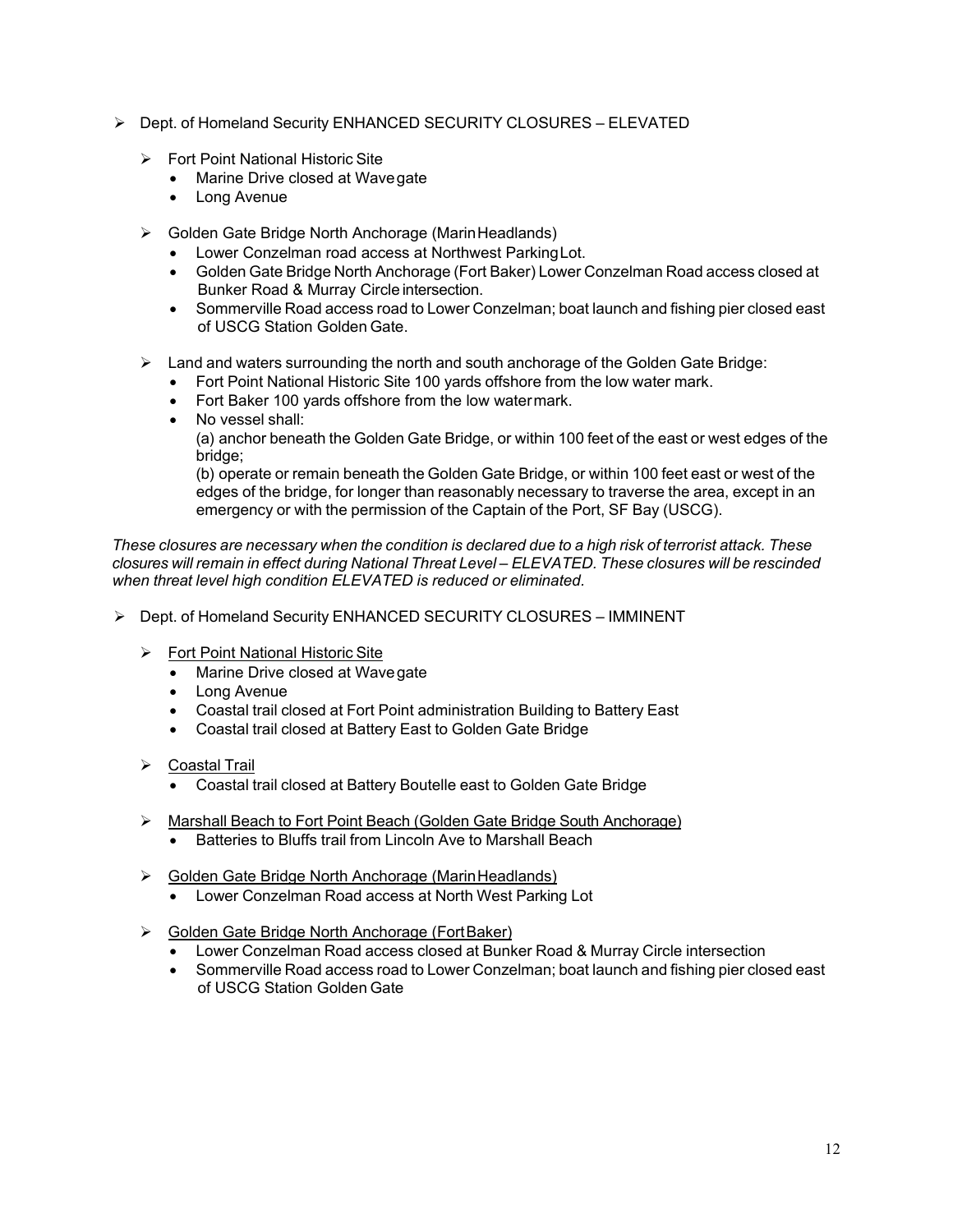- $\triangleright$  Land and waters surrounding the north and south anchorage of the Golden Gate Bridge:
	- Fort Point National Historic Site 300 offshore from the low water mark
	- Fort Baker 500 yards offshore from the low watermark
	- No vessels shall:

(a) anchor beneath the Golden Gate Bridge, or within 100 feet of the east or west edges of the bridge;

(b) operate or remain beneath the Golden Gate Bridge, or within 100 feet east or west of the edges of the bridge, for longer than it is reasonably necessary to traverse the area, except in an emergency or with the permission of the Captain of the Port, SF Bay, U.S. Coast Guard.

*These closures are necessary when the condition is declared due to an extreme risk of terrorist attacks. These closures will remain in effect during National Threat Level – IMMINENT*. *These closures will be rescinded when threat level extreme condition IMMINENT is reduced or eliminated.*

# **36 CFR §1.5(a)(2) Areas Designated for A Specific Use Or Activity, And Special Conditions Or Restrictions That Apply To Regulated Activities**

- **BOATING**: The following areas are closed to all vessels, including rowboats, kayaks, rafts, surfboards, sail boards, kite boards and windsurfing boards:
	- > Marin County
		- Bird Rock: All waters within 300 ft. of Bird Rock are closed to boating for the protection of nesting and roosting seabirds, and sensitive intertidal areas **(Exhibit #6)**
		- Point Bonita Cove and tide pools and marine area 300 ft. offshore are closed to boating due to marine mammal habitat and haul-out area **(Exhibit #6)**
		- Redwood Creek
		- Rodeo Lagoon and seasonal inlet, Marin Headlands **(Exhibit #3A)**
		- Rodeo Lake, Marin Headlands
	- > San Francisco
		- Alcatraz Island docks\* (Except NPS contracted ferry/barge service and NPS and United States Coast Guard vessels.)
		- Alcatraz Island Seasonal Closure: From February 1 to September 30, boats are prohibited from entering the Alcatraz Seasonal Closure Area, which extends from the shoreline seaward to 300 feet, excluding the East shoreline area between the guard tower and the South East corner of the island (122 25'07.9"W 37 49'29.9"N) where only NPS contracted ferry/barge service and NPS and United States Coast Guard vessels access the island. (**Exhibit #8**)
		- Crissy Field Wildlife Protection Area which encompasses the shoreline and beach north of the Crissy Field Promenade (excluding the paved parking area, sidewalks and grass lawn of the former Coast Guard Station complex) then stretches east from Torpedo Wharf to approximately 700 feet east of the former Coast Guard station landside, and all tidelands and submerged lands to 300 feet offshore. **(Exhibit #14)**
		- Lobos Creek, Presidio Area A **(Exhibits #9Aand 9B)**

*These restrictions are for the purpose of protecting sensitive natural resources. These areas provide vital habitat for water birds, shorebirds and marine life. These restrictions are necessary to protect water quality*  in wetland areas. Boat traffic, loud noise and the use of public address systems from tour vessels and night *lighting may cause seabirds to abandon nests. The prohibition on boating will provide important areas of reduced disturbance for wildlife. In addition, there is a need to maintain clearance and reduce hazards to navigationfor ferries transporting visitors to Alcatraz Island.*

*\*NOTE: Special regulations pertaining to boat landings on Alcatraz Island are found in 36 CFR Section 7.97(a).*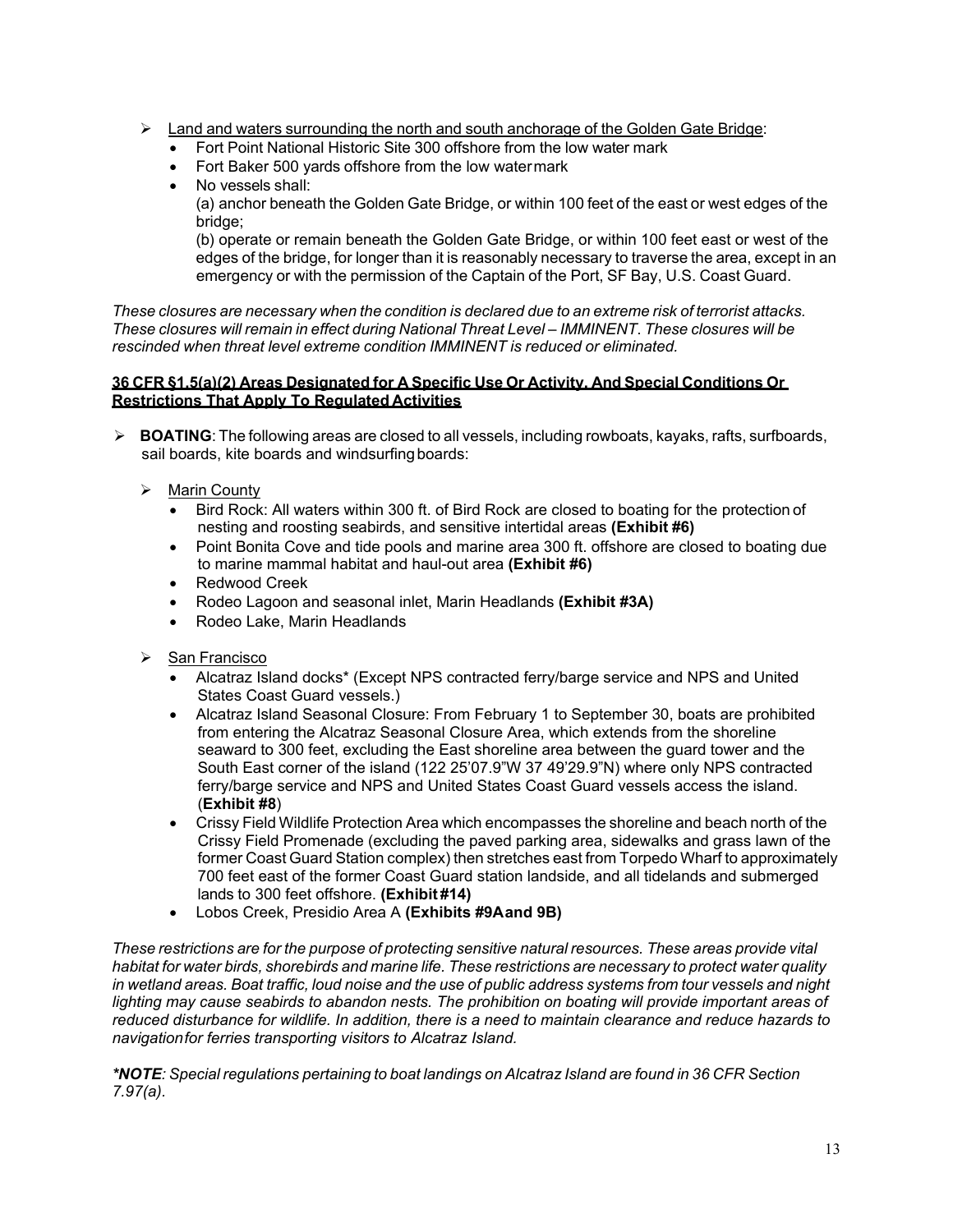**DESIGNATED FISHING PIERS:** the following areas are open to recreational fishing and do not require fishing licenses:

## Marin County

• Fort Baker pier and jetty

### San Francisco

- Fort Mason Piers Two & Three (Herbst and Festival Pavilions)
- Fort Point pier (a.k.a. Torpedo Wharf)

*In accordance with California law, (Fish and Game Code* § 7153 and Section 1.88 of Title 14 of the California Code of Regulations*) public fishing piers and jetties, open 24 hours a day, do not require a state fishing license.*

# **FILMING ACTIVITIES**:

- $\triangleright$  The following types of filming activities may occur in areas open to the public, without a permit and without advance notice to the NPS:
	- $\circ$  Outdoor filming activities involving five persons or less and equipment that will be carried at all times, except for small tripods used to hold cameras.
- $\triangleright$  The organizer of any other type of filming activity must provide written notice to the Superintendent at least 10 days prior to the start of the proposed activity. Based upon the information provided, the Superintendent may require the organizer to apply for and obtain a permit, if necessary, to:
	- o maintain public health and safety;
	- protect environmental or scenic values;<br>○ protect natural or cultural resources;
	- $\circ$  protect natural or cultural resources;<br>  $\circ$  allow for equitable allocation and use
	- $\circ$  allow for equitable allocation and use of facilities; or  $\circ$  avoid conflict among visitor use activities.
	- avoid conflict among visitor use activities.
- $\triangleright$  If the Superintendent determines that the terms and conditions of a permit could not mitigate the concerns identified above in an acceptable manner, the Superintendent may deny a filming request without issuing a permit. The Superintendent will provide the basis for denial in writing upon request.
- $\triangleright$  The NPS will consider requests and process permit applications in a timely manner. Processing times will vary depending on the complexity of the proposed activity. If the organizer provides the required 10-day advance notice to the NPS and has not received a written response from the NPS that a permit is required prior to the first day of production, the proposed filming activities may occur without a permit.
- $\triangleright$  The following are prohibited:
	- $\circ$  Engaging in a filming activity without providing advance notice to the Superintendent when required.
	- o Engaging in a filming activity if the Superintendent has notified the organizer in writing that a permit is required.
	- o Violating a term and condition of a permit issued under this section.
- $\triangleright$  Violating a term or condition of a permit issued under to this section may result in the suspension and revocation of the permit by the Superintendent

*These rules regarding filming activities are based on guidance contained in the February 22, 2021 memorandum from the Deputy Director, Operations.*

**FISHING:** The following areas are closed tofishing:

### Marin County

• Easkoot Creek, Stinson Beach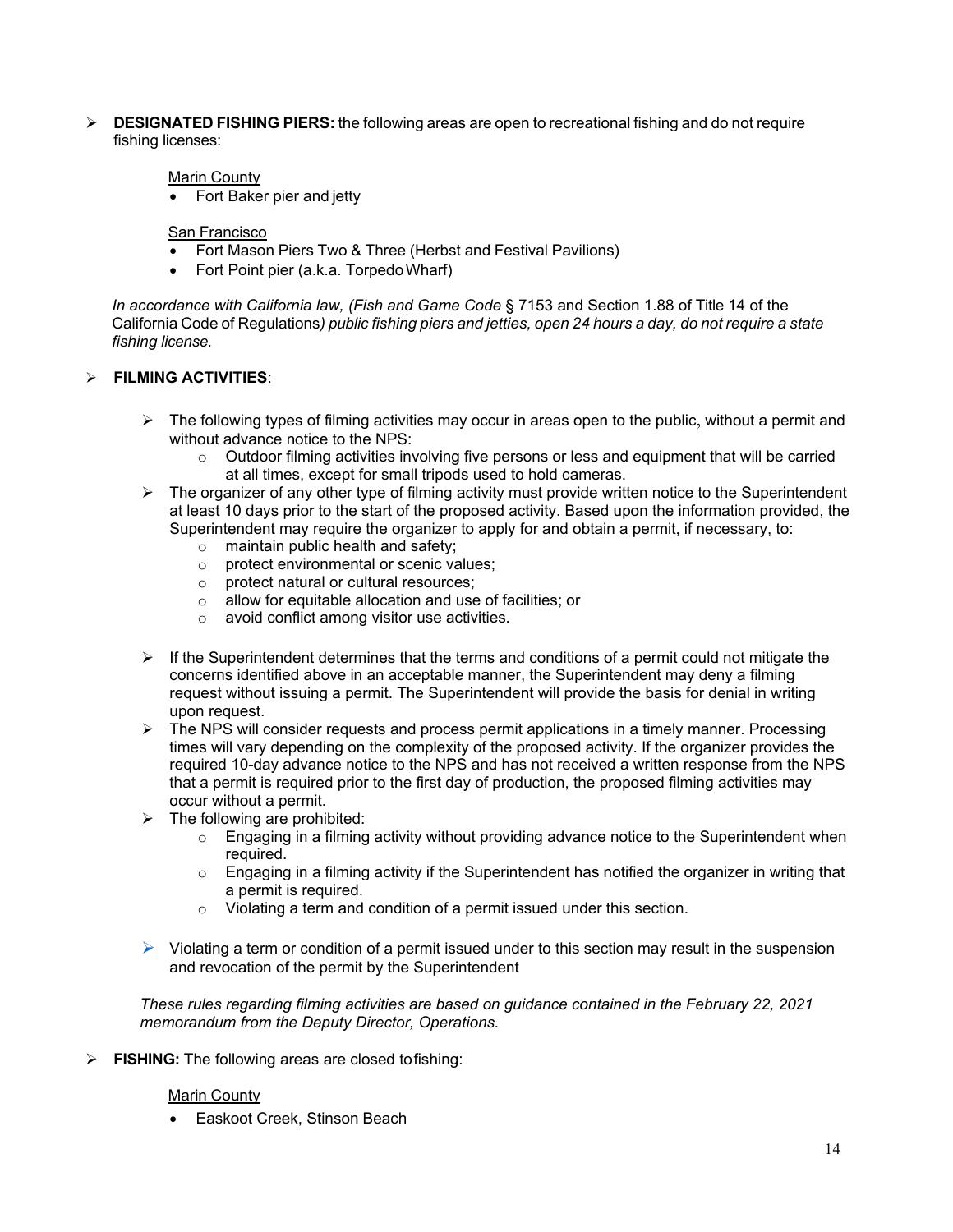- Muir Woods National Monument (36 CFR7.6)
- Redwood Creek (including Muir Beach Lagoon and tidewaters)
- Tennessee Valley Pond (next to thebeach)
- Rodeo Lagoon, Marin Headlands
- Rodeo Lake, Marin Headlands

#### San Francisco

- Alcatraz Island shoreline
- Crissy Field Former Coast Guard Pier, breakwater and seawall
- Lobos Creek, Presidio Area A

*These restrictions provide protection for threatened and endangered species and anadromous fish found in these areas. Alcatraz Island and the Coast Guard pier are closed to fishing due to public safety concerns associated with steep drop-offs and hazards of the marine environment. Alcatraz Island is also closed to*  fishing due to the congestion caused by heavy visitation. Lobos Creek is closed to protect the public drinking *water supply. The prohibitions on fishing will also provide important areas of reduced disturbance for wildlife and sensitive habitats.*

**GLASS BOTTLES/CONTAINERS:** Possession is prohibited in the following areas:

### Park wide

- All beach areas and 15 feetadjacent
- All historic coastal defense structures

### San Francisco

- Crissy Field, north of promenade.
- Upper Fort Mason Great Meadow

The purpose of this regulation is to reduce the amount of injurious trash in the Park and to prevent injury to *Park visitors.*

**PICNICKING:** The following areas are closed topicnicking:

- Muir Woods National Monument, except Muir Plaza (former upper main parking lot).
- Inside the Historic Fort at Fort PointNHS
- Alcatraz Island, except the pier.

**SWIMMING BEACHES**: Stinson Beach is designated as a swimming beach. (Please refer to §3.16 and §3.17 for specific swimming area designation uses.)

**SURFING**: Restricted at Stinson Beach, including Kite surfing and Kite boarding, when swimmers are present, and allowed only in areas designated as "Non-Swimming Areas" and only at such times as are deemed safe by the Supervisory Ranger or by his/her representative.

**VAPING, E-CIGARETTES AND ELECTRONIC NICOTINE DELIVERY SYSTEMS (ENDS):** The following restrictions apply to the use of these devices:

- Concession facilities providing food service will comply with all contract terms and applicable federal, state and local ordinances and regulations regarding these devices.
- Use of these devices by government employees and contractors and Park partner employees and contractors is allowed in designated, outdoor employee break areas.
- Use of these devices is prohibited in oron:
	- $\triangleright$  All government buildings, facilities, vehicles and vessels (excluding residences in accordance with tenant lease agreements and designated outdoor smoking areas).
	- $\triangleright$  All Park partner and tenant facilities (excluding residences and designated smoking areas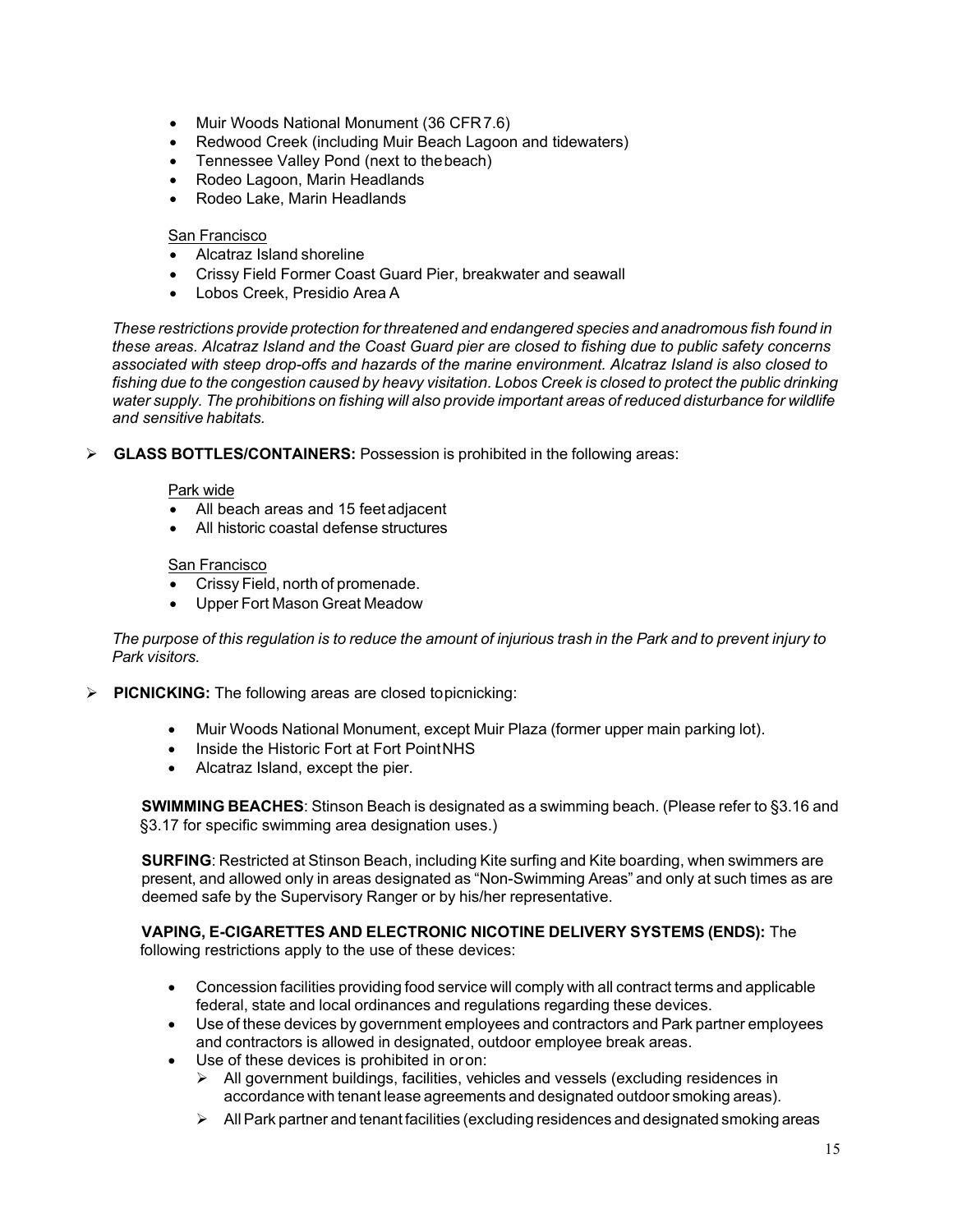in accordance with tenant lease agreements and concession contracts).

- $\triangleright$  Areas within 25' of building entrances normally used by the pubic and areas within 25' of entrances not normally used by the public if vapor from these devices is able to enter the building.
- $\triangleright$  Alcatraz Island, except in the area designated for smoking in the dock area.
- $\triangleright$  Fort Point NHS (within the historic fort)
- $\triangleright$  Muir Woods National Monument, except in designated parking areas. During extreme fire danger periods, use of ENDS is also prohibited in Monument parking areas.
- $\triangleright$  All trails within all areas of the Park when the Superintendent has determined that fire danger is extreme. NPS and Park partner employee use of ENDS in designated, outdoor break areas during extreme fire danger is allowed, but employees must be extra cautious.

*These restrictions are intended to protect public health from the potentially harmful effects of exposure to Vaping, E- cigarettes and ENDS, reduce the risk of fire, and prevent conflicts among visitor use activities.*

 **VOICE CONTROL DOG WALKING\***: The 1979 Pet Policy allows for Managed Dogs, leashed or under Voice Control, in the following areas:

## Marin County **(Exhibits #27-31B)**

- Alta Trail between Marin City and junction with Oakwood Valley Trail
- Muir Beach
- Oakwood Valley Trail (formerly Oakwood Valley Fire Road) to Alta Avenue
- Orchard and Pacheco Trails between Marin City and Alta Trail
- Rodeo Beach and South Rodeo Beach, Fort Cronkhite
- Tamalpais Area: 4 Corners tract above Mill Valley bounded by State Route 1, Panoramic Highway, Sequoia Valley Road and Homestead Valley area
- Trail corridors (3) in Marin Headlands:

1. Former Coastal Trail (now named the SCA trail from Conzelman road and Golden Gate Bridge to Slacker trail and Julian trail on to Old Fisherman's trail before connecting back to Coastal Trail) on to junction with Wolf Ridge Trail

2. Loop Trail from Rodeo Beach parking lot up Coastal Trail paved road (Old Bunker Road) near Battery Townsley and return to Rodeo Beach on paved road

3. Wolf Ridge Loop (Coastal Trail to Wolf Ridge Trail; Wolf Ridge Trail to Miwok Trail; Miwok Trail back down to Coastal Trail)

### San Francisco **(Exhibits #32-36)**

- Baker Beach north of Lobos Creek
- Crissy Field, excluding picnic areas and the Wildlife Protection Area seasonal leash restriction (For on-leash seasonal restriction from July 1 - May 15, see weblink below)\*\*.
- Fort Funston, except in the 12-acre closure in northwest Fort Funston.
- Fort Miley, east
- Fort Miley, west
- Lands End
- Ocean Beach, excluding Snowy Plover Protection Area seasonal leash restriction. (For on-leash restriction from Stairwell 21 south to Sloat Boulevard from July1 - May 15, see weblink below)\*\*.

San Mateo County

• None

\*\* For information about the seasonal on leash requirements at Ocean Beach and Crissy Field, see the 2008 Special Regulation codified at 36 CFR 7.97(d). (Also available at[:](https://www.nps.gov/goga/planyourvisit/dog-friendly-areas.htm) [https://www.nps.gov/goga/planyourvisit/dog-friendly-areas.htm\)](https://www.nps.gov/goga/planyourvisit/dog-friendly-areas.htm).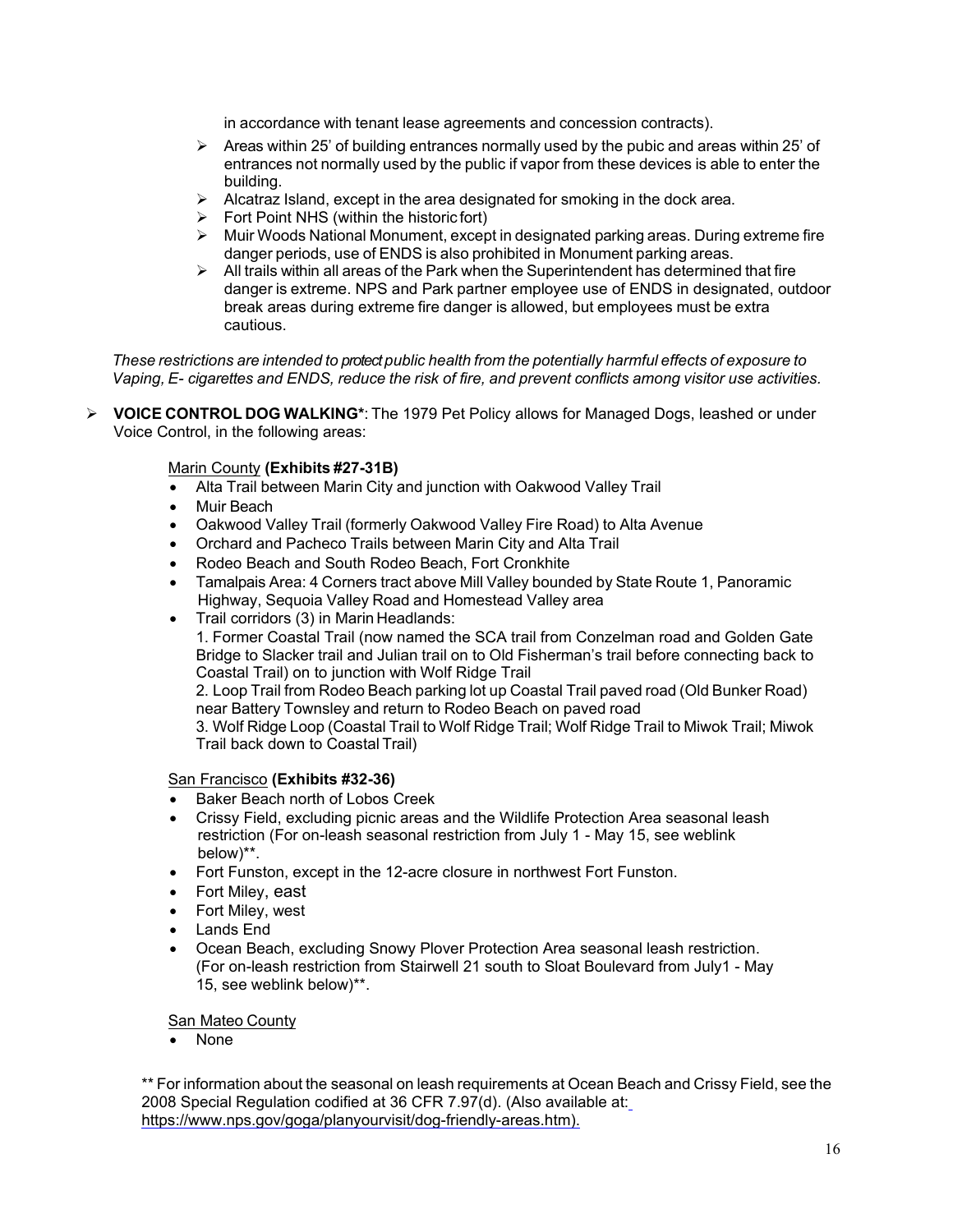As stated in the 1979 Pet Policy, "Unmanaged animals are not allowed in GGNRA."

\*In all other areas where dogs are allowed, 36 CFR 2.15(a)(2), the federal regulation requiring dogs to be on-leash, applies. See exhibits 27 - 44 for dog walking areas.

Refer to 36 CFR 2.15 "Pets" in this Compendium for additional areas closed to pets and special conditions imposed by the Superintendent.

Additional information about dog walking in the Park is available at: <https://www.nps.gov/goga/planyourvisit/dog-friendly-areas.htm>

## **36 CFR §1.6 – ACTIVITIES THAT REQUIRE A PERMIT**

**(f) The following is a compilation of those activities for which a permit from the Superintendent is required**: Permits applications may be obtained by contacting the Special Park Uses office at (415) 561- 4300 or by visiting the Park website: <https://www.nps.gov/goga/planyourvisit/specialparkuses.htm>

- §1.5(d) The following activities related to Public UseLimits:
	- Entry into closed area
	- Guide and Service dog training
- §2.4(d) Carrying or possessing a weapon, trap, or net in circumstances where a permit is required under Section 2.4
- §2.5(a) Specimen collection (Take of plants, fish, wildlife, rocks or minerals)
- §2.10(a) Camping activities: <https://www.nps.gov/goga/planyourvisit/camping.htm>
	- Kirby Cove, Bicentennial, Haypress and HawkCamp
	- Kirby Cove Day-use site
- §2.11 Picnicking:
	- Groups of 50 or more
	- Groups of any size with significant equipment
- §2.12 Audio Disturbances:
	- (a)(2) Operating a chain saw in developedareas
	- (a)(3) Operation of any type of portable motor or engine, or device powered by a portable motor or engine in non-developed areas
	- (a)(4) Operation of a public address system in connection with a special event or demonstration for which a permit has been issued pursuant to §2.50 or §2.51, or in connection with a demonstration that otherwise meets the requirements for the small group exception under §2.51
- $\frac{1}{2}$  §2.13(a)(1) Beach Fires
	- Groups over 25 people and/or with significant equipment including, but not limited to tents, caterings, etc.
- §2.17 Aircraft & Air Delivery:
	- (a)(3) Delivery or retrieval of a person or object by parachute, helicopter or other airborne means
	- (c)(1) Removal of a downed aircraft
- §2.37 Soliciting gifts, money goods or services except pursuant to the terms and conditions of a permit issued under §2.50, §2.51 or §2.52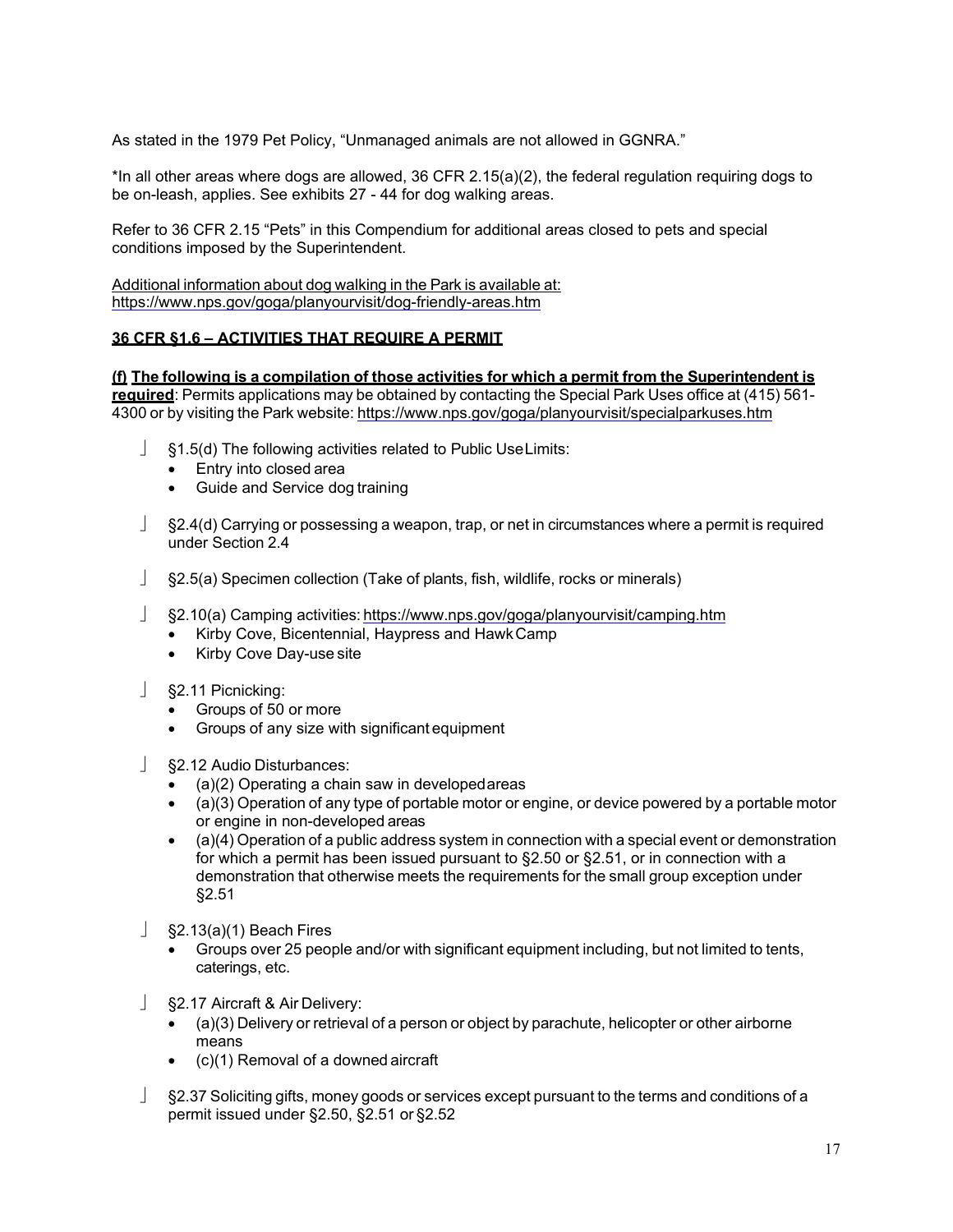- §2.38 Explosives:
	- (a) the use, possession, storage, or transport of explosives or blasting agents
	- (b) the use or possession of fireworks
- §2.50(a) Conducting a sports event, pageant, regatta, public spectator attraction, entertainment, ceremony, and similar event
- §2.51(a) Public assemblies, meetings, gatherings, demonstrations, parades and other public expressions of views that involve the use of a public address system regardless of size or that do not meet the requirements of the small group exception in §2.51(b)(1). The areas formally designated for such use are listed under §2.51 of this Compendium.
- $\angle$  §2.52(c) Sale or distribution of printer matter (that is not solely commercial advertising regulated under §5.1) other than by groups meeting the small group exception under §2.52. The areas designated for such use are listed under §2.51 of this Compendium.
- §2.60(b) Livestock use
- §2.61(a) Residing on federal lands
- §4.11(a) Exceeding of established vehicle load, weight and size limits
- §5.1 Advertisements (Display, posting ordistribution.)
- §5.3 Engaging in or soliciting any business on lands or waters administered by the Park is prohibited except as authorized under a permit, contract or other written agreement with the NPS, or pursuant to a special regulation. Examples of business activities that require a permit or other written agreement with the NPS include:
	- Commercial Visitor Services that meet the definitions and requirements of the Park's Commercial Use Authorization Program as described at <https://www.nps.gov/goga/getinvolved/dobusinesswithus.htm>
	- Commercial Carriers
	- Outdoor Fitness Programs
	- Guided Services
	- Commercial Dog Walking: The walking of four or more dogs, with the maximum of six, at one time by any one person for consideration (commercial dog walking) is prohibited within San Francisco and Marin County sites administered by the Golden Gate National Recreation Area (GGNRA) unless:
		- $\triangleright$  The person has been issued a current valid permit from GGNRA.
		- $\triangleright$  The walking of four or more dogs, with a maximum of six, is done pursuant to the terms and conditions of that permit.
		- $\triangleright$  Permit holders abide by all National Park Service regulations, including 36 CFR 2.15(a), which requires that dogs be restrained by a leash no longer than 6 feet in sites that are not open to voice-control dog walking per the 1979 Pet Policy.
		- $\triangleright$  The permit is visibly displayed and produced for inspection upon request by an officer with law enforcement authority in areas administered by GGNRA.
		- For further information about Commercial Dog Walking permit applications and requirements, visit the Park's website: <https://www.nps.gov/goga/planyourvisit/cdswup.htm>
- §5.6(c) Use of commercial vehicles on Park roads (The Superintendent shall issue a permit to access private lands within or adjacent to the Park when access is otherwise not available.)
- §5.7 Construction of buildings, facilities, trails, roads, boat docks, path, structure, etc.
- §7.97(a) Boat landings on Alcatraz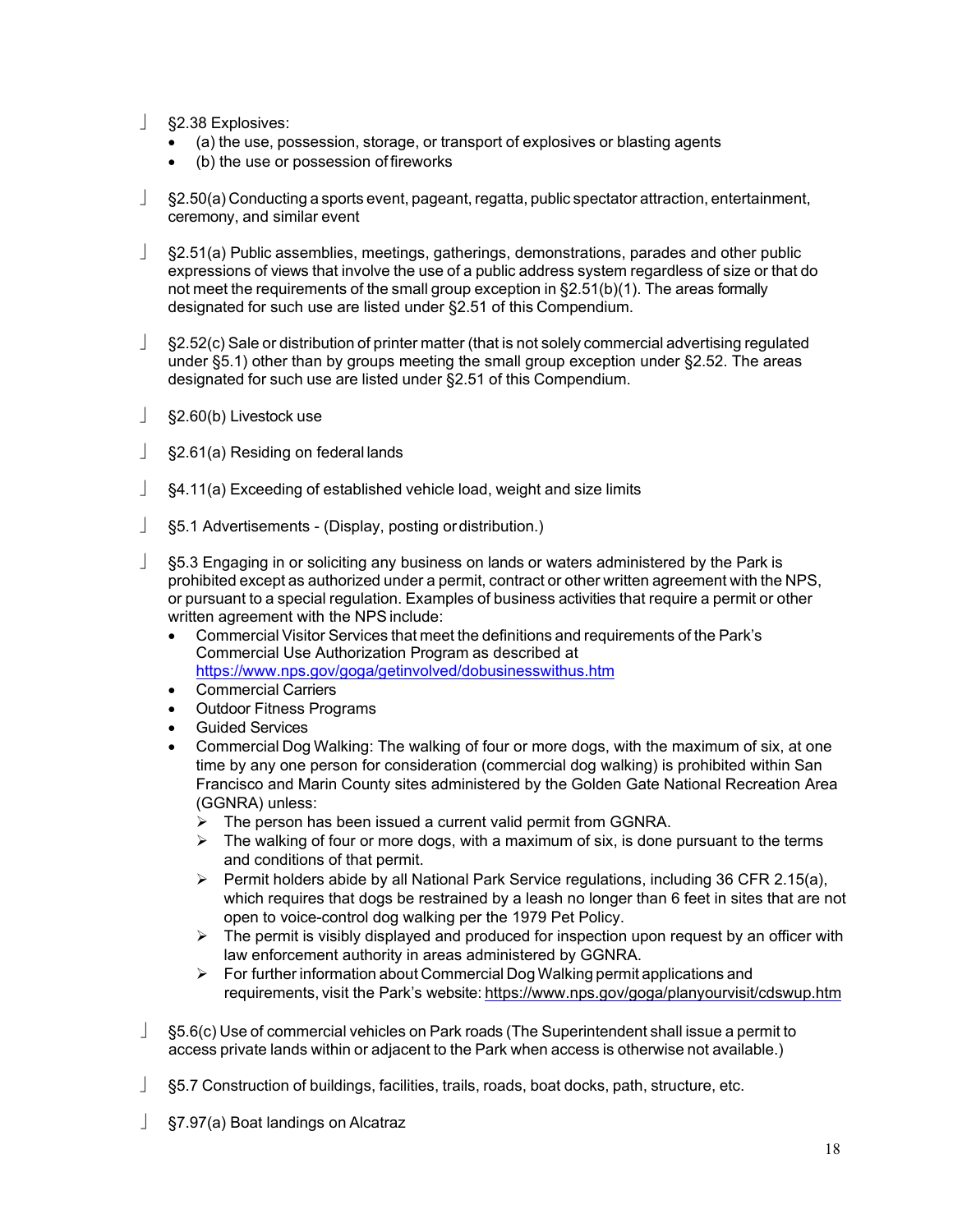# **PART TWO – RESOURCE PROTECTION, PUBLIC USE AND RECREATION**

# **36 CFR §2.1 – PRESERVATION OF NATURAL, CULTURAL AND ARCHEOLOGICAL RESOURCES**

**(b) Where must I stay on the trail**? Hiking and pedestrian use of areas outside the beaten track of the following trails is prohibited:

# Marin County **(Exhibits #2, 3A-B, 4, 5, 6 and 7)**

- **FORT BAKER** 
	- Drown (Fire) Road
	- Fort Baker Bay Trail (Battery Yates section)
	- Chapel Trail (Steps)

## MARIN HEADLANDS

- Slacker Trail
- Slacker Ridge Trail
- Coastal Trail (includes renamed sections of Julian trail from Slacker Trail to Upper Fisherman's trail) to Rodeo Beach
- Hawk Hill Connector (from Coastal trail to Hawk Hill)
- Point Bonita Lighthouse Trail
- Student Conservation Assoc. (SCA) Trail
- Kirby Cove Road from Conzelman Gate to Campground Parking Lot
- Alta Trail
- MUIR BEACH
	- Coastal Trail, Tennessee Valley to MuirBeach
	- Muir Beach Access Trail, Muir Beach
	- Muir Beach Overlook Trail
	- Kaashi Way Trail
- MUIR WOODS NATIONAL MONUMENT
	- All Trails

### San Francisco **(Exhibits #8, 9A & B, 12, and 13)**

- Alcatraz Island, Agave Trail (when open)
- Coastal Trail, Battery East Earthworks
- Batteries to Bluffs Trail, Presidio
- Coastal Trail, Presidio and Land'sEnd

# San Mateo County (**Exhibits#15-19)**

- MILAGRA RIDGE
	- Milagra Summit Trail
	- Milagra Battery Trail
	- Milagra Creek Overlook Trail
	- Milagra Ridge Trail; southern junction of the Milagra Ridge Spur Trail to the northern junction of the Milagra Ridge Road
- MORI POINT
	- Pollywog Path
	- Old Mori Trail west of junction with PollywogPath
	- Headlands Trail
- **PHLEGER ESTATE**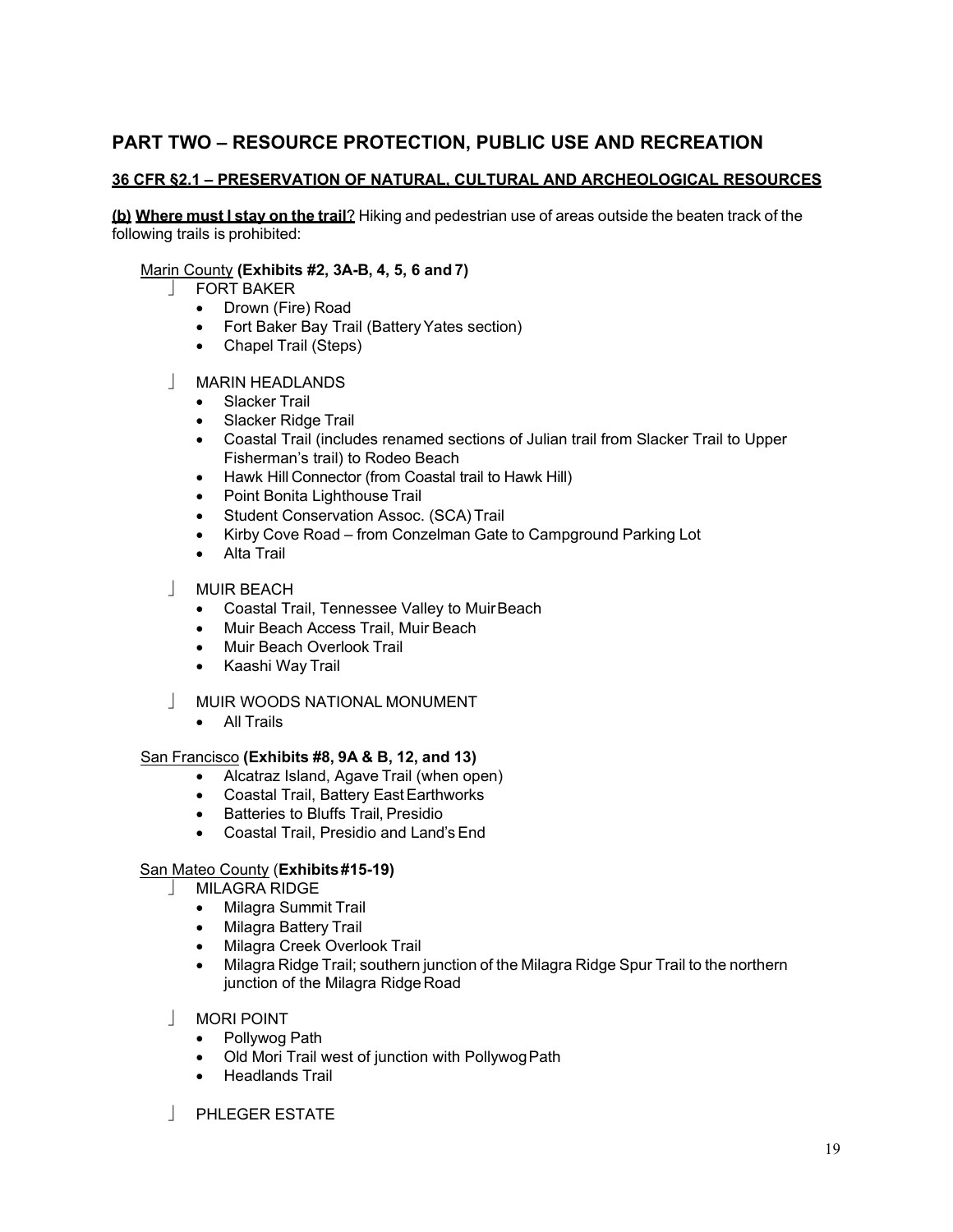- Miramontes Trail
- RANCHO CORRAL DE TIERRA
	- All trails within the Ocean View Farms, Ember Ridge, Moss Beach Ranch, and Renegade Ranch equestrian operations (Old San Pedro Mountain Road trail north of intersection with Farallone Trail; San Vicente Trail; Ranchette Trail; and Ember Ridge Trail)
- SWEENEYRIDGE
	- Notch Trail

*These restrictions are for the purpose of visitor safety associated with uneven surfaces, loose rock formations, and steep drop-offs. These areas have been identified as the sites of multiple fatalities and serious injuries over the years. Other areas require protection of irreplaceable cultural resources. In addition, these areas provide vital habitat for federally listed species (e.g., Mission blue butterfly) other terrestrial species, marine mammals, and other sea life. The vegetated areas contain native and historical vegetation that is sensitive to trampling from shortcutting and human-induced erosion.*

### **(c)(1), (c)(2) The following fruits, nuts, berries or unoccupied seashells may be gathered by hand for personal use or consumption, in accordance with the noted size, quantity, collection sites and/or use or consumption restrictions**:

- Plums, apples, figs, blackberries and unoccupied seashells may be gathered for personal consumption or use in quantities of less than one (1) quart per person per day and no more than 5 total quarts per person peryear.
- Muir Woods National Monument: No collecting of any kind is allowed.

It has been determined that the gathering or consumption of above-listed fruits and berries will not adversely *affect Park wildlife, the reproduction potential of any plant species, or otherwise adversely affect Park resources. If future monitoring indicates that such gathering or consumption is likely to cause adverse effects to Park resources, the authorization of this consumptive use will be terminated. Use of these items for any purpose other than personal consumption or use is specifically prohibited.*

See http:// [www.presidio.gov](http://www.presidio.gov/) PART 1002 § 1002.1(c)(2) for areas available for mushroom harvesting on Presidio Trust jurisdiction.

# **36 CFR §2.2 - WILDLIFE PROTECTION**

## **(e) The following areas are closed to the viewing of wildlife with the use of an artificial light and infrared devices:**

• The entire Park is closed to viewing wildlife by artificial and infrared light.

The purpose of this regulation is to protect wildlife from poaching activity and the effect of temporary blinding which can jeopardize wildlife safety. This prohibition does not apply to night vision devices that do not *project artificial or infrared light.*

# **36 CFR §2.10 – CAMPING and FOOD STORAGE**

**(a) The sites and areas listed below have been designated for camping activities as noted. A permit system has been established for all campgrounds or camping activities, an[d conditions for](https://www.nps.gov/goga/planyourvisit/camping.htm)  camping and camping activities are in effect as noted.** Visit the Park website at [https://www.nps.gov/goga/planyourvisit/camping.htm f](https://www.nps.gov/goga/planyourvisit/camping.htm)or specific stay and site limits and reservation systems.

 $\triangleright$  Designated Campgrounds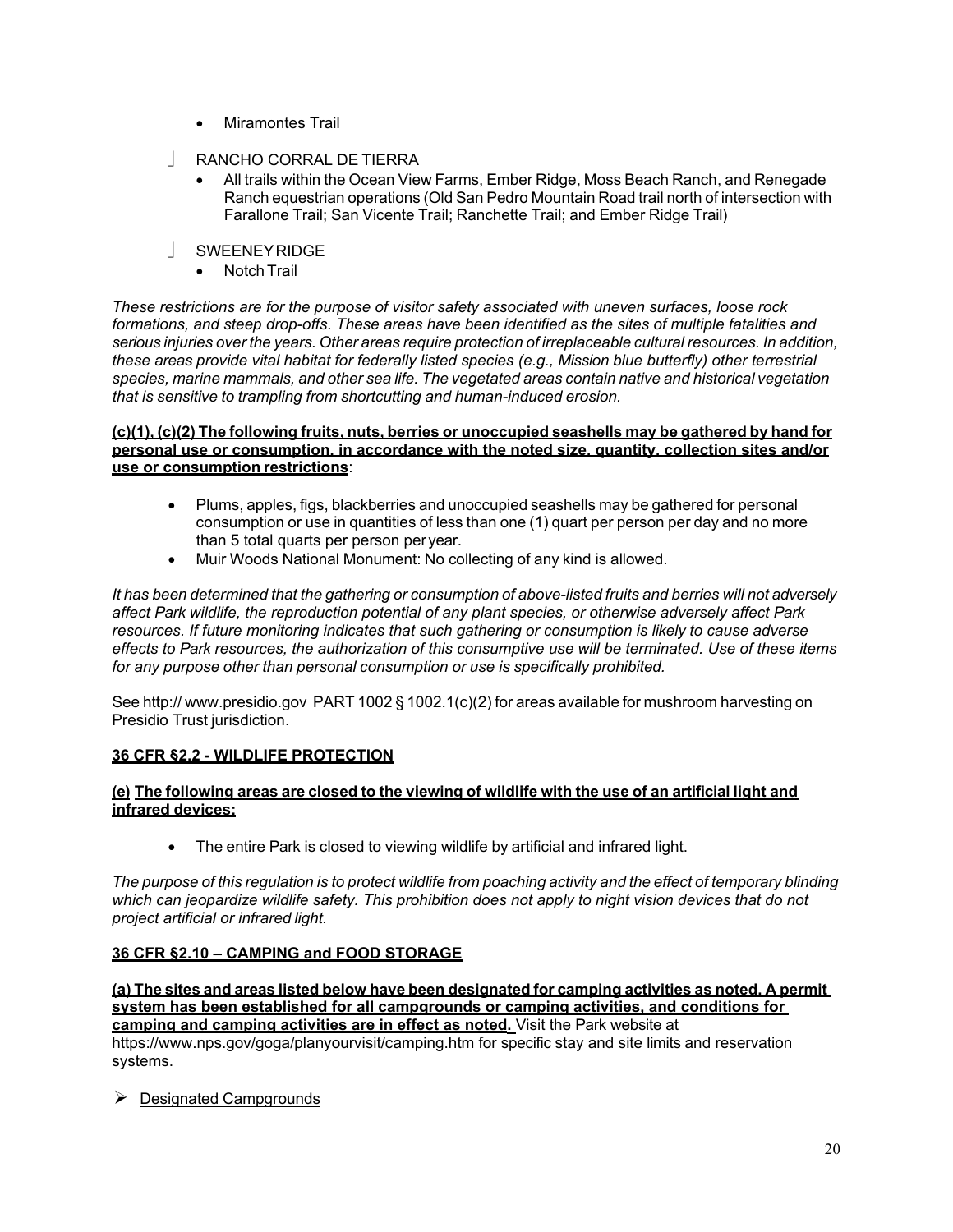- $\triangleright$  Marin Headlands
	- Bicentennial
	- Haypress
	- Hawk Camp
	- Kirby Cove, including day-use area
- $\triangleright$  Camping Activities
	- Camping, overnight parking, and multiple day parking in any type of motor vehicle is prohibited upon lands administered by Golden Gate National Recreation Area except in campgrounds and designated sites by permit.
	- Campground check out time is noon on the day of departure.
	- Campground use fees, if applicable, shall be paid prior to arrival.
	- Up to 15 people may visit registered campers per campsite between the hours of 6:00 a.m. and 10:00 p.m. between the hours of 10:00 p.m. and 6:00 a.m., only registered campers not exceeding the designated campsite capacity shall be present at the campsite.
	- Minors must be supervised. A responsible leader, 21 years or older, must be present for every 10 children under 18 years of age.
	- The minimum age of any camper is 18 years of age, unless accompanied by an adult or unless a legal guardian provides a letter of permission. This letter must state the name of minor that has permission to camp, dates allowed to camp, contact name and number of legal guardian.
	- Dogs and other pets are prohibited in campgrounds, except Service Animals
	- Amplified music is prohibited.
	- Vehicles are prohibited within the boundaries of walk-in or hike-in campgrounds.
	- Drive-in access will be allowed at Kirby Cove for any Individual with a Disability. This drive-in access is allowed for the ease of loading and unloading the Individual with a Disability only and his or her gear, and not for loading andunloading other gear.

## **(b)(3) Camping within 25 feet of a fire hydrant or main road, or within 100 feet of a flowing stream, river or body of water is authorized only in the following areas**:

• In established campsites in the designated Marin Headlands campgrounds listed above.

# **(d) Conditions for the storage of food are in effect, as noted, for designated campgrounds**:

- When not in use, all food (including canned, bottled or otherwise packaged); equipment used to cook or store food; garbage; and toiletries such as soap, toothpaste and cosmetics must be stored in the food lockers provided.
- When the amount of the above-listed items exceeds the capacity of the locker, canned or bottled items that have never been opened may be stored in the trunk of the vehicle parked in a designated parking area, or if there is no trunk, as low in the vehicle as possible, provided that the cans and bottles are stored out of sight in odor-tight containers and all vehicle doors, windows and vents are closed.

# **36 CFR §2.11 – PICNICKING**

Areas closed to picnicking are listed under Section 1.5(a)(2) above. In areas where picnicking is allowed, the following conditions apply:

- The picnic areas at Battery Wallace in the Marin Headlands, and at West Bluff and East Beach in Crissy Field are first come, first served and do not require a permit for groups of less than 50 people.
- West Fort Miley picnic area and West Bluff Amphitheater picnic area can be reserved. No minimum group size is required to reserve. Visitors can reserve these sites by calling the Office of Special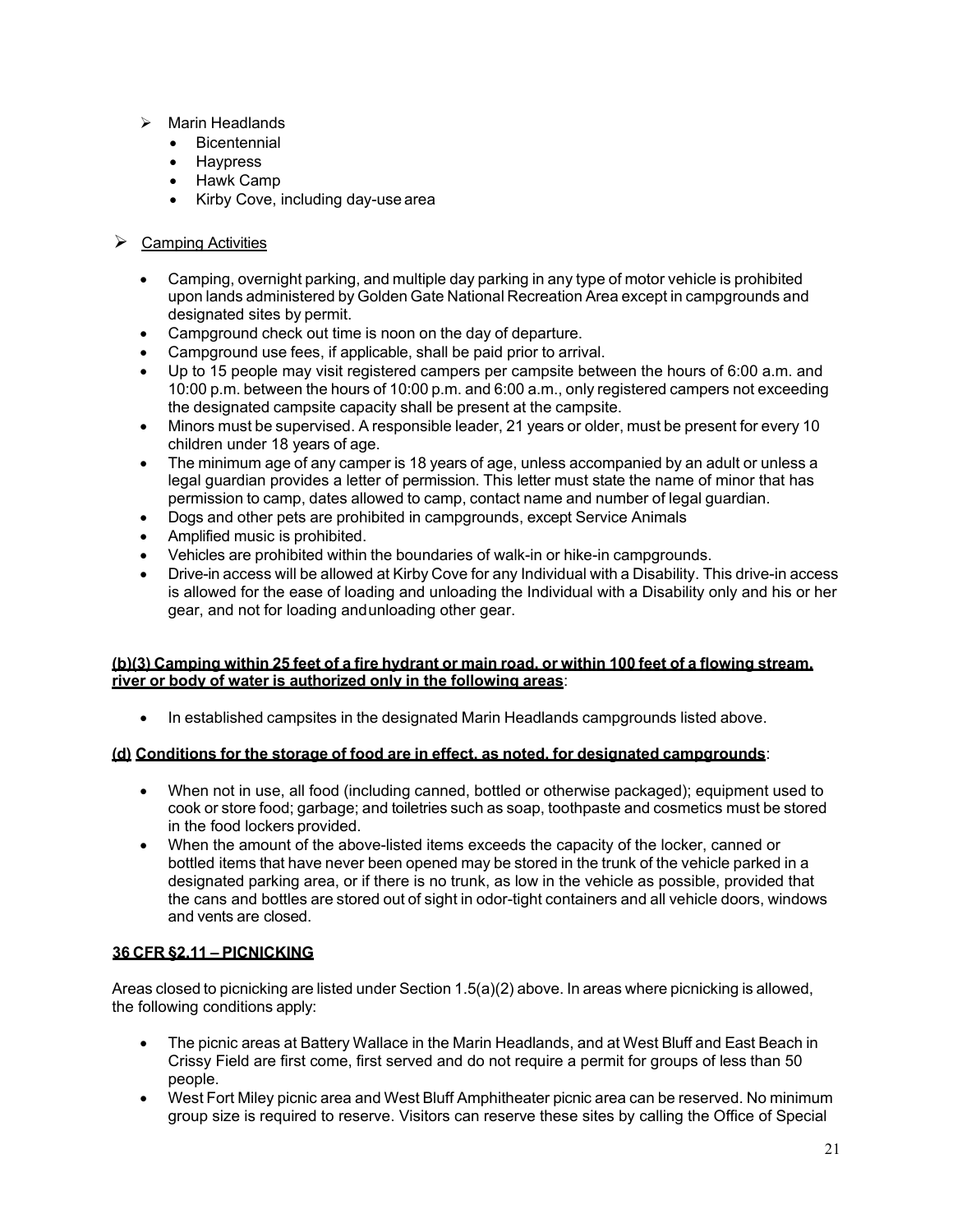Park Uses at (415) 561-4300.

- Groups of fifty (50) persons or more or with significant equipment including, but not limited to tents, caterings, etc., are considered a special event and require a permit.
- Due to high seasonal visitation, picnic permits will not be issued for groups of fifty (50) or more persons on weekends and holidays from March 15 to October 15 at the following sites:
	- Marin County
		- Muir Beach
		- Muir Beach Overlook
		- Rodeo Beach
		- Stinson Beach
	- San Francisco
		- Baker Beach
		- ChinaBeach

# **36 CFR 2.13 – FIRES**

#### **(a)(1) The lighting or maintaining of fires is generally prohibited, except as provided for in the following designated areas and receptacles, and under the conditions noted**:

### **CAMPFIRES**

- Designated Campfire Areas:
	- Campfires are permitted only in established campgrounds or picnic areas that have fire enclosures, grills or fire grates provided bythe NPS.
	- NPS and Park partners are allowed to have fires in approved portable containers and fixed fire pits when associated with a programmatic element that interprets the Park. These fires will be set as part of a planned civic event or program designed to educate or otherwise benefit the public. The fire shall be set or allowed by NPS or Park partner employees in the performance of their official duty.
- Established Conditions for Campfires:
	- All firewood must be brought into the Park. No gathering, cutting or scavenging of firewood or kindling is permitted in the Park from anysource.
	- Chemically treated wood, painted wood, and wood with nails or staples shall not be used in any fire.
	- Fires in the areas designated above are prohibited on Spare the Air Days. In order to protect public health, no person shall ignite, maintain, or cause to be ignited or maintained any recreational fire, including any campfire, beach fire, or outdoor grill fire, during a Spare the Air Day designated by the Bay Area Air Quality Management District.

# **BEACH FIRES**

Designated Beach Fire Areas:

- **NUIR BEACH** 
	- Fires permitted from 9:00 a.m. until one hour after sunset.
	- Only in NPS designated fire rings
	- Fires for groups of 25 people or more require a permit; Call 415-561-4300

### OCEAN BEACH: **(Exhibit #45)**

- Fires permitted from 6:00 a.m. to 9:30 p.m. from March 1<sup>st</sup> to October 31<sup>st</sup>
- Only in NPS designated fire rings between Stairwells # 15 and 20
- Fires for groups of 25 people or more require a permit; Call 415-561-4300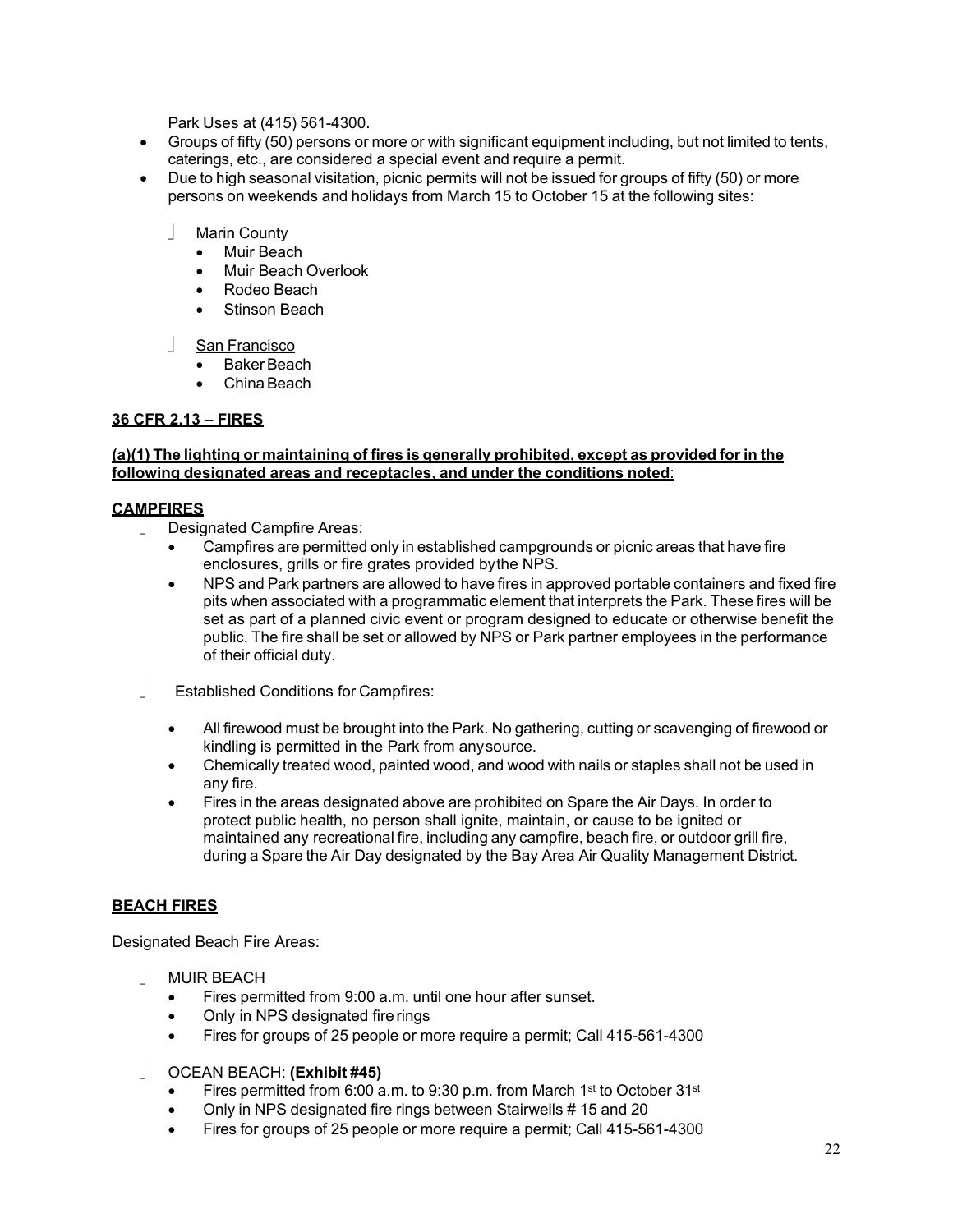- Established Conditions for Beach Fires:
	- All firewood must be brought into the Park. No gathering, cutting or scavenging of firewood or kindling is permitted in the Park from anysource.
	- Fires must be attended at all times.
	- Chemically treated wood, painted wood, and wood with nails or staples shall not be used in any fire.
	- Debris burning is not permitted, including Christmas trees.
	- All refuse must be removed from the Park.
	- Minors must be supervised. A responsible adult, 18 years or older, must be present for every 10 children under 18 years of age.
	- Ceramic pit fires are prohibited.

# **(a)(2) The following restrictions are in effect for the use of grills and stoves**:

# **GRILLS AND STOVES**

- Receptacles Allowed:
	- Fires may be ignited and maintained in fixed charcoal grills provided by the Park
	- Fires may be ignited and maintained in a visitor's portable liquid fuel stove or charcoal barbecue grill when used in established picnic areas, campgrounds, and beaches, unless signed otherwise.
- Established Conditions for Grill/Stove Fires:
	- Debris burning is not permitted.
	- Portable charcoal and liquid fuel stoves are prohibited on Upper Fort Mason Great Meadow.
	- Only liquid fuel stoves are permitted in Haypress Campground, Hawk Campground and Bicentennial Campground.

# **(b) Fires must be extinguished according to the following conditions:**

- Campfires will be completely extinguished with water, doused and stirred.
- Beach fires will be completely extinguished with water, doused and stirred. **Fires may not be covered with sand as it will only insulate the heat and create an unseen danger for visitors and wildlife.**
- Grill and Stove fire coals must be extinguished and disposed of in specifically marked receptacles provided by the NPS.

# **(c) Fire danger closures will be in effect as noted:**

- Fires in the areas designated in section (a) above are prohibited when fire danger is high, very high, or extreme and on Spare the Air days, except as noted below:
	- During hot, dry weather conditions; strong winds; or other conditions conducive the high fire danger; the Superintendent may close any or all of the above designated areas to fires. Park provided grills and portable charcoal stoves may be used when fire danger is high, but are not permitted when fire danger is very high or extreme. All beach fire permits will become null and void in the event of closure of beachfire areas.
	- Fires in the areas designated above are prohibited on Spare the Air Days. In order to protect public health, no person shall ignite, maintain, or cause to be ignited or maintained any recreational fire, including any campfire, beach fire, or outdoor grill fire, during a Spare the Air Day designated by the Bay Area Air Quality Management District.
	- Liquid fuel stoves are exempt from these closures.
	- Visitors may call the Park communications center (415-561-5510) to check on current conditions.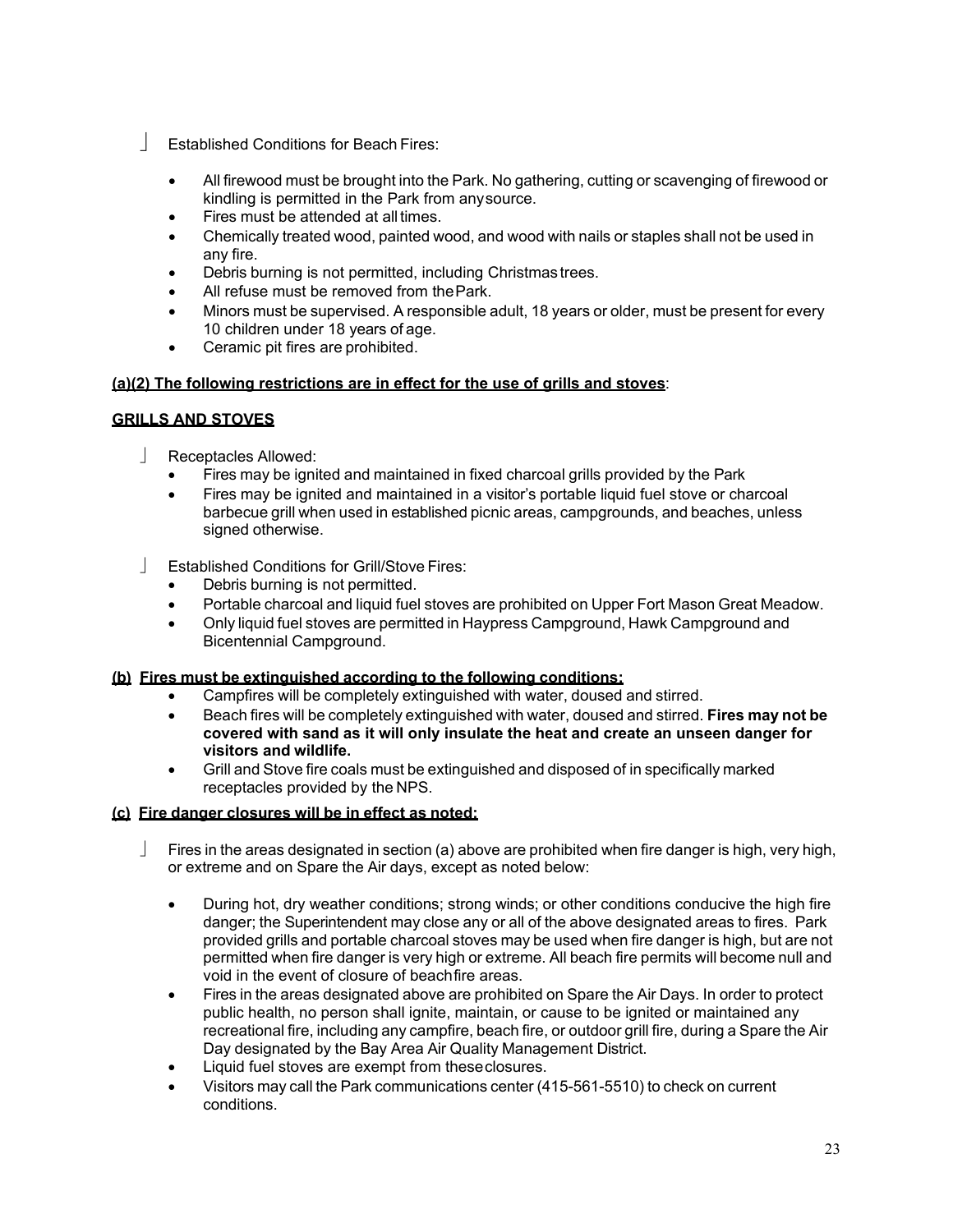*Past events have demonstrated that the Park experiences periods of increased fire danger, which require aggressive fire management. These restrictions reduce human health hazards from fire and associated air pollution, protect natural and cultural resources that are vulnerable to harm from fire and associated air pollution, and protect opportunities for the recreational enjoyment of the Park and its resources.*

# **NOTE: No fires are allowed in Muir Woods National Monument per 36 CFR 7.6.**

# **36 CFR §2.15 – PETS**

# **(a)(1) The structures and areas listed below are CLOSED to pets by the Superintendent.**

All Park buildings and facilities, including outdoor restrooms and public showers.

# Marin County **(Exhibit #37)**

- FORT BAKER
	- Chapel Trail
	- Fort Baker Pier

## MARIN HEADLANDS **(Exhibits #27-31B)**

- Alta Trail (only between Oakwood Valley Trail intersection and Wolfback Ridge Road)
- Bicentennial Campground
- Bobcat Trail
- (new) Coastal Trail segment between the SCA Trail and Upper Fishermen's Trail (Note the "Coastal Trail" identified in the 1979 Pet Policy has been renamed and includes the SCA Trail from Conzelman Road to the Julian Trail, and the Julian Trail to the Upper Fishermen's Trail)
- Coyote Ridge Trail
- Dias Ridge
- Fort Baker Pier
- Fox Trail
- **Green Gulch Trail**
- Hawk Campground and Trail
- Haypress Campground and Trail
- Kirby Cove area
- Lower Fisherman Trail & Beach
- Marincello Trail
- Middle Green Gulch Trial
- Miwok Cutoff Trail
- Miwok Trail, between Wolf Ridge and BobcatTrail
- Morning Sun Trail
- Old Springs Trail
- Point Bonita Lighthouse Trail
- Rodeo Avenue Trail
- Rodeo Beach Lagoon
- Rodeo Lake
- Rodeo Valley Trail
- SCA Trail between Slacker Trail and AltaTrail
- Slacker Ridge Trail
- Tennessee Valley Beach
- Tennessee Valley Trail from Parking Lot toBeach
- Rhubarb Trail
- Upper Fisherman Trail & Black Sands Beach

# MUIR BEACH **(Exhibit #28A)**

**Big Lagoon**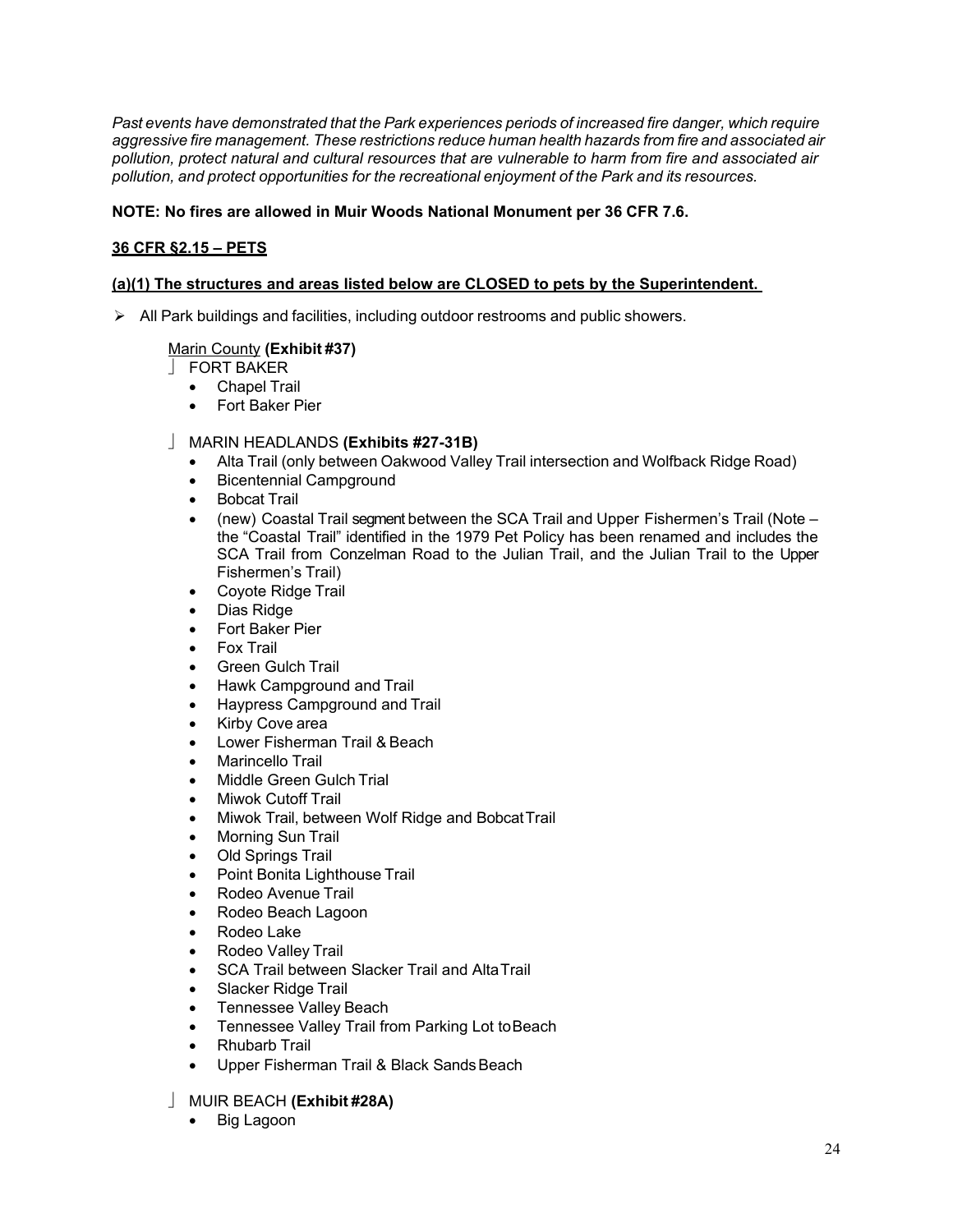- Owl Trail
- Redwood Creek

# MUIR WOODS NATIONAL MONUMENT **(Exhibit #28B)**

- Muir Woods National Monument
- Redwood Creek Trail

# STINSON BEACH **(Exhibit #38)**

- All Stinson Beach areas, except *on leash* dog walking is allowed in parking and picnic areas.
- Trails within the Stinson Beach area that are closed to dogs include: Coastal Trail Dipsea Trail Matt Davis Trail McKennan Trail Willow Camp Fire Road

# San Francisco

- ALCATRAZ ISLAND **(Exhibit #8)**
- BAKER BEACH **(Exhibit #32)** 
	- See Presidio Area A below.

# CRISSY FIELD **(Exhibit #33B)**

• Crissy Field Tidal Marsh and Lagoon

## FORT FUNSTON **(Exhibit #34)**

- Signed NPS and Park Partner administrative and operational areas.
- Fort Funston Habitat Protection Area
- Coastal Trail, intersection of Horse Trail to Great Highway, closed due to erosion.

### FORT POINT **(Exhibit #39)**

- Fort Point (inside historic fort)
- Fort Point pier (also known as TorpedoWharf)

# PRESIDIO AREA A (western coastal area) **(Exhibit #32)**

- Battery to Bluffs Trail
- Lobos Creek (Baker Beach)
- Marshall Beach
- CHINA BEACH (formerly Phelan Beach)
- UPPER FORT MASON **(Exhibit #40)** 
	- Community Garden

### San Mateo County

PHLEGER ESTATE

- SWEENEY RIDGE **(Exhibit #41)** 
	- Notch Trail
- $\triangleright$  The above prohibitions or restrictions do not apply to:
	- Emergency search and rescue missions or official NPS-sponsored training exercises
	- $\triangleright$  Law enforcement patrol or bomb dogs
	- $\triangleright$  Service Animals, as defined by 28 CFR section 34.104, accompanying an Individual with a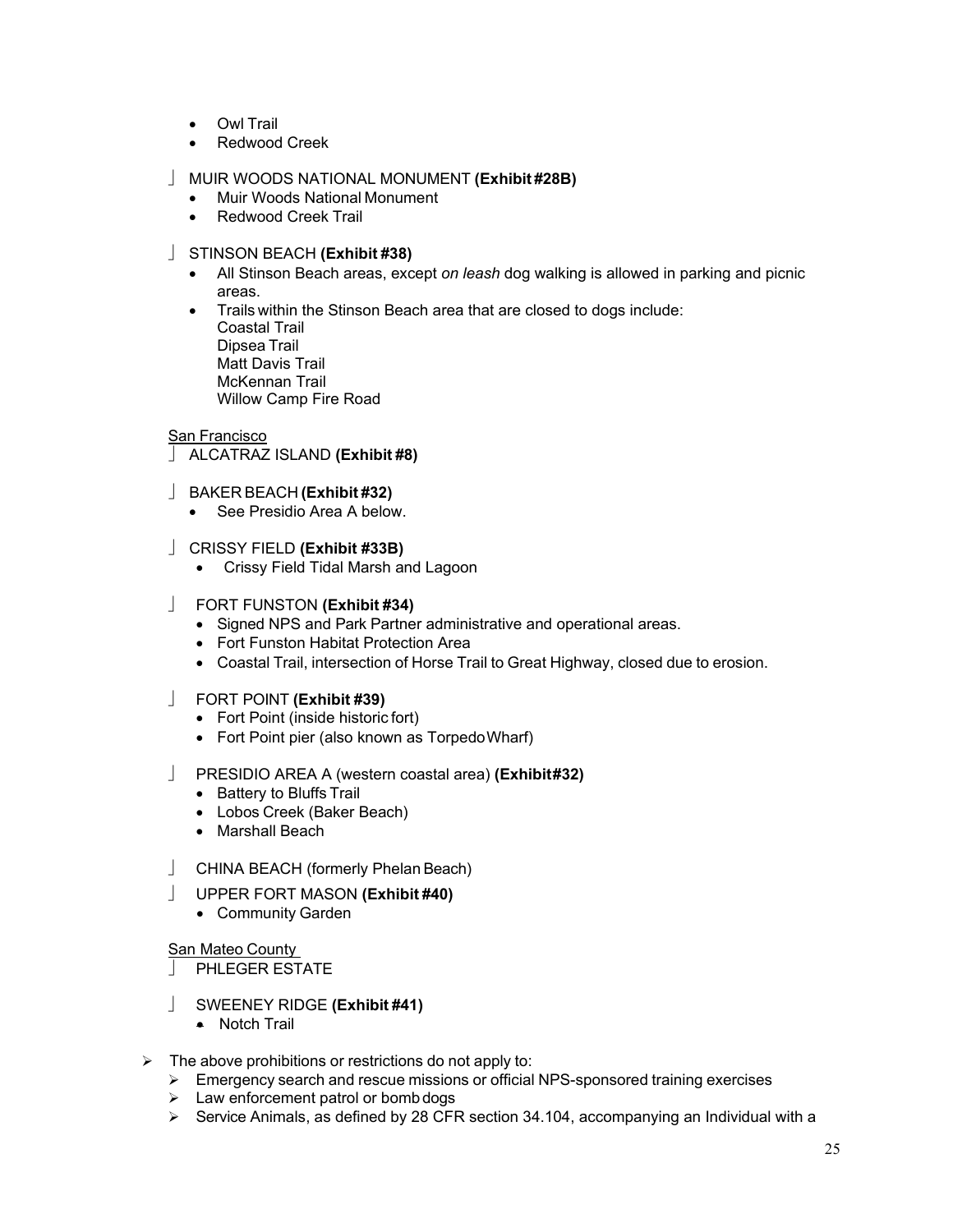Disability, as defined by 43 CFR Part 17.503. (NOTE: Crime deterrent effects of an animal's presence do not constitute work or tasks for the purposes of the definition of Service Animal but are considered "pets" with no access rights under federal statute.)

*These restrictions are for the purpose of protecting sensitive natural resources. These areas provide*  important habitat, resting and feeding areas for native marine life, shorebirds, water birds and other sensitive *species. Other areas are closed to pets in order to protect public health and safety or to avoid visitor use conflicts in popular or congested areas.*

Additional information about visiting the Park with pets is available at: <https://www.nps.gov/goga/planyourvisit/dog-friendly-areas.htm>

## **(a)(3) Pets may be left unattended under the following conditions:**

- Pets may be left unattended while using the bollards at the Warming Hut at Crissy Field
- Pets will not be left unattended in areas or in circumstances that they will create a nuisance to other visitors or cause disturbance to wildlife.
- Pets will not be left unattended in vehicles where food, water, shade, ventilation and other basic needs are inadequate.

This requirement is intended to ensure that pets do not harass wildlife or disturb Park visitors and also to *ensure that pets are properly cared for in thePark.*

### **(a)(5) Pet excrement must be disposed of in accordance with the following conditions:**

• In all areas of the Park, pet excrement shall be removed immediately from the Park or be deposited in an appropriate trash/waste container by the person(s) controlling the pet(s).

### **(e) Pets may be kept by Park residents under the following conditions:**

• Pets may be kept by tenants of residential units leased by NPS or its authorized agents provided that the tenant complies with the provisions of 36 CFR 2.15, this Compendium, and the terms and provisions of their rental agreement.

# **36 CFR §2.16 – HORSES and PACK ANIMALS**

### **(a) The use of horses or pack animals is permitted on the following trails, routes or areas:**

# Marin County **(Exhibits #46-47)**

- MARIN HEADLANDS
	- Alta Trail
	- Bobcat Trail
	- Bunker Road
	- Former Coastal Trail segments:
		- McCullough Rd. to Slacker Hill (vista pointonly)
		- Julian (Fire Road) Trail (McCullough to RifleRange)
	- Coastal Trail
		- From Visitor Center to Rodeo Beach
		- ▶ Between Tennessee Valley Trail and Kaashi Way Trail
	- Countyview Trail
	- Coyote Ridge Trail
	- Dias Ridge Trail
	- Field Road
	- Fox Trail
	- Green Gulch Trail
	- Haypress Campground and Trail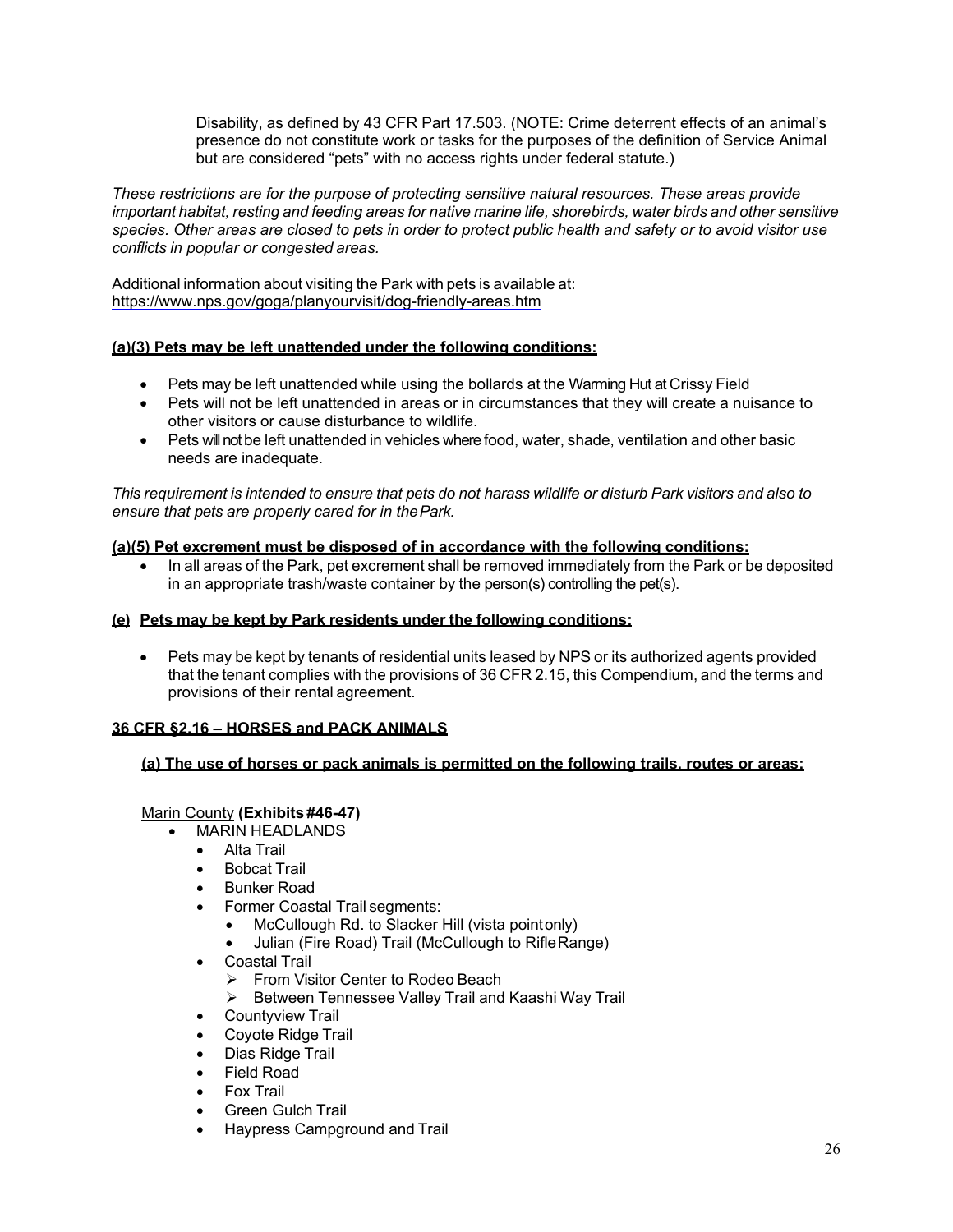- Hawk Camp and Trail
- Marincello Trail
- Miwok Trail
- Miwok Connector Trail (across from Rifle Range)
- Oakwood Valley Trail between Tennessee Valley road and its intersection with Oakwood Meadow Trail
- Old Springs Trail
- Rodeo Avenue Trail: US 101 to AltaAvenue
- Rodeo Beach
- Rodeo Valley Trail
- Tennessee Valley Trail (except Lower Tennessee Valley Trail)
- Upper Rodeo Trail

# MT. TAMALPAIS AREA **(Exhibits #46-47)**

- Coastal Trail-Bob Cook Memorial Stretch between apple orchard and Bolinas Ridge Trail
- Bolinas Ridge Trail
- Dipsea (Deer Park Fire Road)
- Muir Beach Area (except not in Redwood creek, the seasonal surface water connection between the creek and the ocean, or the lagoon and associated riparian and wetland habitat closed to the public under Section 1.5)
- Willow Camp Fire Road

# San Francisco **(Exhibit #48)**

- OCEAN BEACH
- FORT FUNSTON
	- Fort Funston Beach
	- Horse trail (between NPS southern boundary and northern intersection with Coastal trail)

# San Mateo County **(Exhibits #49-51)**

- **MILAGRA RIDGE** 
	- Milagra Ridge Road, except Summit Trail
	- Milagra Battery Trail

# MORI POINT

- Old Mori Trail
- Upper MoriTrail
- LishumshaTrail
- Coastal Trail

# SWEENEY RIDGE

- All official trails except Notch Trail
- RANCHO CORRAL DE TIERRA
	- All official trials except Alta Vista Trail
- **PHLEGER ESTATE** 
	- all trails, except Miramontes trail (which is currently closed to equestrian use due to significant erosion)

Many trails within the Park are steep and narrow and receive high levels of use by hikers. Certain trails are *also open to bicyclists. These restrictions are intended to reduce conflicts between equestrians and other Park users.*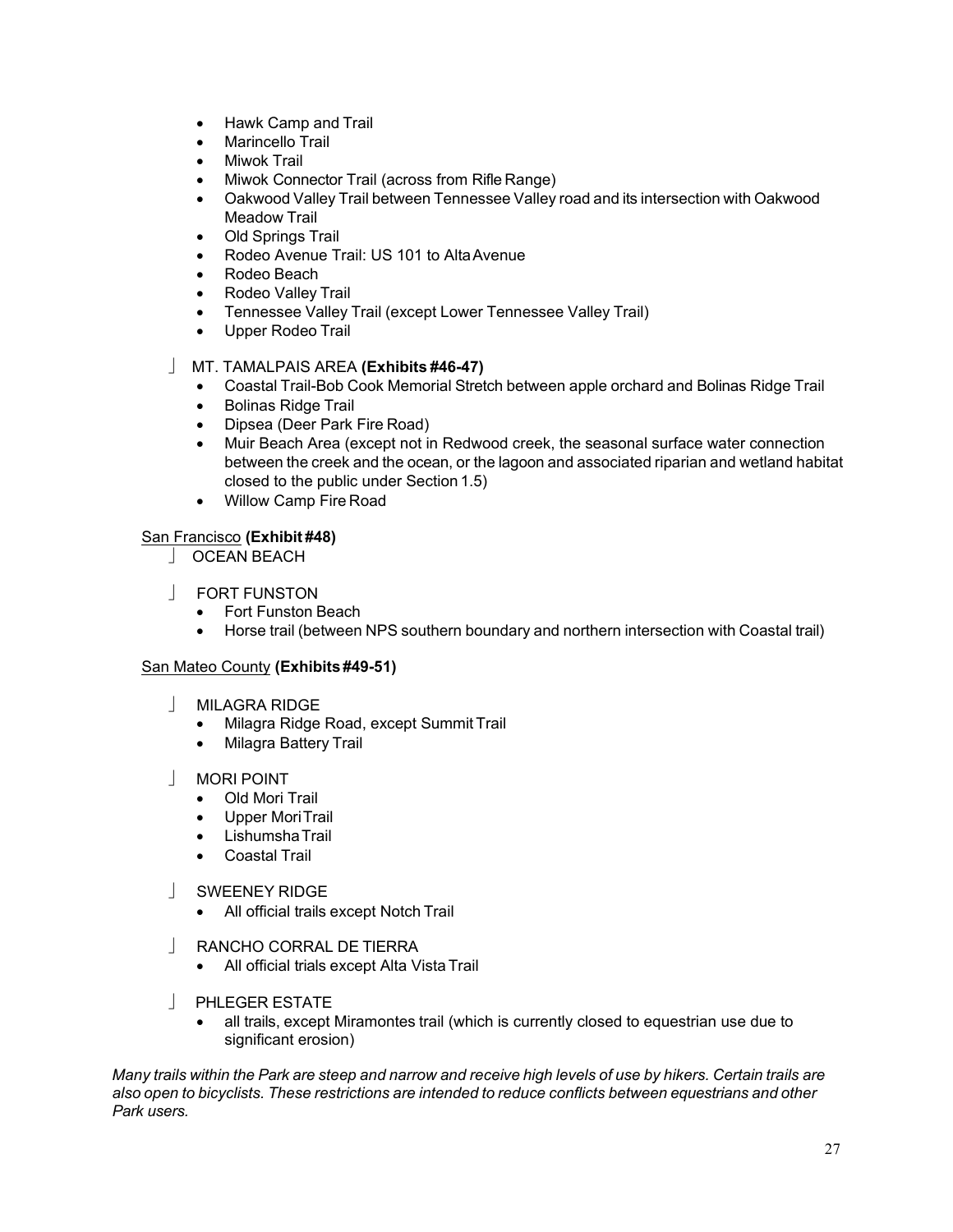# **36 CFR §2.20 – SKATING, SKATEBOARDS and SIMILAR DEVICES**

Skates, skateboards or similar non-motorized devices are permitted on hard surfaces wherever pedestrian use is allowed, except that such devices are prohibited from being used on any historic military coastal defense battery, emplacement or structure and on any stairway, walkway, bench, sea wall, seat wall, railing, ramp or curb. In addition, such devices are prohibited from being use in the following areas:

# Marin County

- MARINHEADLANDS
- ConzelmanRoad
- McCullough Road
- Field Road
- Marine Mammal Center
- Nike Missile Site
- Rodeo Beach parking lot
- MUIR WOODS NATIONAL MONUMENT
- All areas within the National Monument are closed to this use.

## San Francisco

ALCATRAZ ISLAND FORT POINT NATIONAL HISTORIC SITE (INSIDEFORT) FORT MILEY (EAST & WEST) LANDS END

- Paved sidewalks
- Merrie Way Parking Lot
- Navy Memorial Overlook

### San Mateo County

SWEENEY RIDGE

• Historic Buildings and Bunkers

### MILAGRA RIDGE

- **Historic Bunkers**
- $\triangleright$  Extreme skateboarding (e.g. mountain boarding, roll surfing, dirt surfing or sport-sailing) is prohibited in the Park.
- $\triangleright$  The use of any purpose-built vehicle powered by a traction kite or power kite (e.g. Kite buggy, land surfing or land sailing) is prohibited in thePark.

*The Park contains many historic resources that are sensitive to damage from wheeled devices. Park infrastructure (e.g. curbs and walls) can also be damaged by wheeled devises. Many roads and paved*  walkways within the Park are steep and narrow and receive high levels of visitor use. These restrictions are *intended to reduce conflicts between users; protect natural, cultural and archeological resources; and provide for public safety. Power kiting and extreme boarding of any type allow for passage across almost*  any type of terrain at very high speed. These activities are prohibited because of the inherent risks involved *and because of the increased potential for resource damage, and threats to wildlife and human health and safety.*

# **36 CFR §2.21 – SMOKING**

## **(a) The following portions of the Park, and all or portions of buildings, structures or facilities are closed to smoking**:

• Concession facilities providing food service will comply with all contract terms and applicable federal, state and local ordinances and regulations regarding smoking.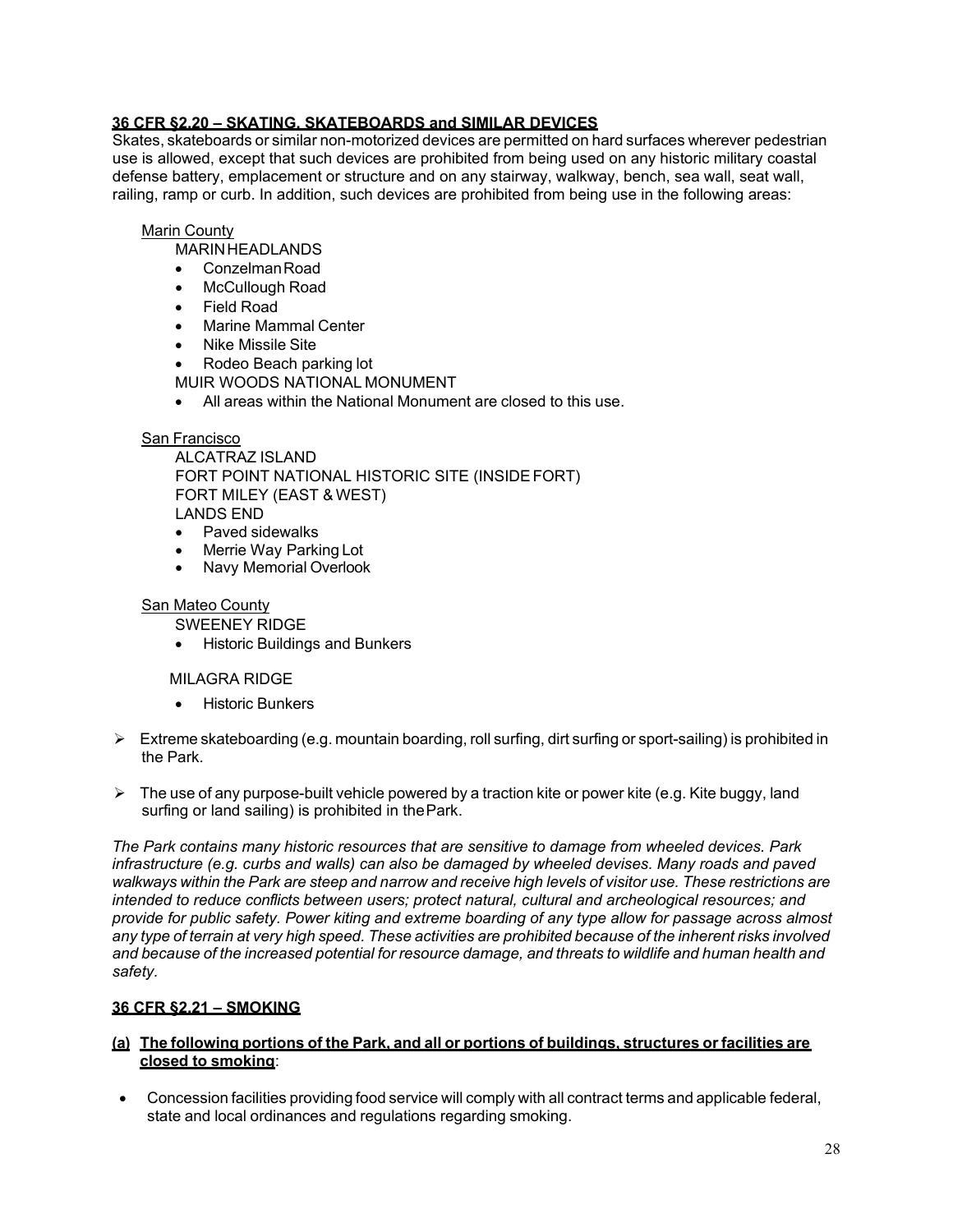- Smoking of tobacco products by government employees and contractors and Park partner employees and contractors is allowed in designated, outdoor employee break areas.
- Smoking is prohibited on or at:
	- $\triangleright$  All government buildings, facilities, vehicles and vessels (excluding residences and designated outdoor smoking areas).
	- $\triangleright$  All Park partner and tenant facilities (excluding residences and designated smoking areas in accordance with tenant lease agreements and concession contracts).
	- $\triangleright$  Areas within 25' of building entrances normally used by the pubic and areas within 25' of entrances not normally used by the public if vapor from these devices is able to enter the building.
	- $\triangleright$  Alcatraz Island, except in the area designated for smoking in the dock area.
	- $\triangleright$  Fort Point NHS (within the historic fort)
	- $\triangleright$  Muir Woods National Monument, except in designated parking areas. During extreme fire danger periods, public smoking is prohibited throughout the Monument, including parking areas. Employees may smoke in designated, outdoor break areas during extreme fire danger but must be extra cautious.
	- $\triangleright$  All trails within all areas of the Park when the Superintendent has determined that fire danger is extreme.

*These restrictions are intended to protect park resources and public health, reduce the risk of fire and prevent conflicts among visitor useactivities.*

# **36 CFR §2.23 – RECREATION FEES** <https://www.nps.gov/goga/planyourvisit/specialparkuses.htm>

**(b) Recreation fees and permit fees, in accordance with 36 CFR Part 71, are established for the following entrance fee areas; for the use of the following specialized sites, facilities, equipment and services; and for participation in the following group activities, recreation events and specialized recreation uses:**

# **Entrance Fee Areas**:

- Muir Woods National Monument
	- $\triangleright$  Individuals 16 years of age and older: \$15.00 per day, under 16 is free.
	- $\triangleright$  Local Passport is good for 12 months and admits pass holder and all accompanying passengers in a private vehicle for an annual fee of \$40.00.
	- $\triangleright$  Interagency senior, access, and annual pass admission free with pass in possession and applies to all vehicle occupants.
- Alcatraz Island
	- $\triangleright$  Tickets must be purchased through contract ferry service, Alcatraz Cruises. <http://www.alcatrazcruises.com/>

**Expanded Amenity Fee** (Such as but not limited to parking fees in designated parking lots)

- $\triangleright$  Battery East Parking \$1 per hour or \$6 per day between the hours of 10 a.m. and 5 p.m. (except Federally observed holidays) or with apermit
- West Bluff Parking Monday thru Friday 3-hour parking limit. Saturday and Sunday \$1.20 per hour or \$7 per day, and between the hours of 10 a.m. and 5 p.m. (except Federally observed holidays) or with a permit

### **Special Recreation Permit Fees**:

Activities for which a special use permit fee is charged: (See [https://www.nps.gov/goga/planyourvisit/specialparkuses.htm\)](https://www.nps.gov/goga/planyourvisit/specialparkuses.htm)

 $\triangleright$  Special Events such as festivals, concerts, and athleticevents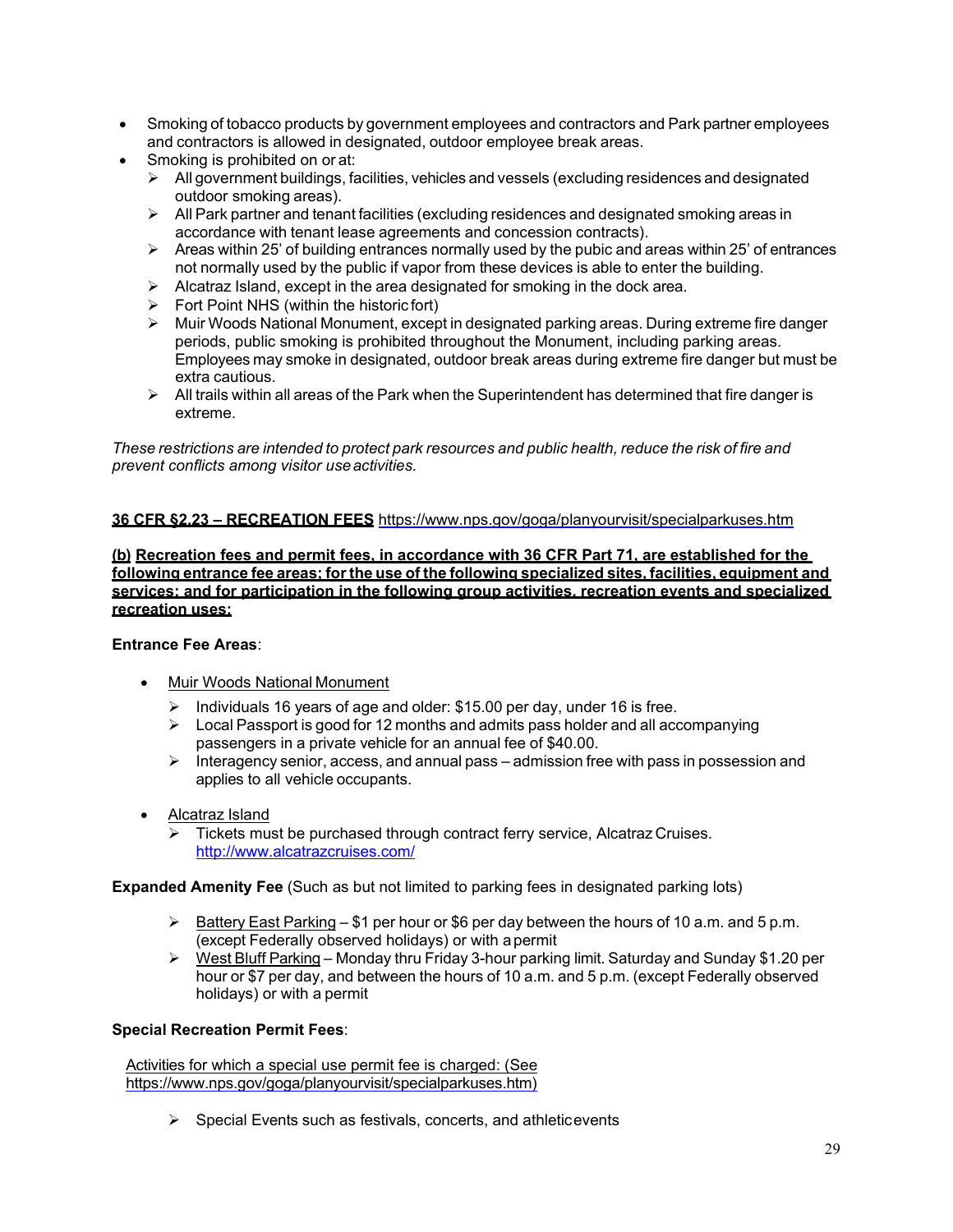- **►** Commercial Photography
- $\triangleright$  Weddings and ceremonies
- $\triangleright$  Picnics and beach fires as described above
- $\triangleright$  Use of conference centers & reception facilities
- $\triangleright$  Alcatraz Island

*The authority to establish entrance fees, recreational use fees and special recreation permit fees is provided in 36 CFR Part 71. Fees collected by the Park for the above-described activities have been established in accordance with the criteria in Part71.*

### **36 CFR §2.35 – ALCOHOLIC BEVERAGES**

**(a)(3)(i) The following public use areas, portions of public use areas, and/or public facilities are closed to consumption of alcoholic beverages, and to the possession of a bottle, can or other receptacle containing an alcoholic beverage, unless otherwise authorized by permit:**

- Marin County
	- Muir Woods National Monument
- San Francisco
	- Alcatraz Island
	- Kegs are prohibited in Upper Fort Mason GreatMeadow
	- Fort Point National Historic Site (inside theFort)
	- Navy Memorial parking area<br>• Merrie Way parking lot and si
	- Merrie Way parking lot andsidewalks
	- Sutro Baths
	- Ocean Beach, including walkways and seawall

*Prohibitions on alcohol use at Ocean Beach, Sutro Baths, Merrie Way, the Navy Memorial, and the Great*  Meadow are required due to the history of aberrant behavior directly attributed to the use of alcohol which *has led to assaults, unruly crowds, disorderly conduct, and vandalism to both public and private property. Prohibitions on alcohol use at Fort Point NHS, Muir Woods NM and Alcatraz Island are intended to reduce conflicts between users and enhance visitor safety. In addition, consumption of alcohol in Muir Woods and at nationally significant historic sites like Fort Point is inappropriate considering the historic and/or contemplative atmosphere that NPS seeks to maintain in these locations.*

### **36 CFR §2.50(a) – SPECIAL EVENTS INCLUDING WEDDINGS AND CEREMONIES**

Indoor and outdoor weddings, ceremonies and other types of special events require a permit except as noted below.

A permit is not required for outdoor events at the first-come, first-served picnic sites at Battery Wallace and the West Bluff picnic area provided that the event is similar in nature to a small picnic. In order to quality for this exception, the event must include fewer than 50 people and must not have involve equipment except that associated with the picnic (e.g., no stage, no band, no rice throwing, no commercial catering). Please consult the Park's website for additional regulations, including a list of prohibited flowers. <https://www.nps.gov/goga/planyourvisit/specialparkuses.htm>

*The NPS receives an overwhelming number of requests for these types of events, many of which require*  additional support in the form of utilities, services and oversight. In order to maintain public access for multi*use recreation and protect resources, permits for special events are required, except as noted.*

### **36 CFR §2.51(c) – DEMONSTRATIONS and 36 CFR §2.52(c) SALE OR DISTRIBUTION OF PRINTED MATTTER**

The following areas, as depicted on **Exhibits #52-55**, have been formally designated for 1st Amendment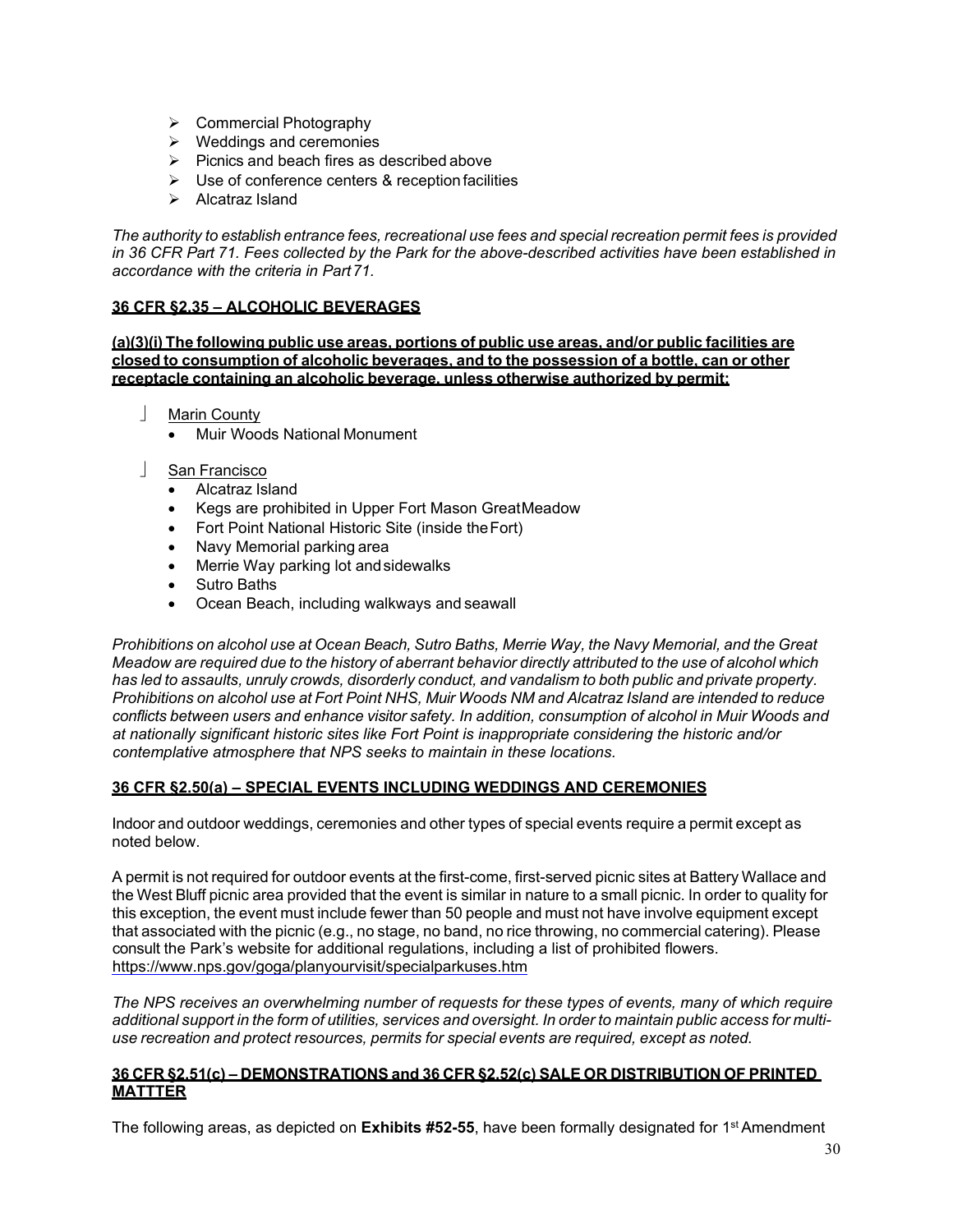activities\*:

- Crissy Field: mapped location in East Beach Parking Lot
- Crissy Field: mapped location in northwest corner of East Airfield adjacent to Crissy Promenade
- Fort Baker: mapped location at southern end of parade ground near Murray Circle and Center Road
- Fort Point NHS: mapped location in paved area adjacent to the main parking area
- Upper Fort Mason: mapped location on island across from Bldg. 201
- Lower Fort Mason: mapped location south of Building A
- Muir Woods: mapped location in Plazaarea
- Stinson Beach: mapped location in central picnicarea

\*Other areas may be requested by following instructions on the Park's special use program's website:<https://www.nps.gov/goga/planyourvisit/specialparkuses.htm>

*These areas have been designated as available for demonstrations and the sale or distribution of printed matter for the following reasons. The designated areas are either paved, hardened or resilient enough to avoid damage to park resources. These areas consistently receive high levels of visitor use, are not designated as natural or wilderness areas, and are not managed as commemorative areas. Use of these*  areas will therefore not disrupt peace or tranquility or be incompatible with the traditional use of these areas. *Demonstrations and distribution of printed matter in these areas can be accommodated in a manner that avoids unreasonable interference with interpretive and other program and administrative activities. These areas are not within areas assigned to Park partners,or are in paved areas that are not critical to the operation of Park partner facilities. As a result, demonstrations and distribution of printed matter in these areas can be accommodated in a manner that will not substantially impair the use of authorized concession and commercial operations. These areas are located in places where it is safe to congregate.* Demonstrations or distribution of printed matter in these areas will not unreasonably interfere with traffic and *circulation patterns.*

# **36 CFR §2.62(b) – MEMORIALIZATION**

The scattering of human ashes from cremation is prohibited except in accordance with the following terms and conditions:

- Remains to be scattered must have been cremated and pulverized.
- The scattering of remains within the park is to be performed at least 10 yards from any trail, road, developed facility, or any interior bodyof water.
- The scattering of remains is prohibited into any inland waters, including any lake, lagoon or stream, and into ocean and tidal waters from uplands or tidelands and from structures, including bridges and piers.
- Scattering shall be distributed in general areas so as not to create a memorial or resource damage.
- The scattering of remains is prohibited in Muir Woods National Monument.

# <span id="page-30-0"></span>**PART 3 – BOATING AND WATER USE ACTIVITIES**

# **36 CFR §3.8 – PROHIBITED OPERATIONS**

# **(a)(2) The following areas/sites are designated for the launching or recovery of vessels using a trailer:**

• Horseshoe Cove, Fort Baker boat launch

# **(d)(3) Vessels may not create a wake or exceed 5 mph in the following areas:**

• Horseshoe Cove, Fort Baker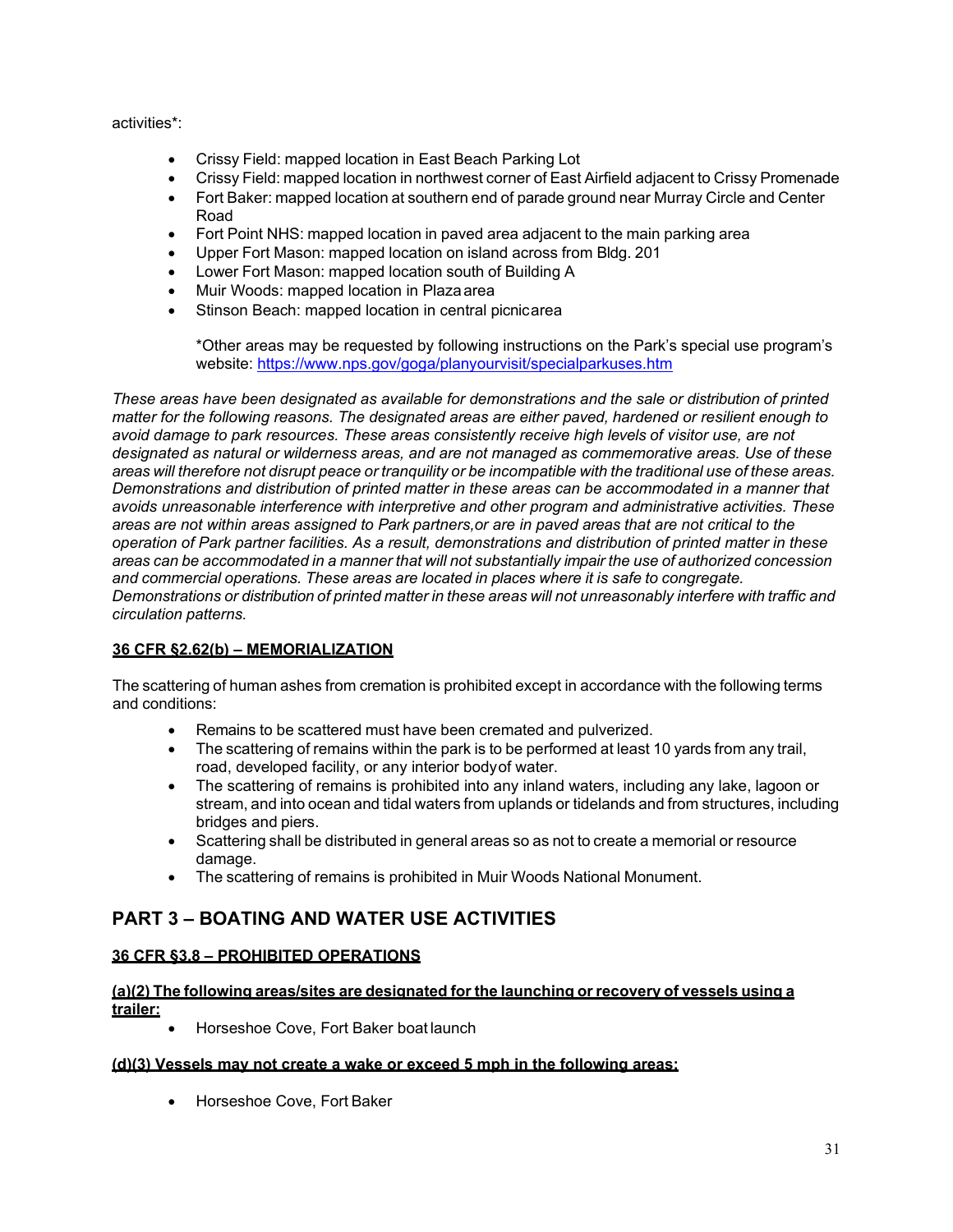These prohibitions do not apply to U.S. Army Corps of Engineers or U.S. Coast Guard operations or to *emergency search and rescue missions.*

# **36 CFR §3.16 - MAY I SWIM OR WADE IN PARK WATERS?**

### **(a) The following areas are closed to swimming and bathing (Note: please also see public closures under 1.5 herein):**

Marin County

- Rodeo lagoon and seasonal inlet
- Rodeo Lake
- Muir Beach (all waterbodies, including Redwood Creek, lagoon, seasonal tidal inlets, and other features)

San Francisco

- Lobos Creek, Baker Beach, Presidio Area A
- Crissy Marsh, south of inlet bridge

## **36 CFR §3.17 – WHAT REGULATIONS APPLY TO SWIMMING AREAS AND BEACHES?**

**(a) Designated Swimming Beaches:** Stinson Beach is designated as a swimming beach.

**(b) Surfing:** Restricted at Stinson Beach, including Kite surfing and kite boarding, when swimmers are present, and allowed only in areas designated as "Non-Swimming Areas" and only at such times as are deemed safe by the Supervisory Ranger or by his/her representative.

### **(c) The use of flotation devices, glass containers, kites, or incompatible sporting activities is not permitted on the following swimmingbeaches:**

- Stinson Beach
	- Flotation devices (inner tubes, air mattresses, boats, rafts, etc.)
	- Glass containers
	- During periods of high visitation and limited open space, incompatible sporting activities such as ball games, kite flying, foot racing, and Frisbee will be prohibited. When allowed during periods of lower visitation, such activities may be restricted to a designated area.

*Due to high visitation levels in these areas, these restrictions will reduce conflict between users, minimize the amount of injurious debris, and protect the safety of the visiting public.*

# <span id="page-31-0"></span>**PART 4 – VEHICLES AND TRAFFIC SAFETY**

# **36 CFR §4.10 – TRAVEL ON PARK ROADS AND ROUTES**

**(a) Park roads that are open travel by motor vehicles are those indicated below and those identified in the following publications:** 

• Park maps and brochures identifying roads open to motor vehicles can be found on <https://www.nps.gov/goga/planyourvisit/maps.htm>

### **36 CFR §4.11 – VEHICLE LOAD, WEIGHT and SIZE LIMITS**

### **(a) The following load, weight and size limits, which are more restrictive that State law, apply to the roads indicated below unless otherwise allowed under an NPS permit:**

 $\triangleright$  Oversized vehicles (over 24 feet), buses, and vehicles with trailers are prohibited in the Marin Headlands on Conzelman Road west of the McCullough Road intersection to Field Road.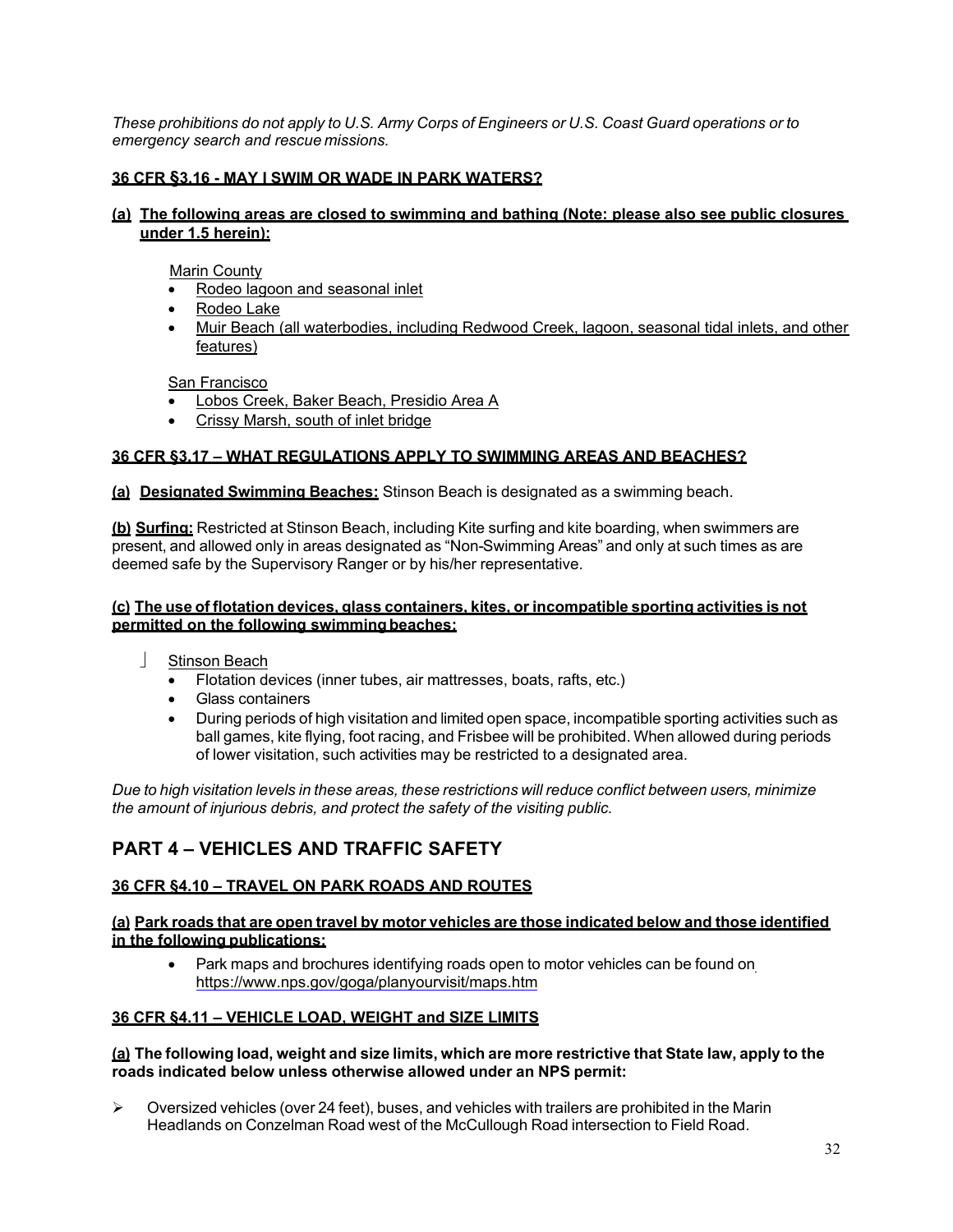- **►** Buses and RVs are prohibited in Fort Baker on Satterlee Road.
- $\triangleright$  Vehicles longer than 35 feet are prohibited from entering Muir Woods NM.
- $\triangleright$  Vehicles longer than 17 feet are prohibited from entering the Muir Woods annex parking lot, Conlon Avenue parking area, and Muir Beach parking lot in Muir Woods NM and the West Bluff Parking lot at Crissy Field.
- $\triangleright$  Crissy Field East Beach no vehicles over 27 feet, except school buses or other vehicles operated by nonprofit organizations supporting educational programs in NPS areas.
- SEE PART 5 BUSINESS OPERATIONS, Commercial Use Authorizations for specific conditions and size limits for vehicles on roads and parkinglots.

These size limits are due to the small turning radiuses of these roads and parking lots. In addition, the steep *grade of the one-way section of Conzelman Road prevents the use of oversized vehicles and weights to maintain the established speed limit. Government vehicles are excluded from these restrictions as operational necessities may require vehicles to enter these areas accordingly.*

# **36 CFR §4.21 – SPEED LIMITS**

### **(b) The following speed limits are established for the routes/roads indicated:**

- The maximum speed limit on paved Park roads is 35 mph unless otherwise posted.
- The maximum speed limit on graded Park roads is 25 mph unless otherwise posted.

*Variations from the speed limit designations in the general regulations have been made where road conditions allow either a higher speed without jeopardizing public safety or require a lower speed limit for public safety and to prevent roaddeterioration.*

### **36 CFR §4.30 – BICYCLES**

### **(f) Closures and Other Use Restrictions:**

 **CLOSURES:** Bicycle use is prohibited (or restricted in the case of the two equestrian areas in Rancho Corral de Tierra) in the following Park areas:

### Marin County **(Exhibits #56-57)**

- Battery Yates Trail (top of battery), FortBaker
- Muir Woods National Monument, except Deer Park FireRoad
- Point Bonita Trail, Marin Headlands

### San Francisco **(Exhibits #58-60)**

- Crissy Field Lagoon Boardwalk
- Fort Point Pier (Torpedo Wharf)

### San Mateo County **(Exhibits #61-62)**

- MILAGRA RIDGE
	- Milagra Ridge Trail
	- Milagra Creek Overlook
	- Milagra Summit Trail

### MORI POINT

- Bootlegger's Steps
- Timigtac Trail
- Mori Bluff Trail
- Mori Peak Trail
- Mori Headlands Trail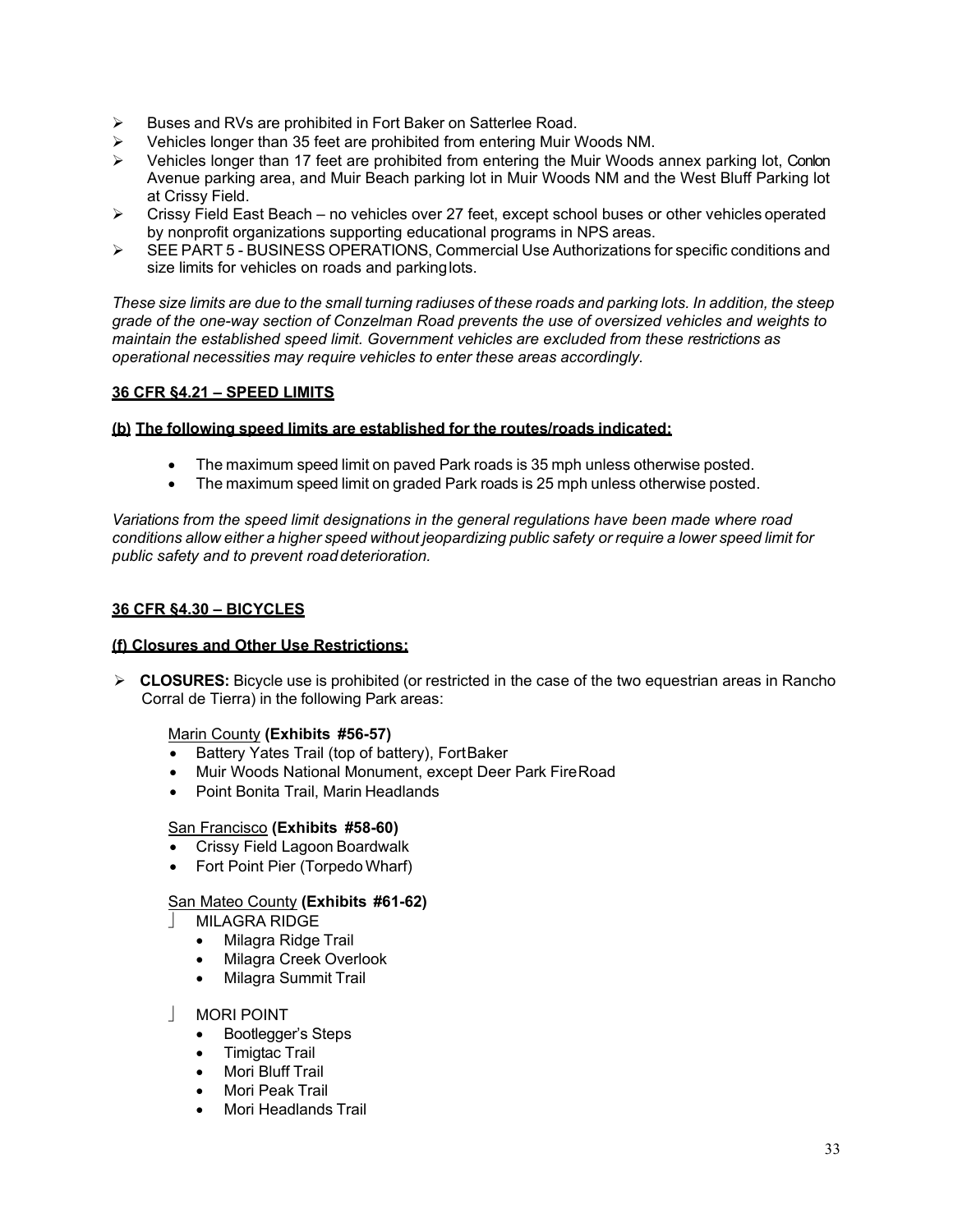- | SWEENEYRIDGE
	- Notch Trail
- RANCHO CORRAL DE TIERRA
	- Alta Vista Trail, Rancho Corral deTierra
	- Ember Ridge Trail, Rancho Corral deTierra
	- Bicycles must be walked on the portion of the Spine Trail through the Ember Ridge Equestrian Center and along Old San Pedro Mountain Road through Ocean View Farms.
- **PHLEGER ESTATE**
- **BICYCLE GROUP SIZE**: The maximum number of bicyclists in any one group is 10. Larger groups of cyclists must divide into groups not larger than10.
- **SPEED LIMITS:** The speed limit for bicycles in developed areas is 15 mph except that bicycles shall not exceed 5 mph around any blind curve and on all roads and paved paths in the following areas:
	- San Francisco
		- McDowell Road, Fort Mason
		- Great Meadow, Fort Mason
		- Mason Avenue Bike Path on Sidewalk, Crissy Field
		- Crissy Field Promenade
		- Battery East Trail

**(h)(4) Riding Abreast:** Bicyclists and may ride abreast of one another on the Crissy Field Promenade except during special use permit activities.

Trails and other Park sites listed above have been closed to bicycle for the following reasons. Bicycle use of *steep or narrow trails, trails with stairs, erosion prone areas, areas adjacent to steep drop offs and congested areas have been closed to bicycles to protect public health and safety, soils and vegetation.* Bicycles are restricted from certain equestrian trails in order to better manage visitor use conflicts. Batteries *and other historic features could be harmed by bicycles. Bicycle use is inconsistent with the contemplative atmosphere of Muir Woods National Monument. The NPS determined that it was appropriate to close many of the trails and routes listed above as part of the following environmental review and public planning processes: the Marin Trail Use Designation Plan and its associated rulemaking process (57 Fed. Reg. 58716, Dec. 11, 1992); Redwood Creek Trail Realignment and Dias Ridge Trail Extension Project (2015); and the Muir Woods National Monument Sustainable Access Project (2017).*

*The group size restriction is necessary for the safety of the cyclists using public roadways and authorized*  trails within the Park and for the safety of other Park visitors. Roadways and trails must be shared with other *vehicles, pedestrians and horses. The group size limit does not exempt bicyclists from adhering to California*  Vehicle Code regulations. Speed limits are designed to protect the health and safety of bicyclists and other *visitors in areas of high visitation or with limitedvisibility.*

**NOTE:** Refer to Section 7.97 below for regulations pertaining to the use, speed and equipment associated with bicycle use in non-developed areas of the Park.

# **(i)(1) Electric Bicycles**

- **DESIGNATED ROUTES FOR ELECTRIC BICYCLES:** The use of electric bicycles is allowed on the following routes and areas, which are also designated as open to bicycles under 36 CFR 4.30:
	- $\triangleright$  Park Roads: Electric bicycles are allowed on all Park roads that are designated as open travel by motor vehicles in the following publications:
		- Park maps and brochures identifying roads open to motor vehicles, and in turn open to electric bicycles, can be found on <https://www.nps.gov/goga/planyourvisit/maps.htm>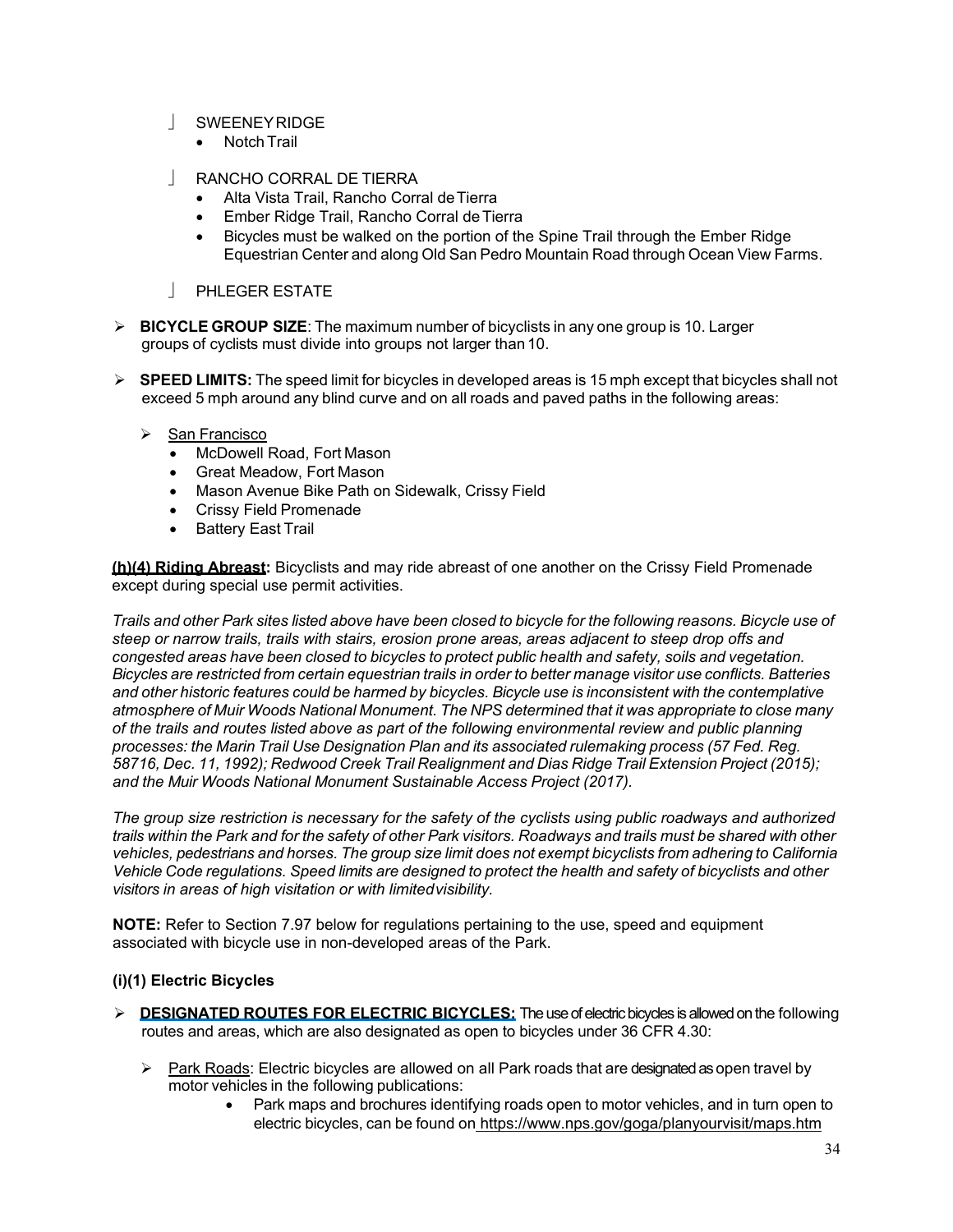- $\triangleright$  Parking Areas: Electric bicycles are allowed in public parking areas.
- Marin County **(Exhibits #20 and 21)**
	- MARIN HEADLANDS AND FORT BAKER
		- Alta Trail between Rodeo Ave and MarinCity
		- Baker-BarryTunnel
		- Batteries LoopTrail
		- Fort Baker Bay Trail between Golden Gate Bridge and Sausalito.
		- Bobcat Trail between Miwok Trail and MarincelloTrail.
		- Rodeo Valley Trail between Capehart Bridge (north of Bunker and McCullough intersection) and Bobcat Trail.
		- Capehart and Smith Road Bridges connecting Bunker Road to Rodeo Valley Trail
		- Old Bunker Road (adjacent to the Roads & Trails Maintenance Yard to Battery Townsley)
		- Slacker Ridge Trail: from McCullough Road to Slacker Hill.
		- Julian Trail (Fire road): between Conzelman Road at McCullough and the Fort Barry Rifle Range at Bunker Road
		- Coastal Trail between Rodeo Beach Parking and Hill 88.
		- Coastal Trail from Tennessee Valley to Kaashi Way, Muir Beach
		- Coyote Ridge trail
		- Drown Fire Road, Fort Baker
		- Hawk Camp Trail (between Bobcat Trail and Hawk Camp).
		- Haypress Camp Trail (between Tennessee Valley Road and Haypress Campground).
		- Kirby Cove Road
		- Marincello Trail between Tennessee Valley Parking Area and Bobcat Trail.
		- Miwok Trail between Rodeo Lagoon and OldSprings Trail
		- Miwok Trail between Miwok Stable and Highway 1
		- Oakwood Valley Trail between Tennessee Valley Road and Oakwood Pond (Does not include Oakwood Meadow Trail between Pond and Alta Avenue.)
		- Rodeo Avenue Trail between US Highway 101 and Alta Avenue
		- Marin Drive/Smith Road between Marinview and MiwokTrail
		- Tennessee Valley Trail
	- MUIR BEACH
		- Kaashi Way

• San Francisco **(Exhibits #22-24)**

- PRESIDIO
	- Coastal Trail, from GG Bridge to intersection of Lincoln and Washington Blvds., except Battery to Bluffs Trail Section
	- Coastal Trail, Fort Point, except Presidio Promenade
	- Crissy Promenade
	- Mason Street multi-use path
- FT. MASON
	- Great Meadows paths
	- Fort Mason Bay trail (formerly McDowellroad)
- LAND'S END
	- El Camino Del Mar Trail
- FORT FUNSTON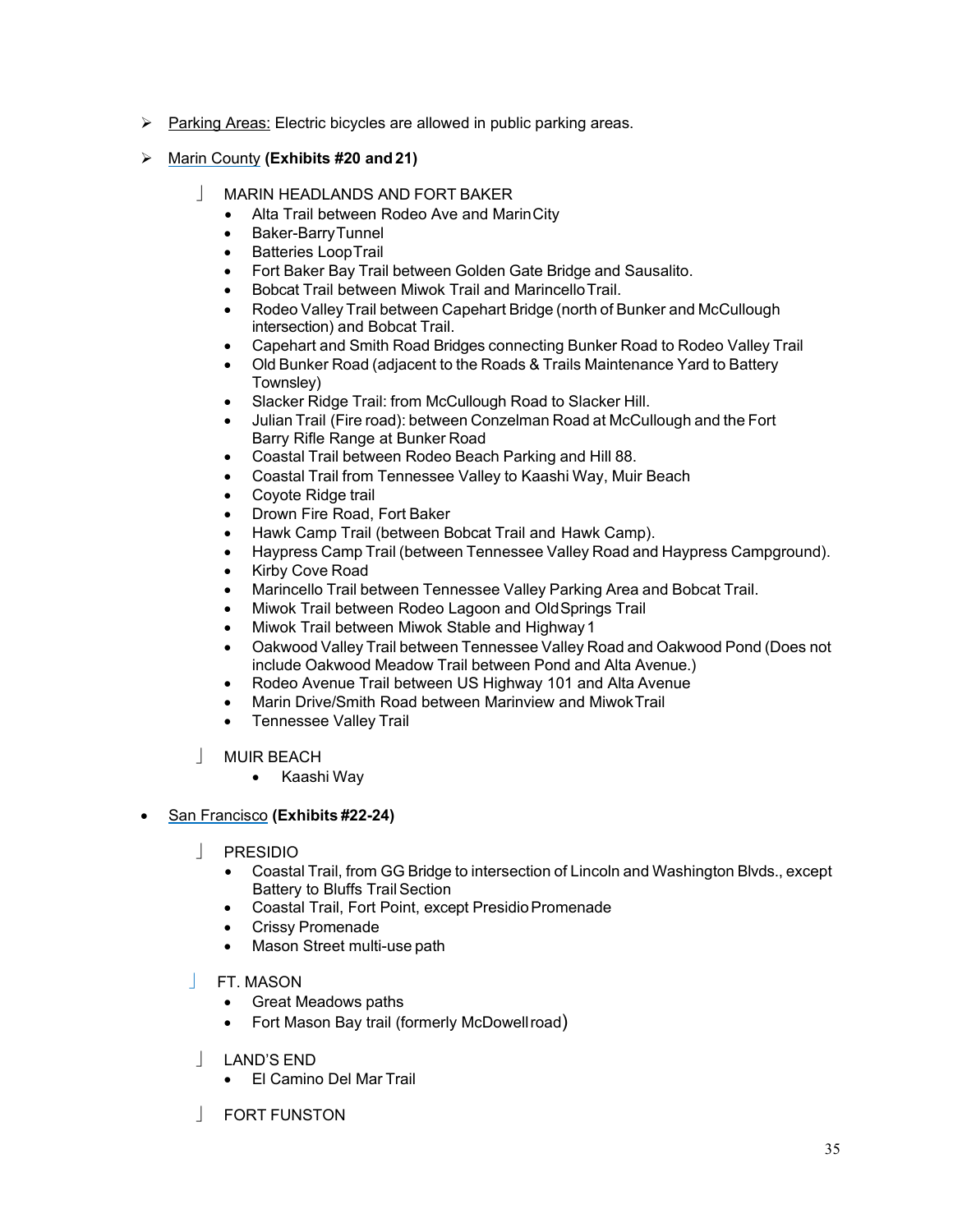- Coastal Trail (except north of Horse Trail intersection)
- San Mateo County **(Exhibits #25-26)**
	- MILAGRA RIDGE
		- Milagra RidgeRoad
	- MORI POINT
		- Lishumsha Trail
		- Old Mori Trail
		- Upper Mori Trail
		- Coastal Trail
	- SWEENEY RIDGE
		- Baquiano Trail
		- Mori Ridge Trail
		- Sneath Lane
		- Sweeney Ridge Trail, except Notch Trailportion
	- RANCHO CORRAL DE TIERRA
		- Deer Creek Trail
		- Old San Pedro Mountain Road, except E-bikes must be walked along Old San Pedro Mountain Road through Ocean View Farms
		- Ranch Road

# **(i)(7) Conditions and Restrictions on the Use of Electric Bicycles**

- **GROUP SIZE FOR ELECTRIC BICYCLES**: The maximum number of electric bicyclists in any one group is 10. Larger groups must divide into groups not larger than 10.
- **RIDING ABREAST:** Electric bicyclists and may ride abreast of one another on the Crissy Field Promenade except during special use permit activities.
- **SPEED LIMITS:** The speed limit for electric bicycles in developed areas is 15 mph except that electric bicycles shall not exceed 5 mph around any blind curve and on all roads and paved paths in the following areas:
	- $\triangleright$  San Francisco
		- McDowell Road, Fort Mason
		- Great Meadow, Fort Mason
		- Mason Avenue Bike Path on Sidewalk, Crissy Field
		- Crissy Field Promenade
		- Battery East Trail
- **ROUTES CLOSED TO ELECTRIC BICYCLES AND ROUTES OPEN TO LIMITED USE BY ELECTRIC BICYCLES:** In the Park areas listed below, use by electric bicycles is prohibited, or allowed with restrictions:
	- Marin County **(Exhibits #20-21)**
		- Battery Yates Trail (top of battery), FortBaker
		- Deer Park Fire Road between (Frank's Valley) Muir Woods Road and Coastal Trail near Pan Toll (major portion is in Mt. Tamalpais State Park): OPEN TO CLASS 1 AND 2 E-BIKES ONLY
		- Dias Ridge Trail between Mt. Tamalpais State Park boundary and Highway 1 near Muir Beach: OPEN TO DOWNHILL USE ONLY and CLASS 1 AND 2 E-BIKES ONLY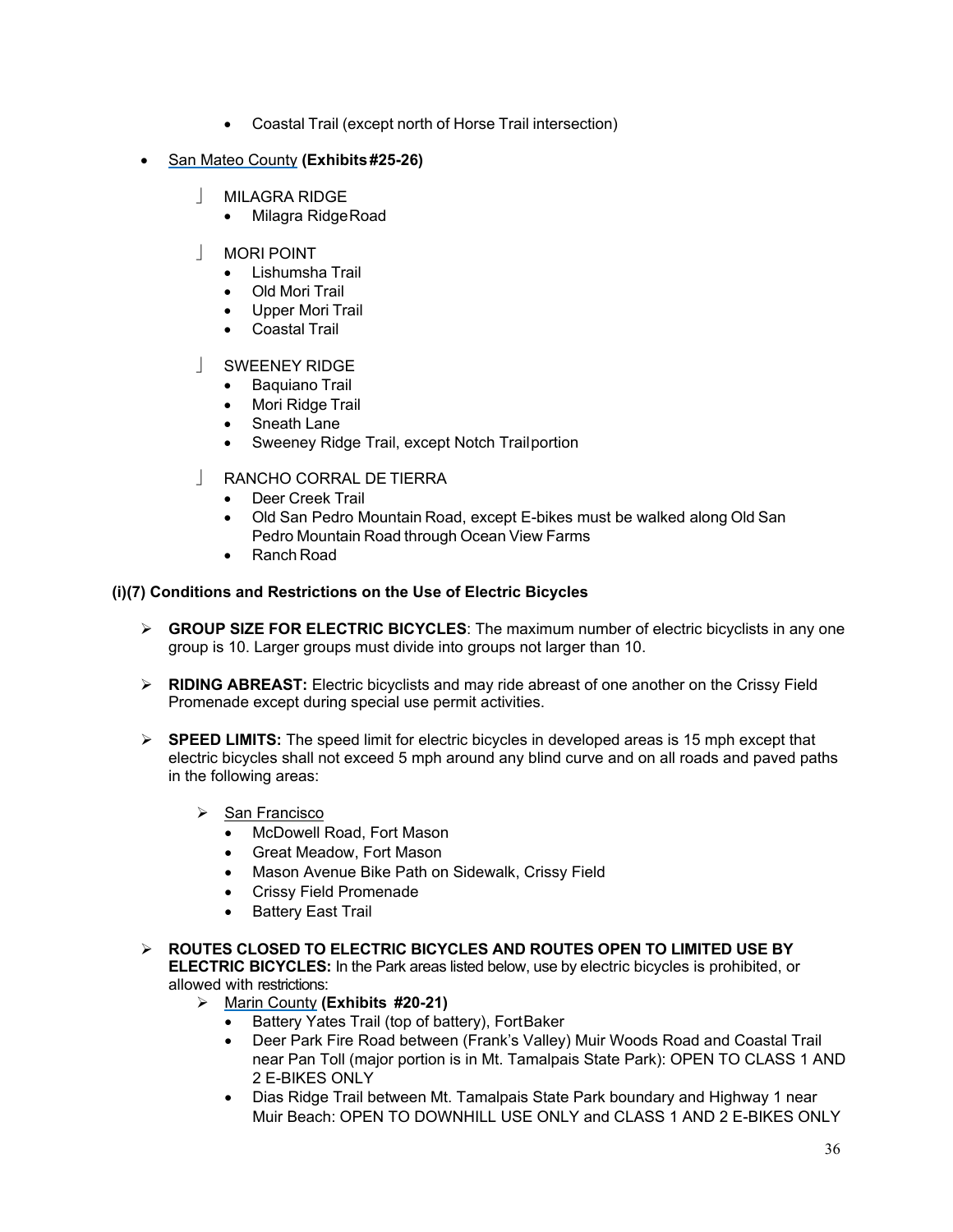- Middle Green Gulch Trail (above Zen Center)
- Miwok Trail between Miwok Stables and Highway 1: OPEN TO DOWNHILL USE ONLY from Tennessee Valley to County View Trail
- Muir Woods National Monument, all trails except Deer Park FireRoad
- Old Springs Trail between Miwok Trail and Miwok Stables: OPEN TO DOWNHILL USE ONLY.
- Point Bonita Trail, Marin Headlands
- Willow Camp Fire Road between Stinson Beach and Ridgecrest Boulevard (major portion is in Mt. Tamalpais State Park): OPEN TO CLASS 1 AND 2 E-BIKES ONLY

# San Francisco **(Exhibits #22-24)**

- Coastal Trail, Lands End
- Crissy Field Lagoon Boardwalk
- Fort Point Pier (Torpedo Wharf)
- San Mateo County **(Exhibits #25-26)** MILAGRA RIDGE
	- Milagra Battery Trail: OPEN TO DOWNHILL USE ONLY
	- Milagra Creek Overlook
	- Milagra Ridge Trail
	- Milagra Summit Trail

# MORI POINT

- Bootlegger's Steps
- Mori Bluff Trail
- Mori Headlands Trail
- Mori Peak Trail
- Timigtac Trail

# SWEENEYRIDGE

- Notch Trail
- Sweeney Horse Trail
- Sweeney Meadow Trail

# RANCHO CORRAL DE TIERRA

- Almeria Trail
- Alta Vista Trail
- Clipper Ridge Trail: OPEN TO DOWNHILL USE ONLY
- Corona Pedro Trail
- Ember Ridge Trail
- Farallon Trail
- Farmer's Daughter Trail
- Flat top Trail
- French Trail: OPEN TO DOWNHILL USE ONLY
- Le Conte Trail
- Ranchette Trail
- San Carlos Trail
- San Vicente Trail
- Spine Trail

# PHLEGER ESTATE

*The group size restriction is necessary for the safety of electric bicyclists using public roadways and*  authorized trails within the Park and for the safety of other Park visitors. Roadways and trails must be shared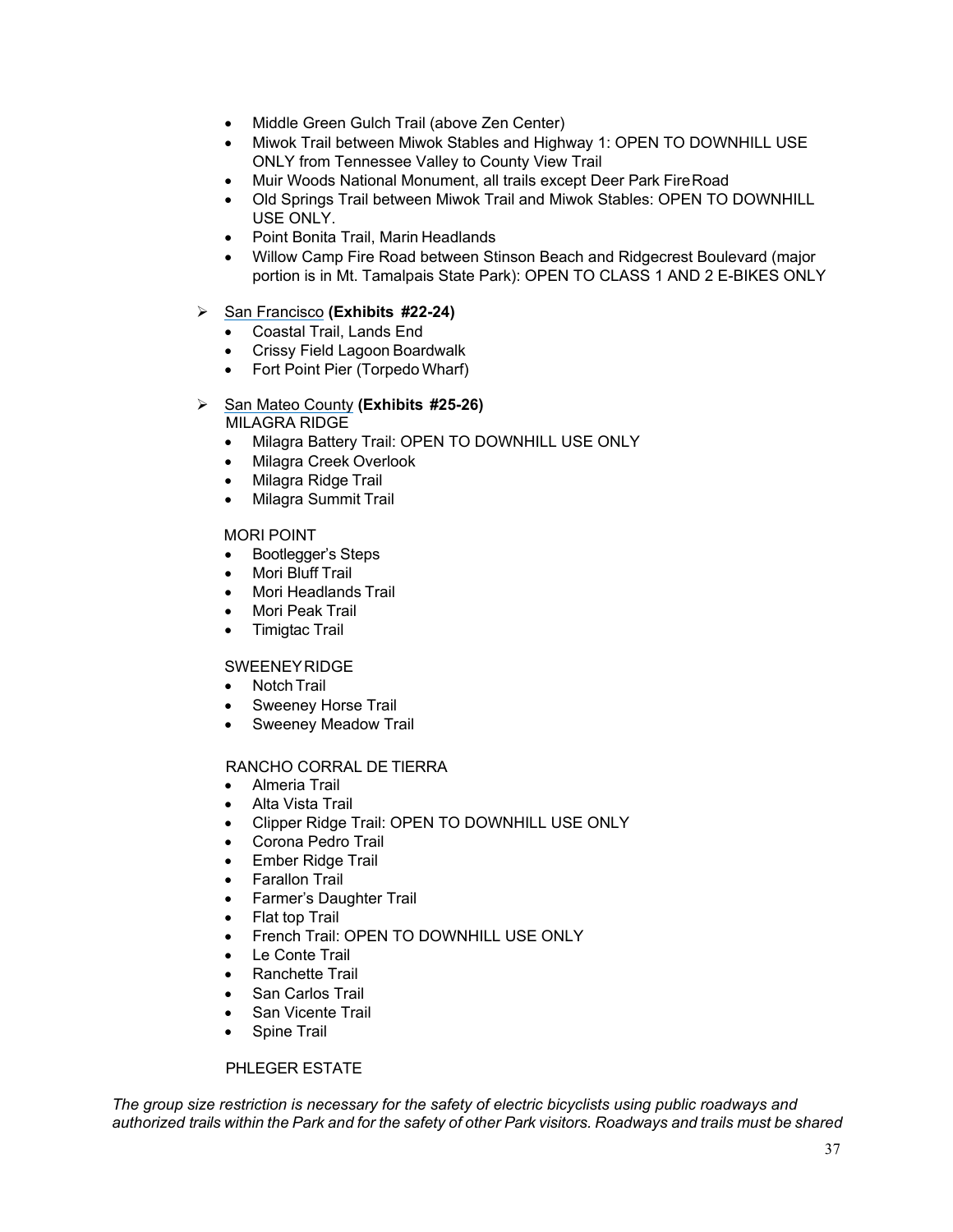*with other vehicles, bikes, pedestrians and horses. The group size limit does not exempt electric bicyclists from adhering to California Vehicle Code regulations. Speed limits are designed to protect the health and safety of bicyclists, electric bicyclists and other visitors in areas of high visitation or with limitedvisibility.*

*Trails and other Park sites listed above are closed to electric bicycles for the following reasons. Electric bicycles' use of steep or narrow trails, trails with stairs, erosion prone areas, areas adjacent to steep drop offs and congested areas have been closed to protect public health and safety, soils, and vegetation. Electric bicycles are restricted from certain equestrian trails in order to better manage visitor use conflicts. Batteries and other historic features could be harmed by electric bicycles. Electric bicycle use is inconsistent with the contemplative atmosphere of Muir Woods National Monument. The NPS determined that it was appropriate to close many of the trails and routes listed above to bicycles as part of the following environmental review and public planning processes: the Marin Trail Use Designation Plan and its associated rulemaking process (57 Fed. Reg. 58716, Dec. 11, 1992); Redwood Creek Trail Realignment and Dias Ridge Trail Extension Project (2015); and the Muir Woods National Monument Sustainable Access Project (2017). The same considerations warrant the closure of these routes to electric bicycles.* 

*The use of electric bicycles is limited on certain trails because of steep or narrow trail conditions that affect visitor safety, and to be compatible with rules regarding electric bicycles in neighboring jurisdictions.*

# **36 CFR §4.31 – HITCHHIKING**

Hitchhiking is permitted in the following areas:

Marin County | Marin Headlands

*San Francisco Muni Public transportation to the Marin Headlands is available on weekends only. The Baker/Barry tunnel is a one-way traffic-controlled tunnel for motor vehicles with bicycle lanes in both directions. It is unsafe to allow pedestrian traffic. By permitting hitchhiking in the Marin Headlands, those visitors without personal transportation visiting the Youth Hostel and other overnight camping facilities will not be forced into non-compliance with other applicable regulations.*

# <span id="page-37-0"></span>**PART 5 – COMMERCIAL AND PRIVATE OPERATIONS**

# **36 CFR §5.3 – BUSINESS OPERATIONS**

Engaging in commercial activity or business in the park is prohibited unless in accordance with an NPSissued authorization (Contract, Permit, Commercial Use Authorization,etc.).

 **COMMERCIAL USE AUTHORIZATIONS (CUAs):** CUA holders are required to comply with all CUA conditions. Applications and other information about CUAs can be found at [https://www.nps.gov/goga/learn/management/cua.htm.](https://www.nps.gov/goga/learn/management/cua.htm) The following commercial activities are currently authorized by CUA within thePark:

**Commercial Carriers:** Operators that offer Commercial Transportation Service within the Park more than one (1) time per month are required to obtain a CUA from the Superintendent. Specific CUA stipulations include but are not limited to:

- Vehicle size, weight and load limits as described in 4.11 of this Compendium
- Idling for more than 30 seconds while loading, unloading or waiting for passengers is prohibited.
- Special conditions and restricted access and parking at Muir Woods National Monument as well as certain roadways and parking lots in San Francisco as detailed in the CUA.
- Open-Top Commercial Carriers are prohibited from using public address systems or loudspeakers within lands managed and administered by GGNRA.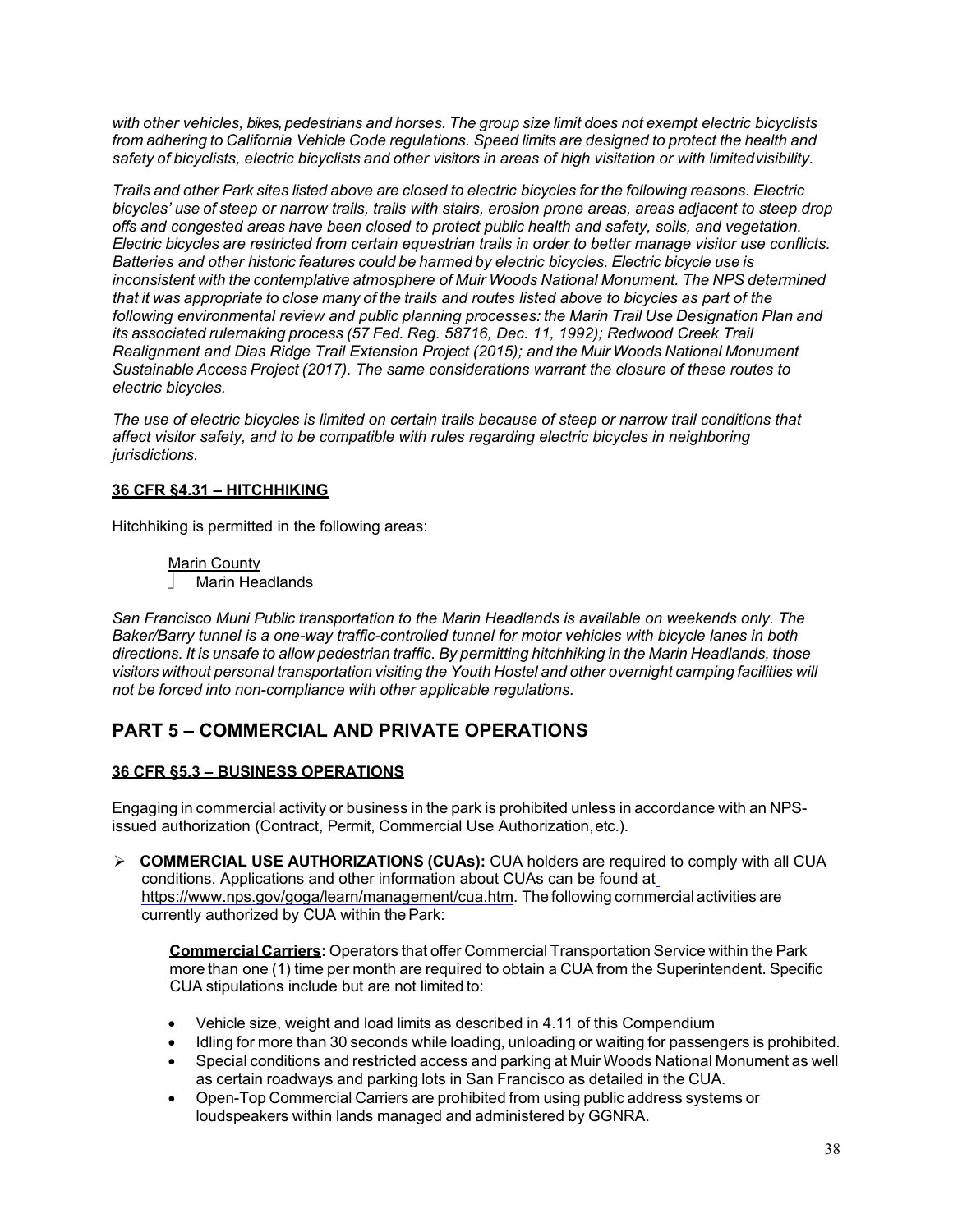**Guided Services:** Operators that offer commercial guided services within the Park more than four (4) times per year are required to obtain a CUA from the Superintendent.

• Guided Services are prohibited at Muir Woods, Alcatraz, and Fort Point

**Outdoor Fitness:** Operators that offer fitness programs on lands or waters administered by GGNRA more than one (1) time per week, or four (4) times per month, are required to obtain a CUA from the Superintendent.

• Authorized sites for Outdoor Fitness activities are limited to Baker Beach, Crissy Field, and Rodeo Beach.

# <span id="page-38-0"></span>**PART 7 – SPECIAL REGULATIONS**

**36 CFR § 7.6 -- MUIR WOODS NATIONAL MONUMENT SPECIAL REGULATIONS** [http://edocket.access.gpo.gov/cfr\\_2009/julqtr/36cfr7.6.htm](http://edocket.access.gpo.gov/cfr_2009/julqtr/36cfr7.6.htm)

**(a) Fires:** Fires are prohibited in Muir Woods National Monument.

**36 CFR § 7.97 – GOLDEN GATE NATIONAL RECREATION AREA SPECIAL REGULATIONS** [http://edocket.access.gpo.gov/cfr\\_2009/julqtr/36cfr7.97.htm](http://edocket.access.gpo.gov/cfr_2009/julqtr/36cfr7.97.htm)

**(a) Boat Landings On Alcatraz Island**: Except in emergencies, the docking of any privately-owned vessel or the landing of any person at Alcatraz Island without a permit or contract is prohibited.

**(b) Powerless Flight:** The use of devices designed to carry persons through the air in powerless flight is allowed at the following locations, as depicted in **Exhibit #1**, pursuant to terms and conditions of a permit:

FORT FUNSTON and MORI POINT:

- Hang gliding launching and landing is permitted only within designated areas of Fort Funston.
- Paragliding launching and landing is permitted only within designated areas on the Olympic Club Easement (Fort Funston Stables) and at Mori Point.
- For more information on these permitting requirements, contact the Business Management Division and/or visit the following website: Fellow Feathers Hang Gliding [\(www.flyfunston.org\)](http://www.flyfunston.org/).

### **(c) Designated Bicycle Routes and Speed Limits:**

The following speed limits are established for the routes/roads indicated:

 $\triangleright$  The speed limit for the bicycles in undeveloped areas is 15 mph, except bicycles shall not exceed 5 mph in areas of limited visibility, steep terrain, blind curves, or when passing other trail users, etc.

The following routes are designated as open tobicycles:

### Marin County **(Exhibits #56- 57)**

- MARIN HEADLANDS AND FORT BAKER
	- Alta Trail between Rodeo Ave and MarinCity
	- Baker-BarryTunnel
	- Batteries LoopTrail
	- Fort Baker Bay Trail between Golden Gate Bridge and Sausalito.
	- Bobcat Trail between Miwok Trail and MarincelloTrail.
	- Rodeo Valley Trail between Capehart Bridge (north off of Bunker and McCullough intersection) and Bobcat Trail.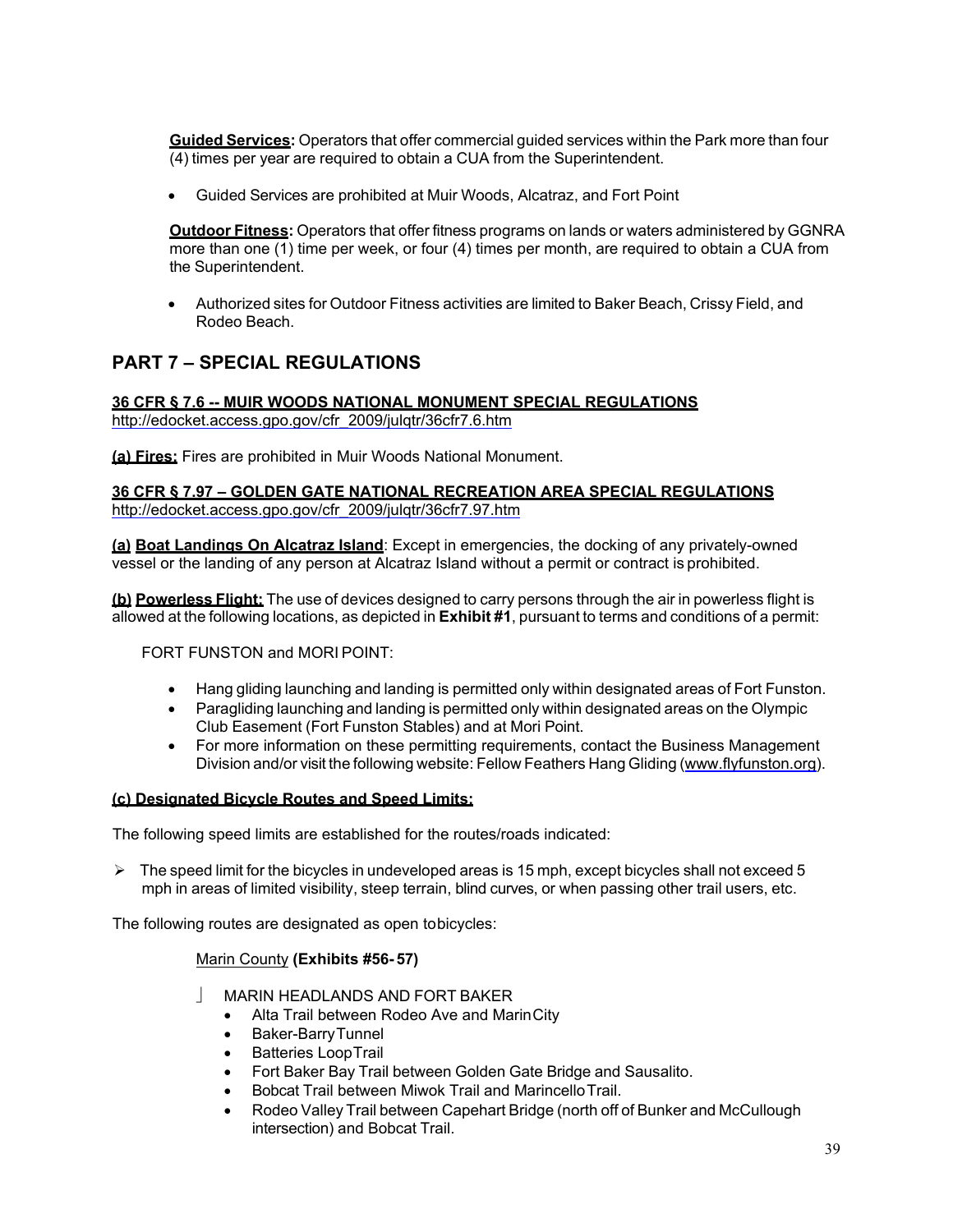- Capehart and Smith Road Bridges connecting Bunker Road to Rodeo Valley Trail
- Old Bunker Road (adjacent to the Roads & Trails Maintenance Yard to Battery Townsley)
- Slacker Ridge Trail: from McCullough Road to SlackerHill.
- Julian Trail (Fire road): between Conzelman Road at McCullough and the Fort Barry Rifle Range at Bunker Road
- Coastal Trail between Rodeo Beach Parking and Hill 88
- Coyote Ridge Trail
- Drown Fire Road
- Hawk Camp Trail (between Bobcat Trail andHawk Camp).
- Haypress Camp Trail (between Tennessee Valley Road and Haypress Campground)
- Kirby Cove Road
- Marincello Trail between Tennessee Valley Parking Area and Bobcat Trail.
- Miwok Trail between Rodeo Lagoon and OldSprings Trail
- Miwok Trail between Miwok Stable and Highway 1
- Oakwood Valley Trail between Tennessee Valley Road and Oakwood Pond (Does not include Oakwood Meadow Trail between Pond and Alta Avenue.)
- Old Springs Trail between Miwok Trail and MiwokStable.
- Rodeo Avenue Trail between US Highway 101 and Alta Avenue
- Marin Drive/Smith Road between Marinview and MiwokTrail
- Tennessee Valley Trail
- MUIR WOODS NM / MT. TAMALPAISAREA
	- Deer Park Fire Road between (Frank's Valley) Muir Woods Road and Coastal Trail near Pan Toll (Major portion is in Mt. Tamalpais State Park.)
	- Dias Ridge Trail between Mt. Tamalpais State Park boundary and Highway 1 near Muir Beach.
- MUIR BEACH
	- Kaashi Way
	- Middle Green Gulch (above Zen Center) only uphill
- STINSON BEACH
	- Willow Camp Fire Road between Stinson Beach and Ridgecrest Boulevard. (Major portion is in Mt. Tamalpais State Park.)

# San Francisco **(Exhibits #58-60)**

- PRESIDIO
	- Coastal Trail, from GG Bridge to intersection of Lincoln and Washington Blvds., except Battery to Bluffs Trail Section
	- Coastal Trail, Fort Point, except Presidio Promenade
	- Crissy Promenade
	- Mason Street multi-use path
- FT. MASON
	- Great Meadows paths
	- Fort Mason Bay trail (formerly McDowellroad)
- | LAND'S END
	- Coastal Trail, Land's End up to, but not including, hiking only portion.
	- El Camino Del Mar Trail
- FORT FUNSTON
	- Coastal Trail (except north of Horse Trail intersection)